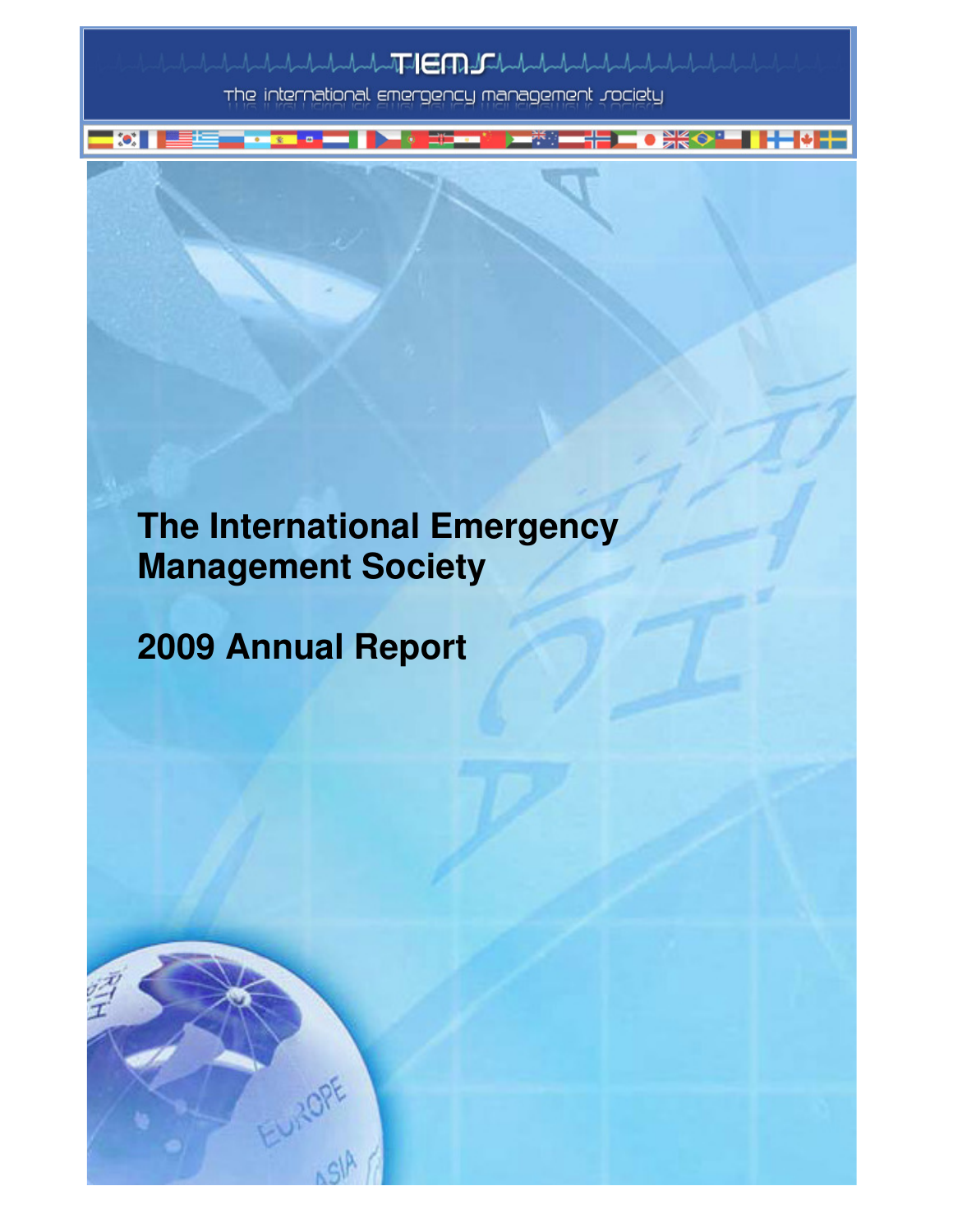

## **2009 Annual Report**

#### Issued by: The International Emergency Management Society (TIEMS) for the period 2008/2009 in accordance with the TIEMS Bylaws

Principal Office: TIEMS, Albertstraat 40, BE-2880 Bornem, Belgium – Reg. no. 881.936.668

> Executive Office Postal Address: TIEMS, Ostvangveien 29, 0588 Oslo, Norway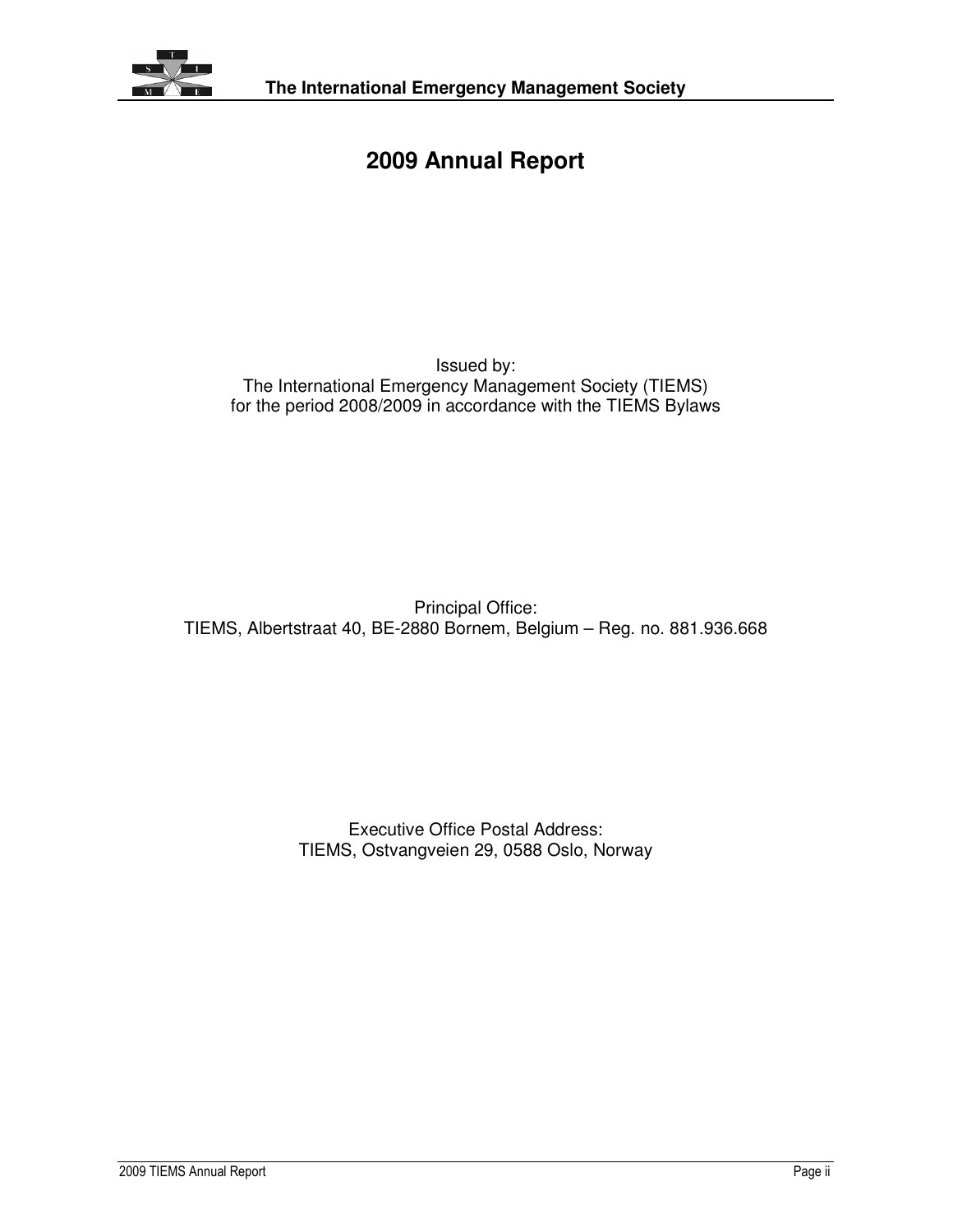

## **TIEMS Board of Directors**

Members of the TIEMS Board of Directors for the period covered by this report (2008-2009) include:

- K. Harald Drager, TIEMS President (Norway)
- Alan Jones, Vice President (UK)
- Stephen Krill Jr., Secretary (USA)
- Charles Kelly, Treasurer (USA)
- Kerstin Eriksson, Director for Membership (Sweden)
- Ulrich Raape, Director for Communication and Publications (Germany)
- Jaroslav Pejcoch, Director for Scientific Program (Czech Republic)
- Hans Zimmermann, Director for Policy and Development (France)
- Snjezana Knezic, Director for Chapters and Special Interest Groups (Croatia)
- Audrey Heffron-Casserleigh, Director for Conferences and Meetings (USA)
- Nina I. Frolova, Regional Director Europe (Russia)
- Guosheng Qu, Regional Director Asia & Pacific (China)
- James Hagen, Regional Director North America (USA)
- Jacqueline A. A. Olang, Regional Director Africa (Kenya)
- Stephen Jenkins, Regional Director Australia, New Zealand & Oceania (Australia)
- Boja, Regional Director Latin America & Caribbean (Chile)<sup>1</sup>
- Giedo Van pellicom, Principal Administration Officer (Belgium)

l

<sup>&</sup>lt;sup>1</sup>Boja Ostojic resigned as Regional Director for LAC in April 2009, and Rolando Stein from Chile was appointed by the Board as Regional Director for LAC for the remaining period up to the AGM 2009.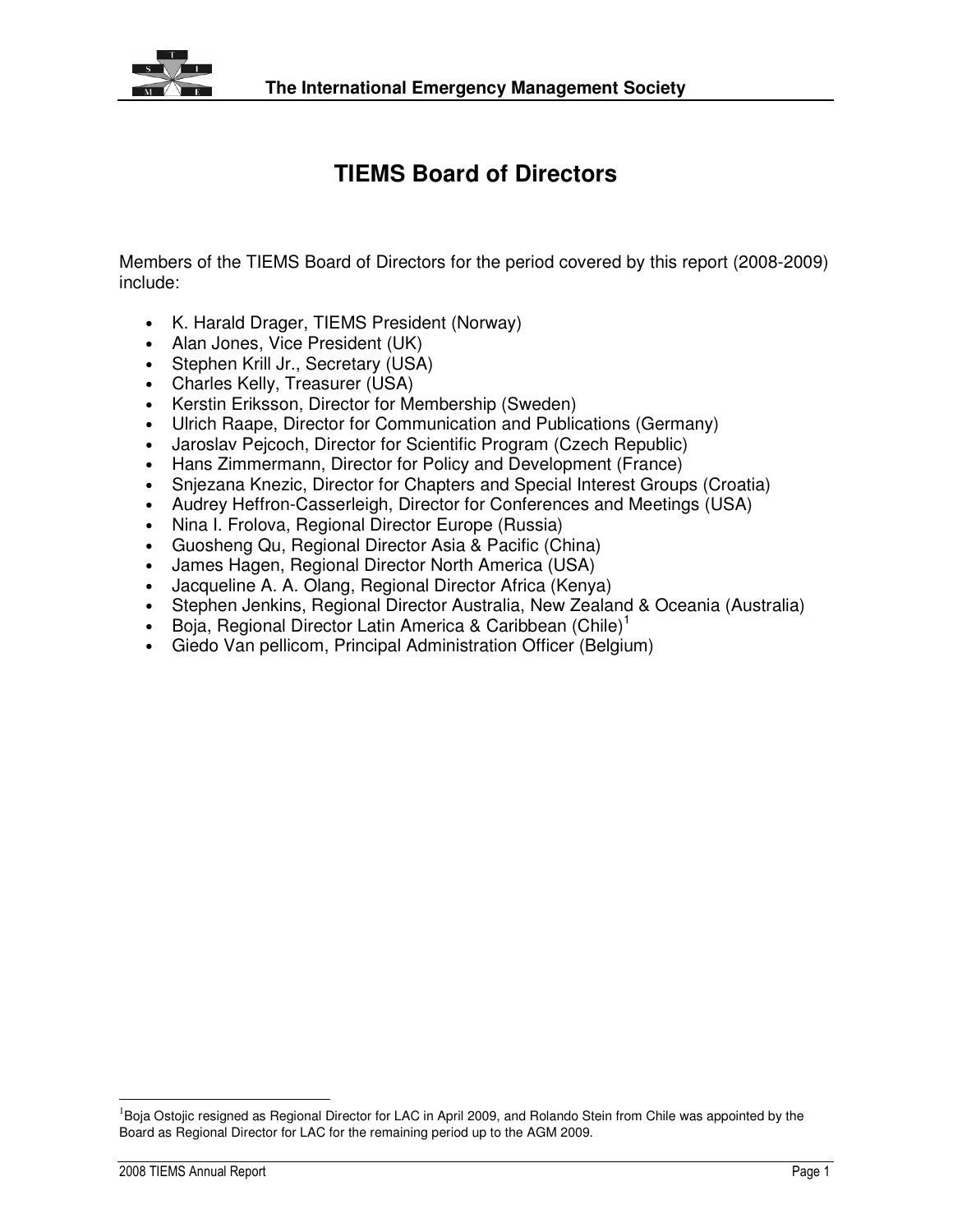

## **Mission**

TIEMS is dedicated to developing and bringing the benefits of modern emergency management (EM) tools and techniques to society for a safer world.

### **Aim**

Exchange information of the use of innovative methods and technologies to improve our ability to avoid mitigate, respond and recover from natural and technological disasters.

TIEMS will achieve its mission and aim by:

- Focusing on the transfer of technology from computers, communication, information technology and social sciences in providing emergency managers with helpful decision support
- Providing a forum for policy guidance to governmental bodies concerning the management of emergencies
- Bring the modern tools of Emergency Management into market place to help provide high quality EM practices around the world
- Addressing Emergency Management in the context of its implications to the environment and the society
- Monitoring the evolution of the best practices in Emergency Management throughout the world
- Making a multi-disciplinary "all-hazards approach" to tackling emergencies
- Bringing together stake-holders such as governmental, industrial, academic, and volunteer organizations
- Using technologies from various diverse fields such as simulation, operations research, knowledge based systems, decision support systems, information systems, psychology and other behavioural sciences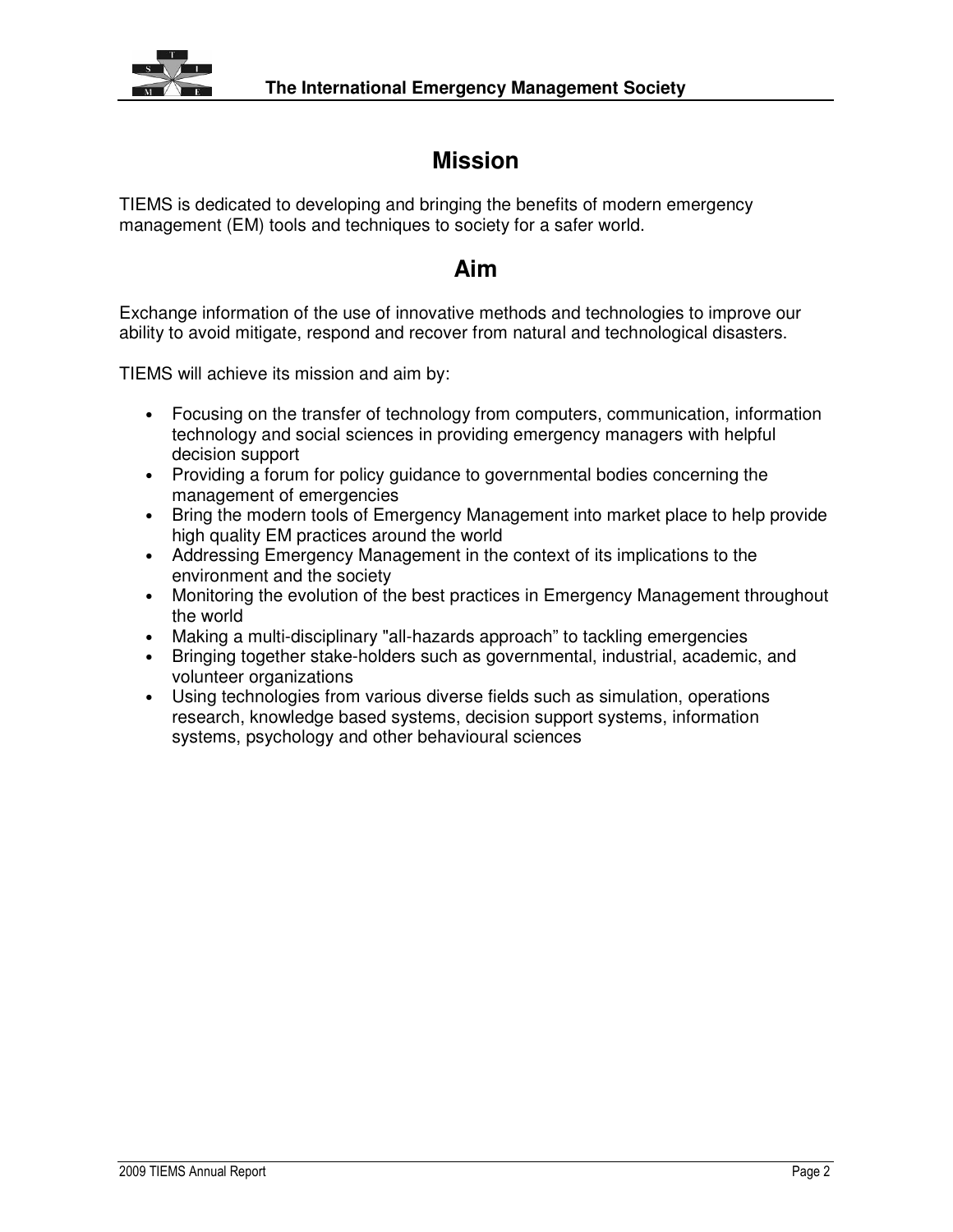

## **Table of Contents**

| 8. Director for Policy and Development |  |
|----------------------------------------|--|
|                                        |  |
|                                        |  |
|                                        |  |
|                                        |  |
|                                        |  |
|                                        |  |
|                                        |  |
|                                        |  |
|                                        |  |
|                                        |  |
|                                        |  |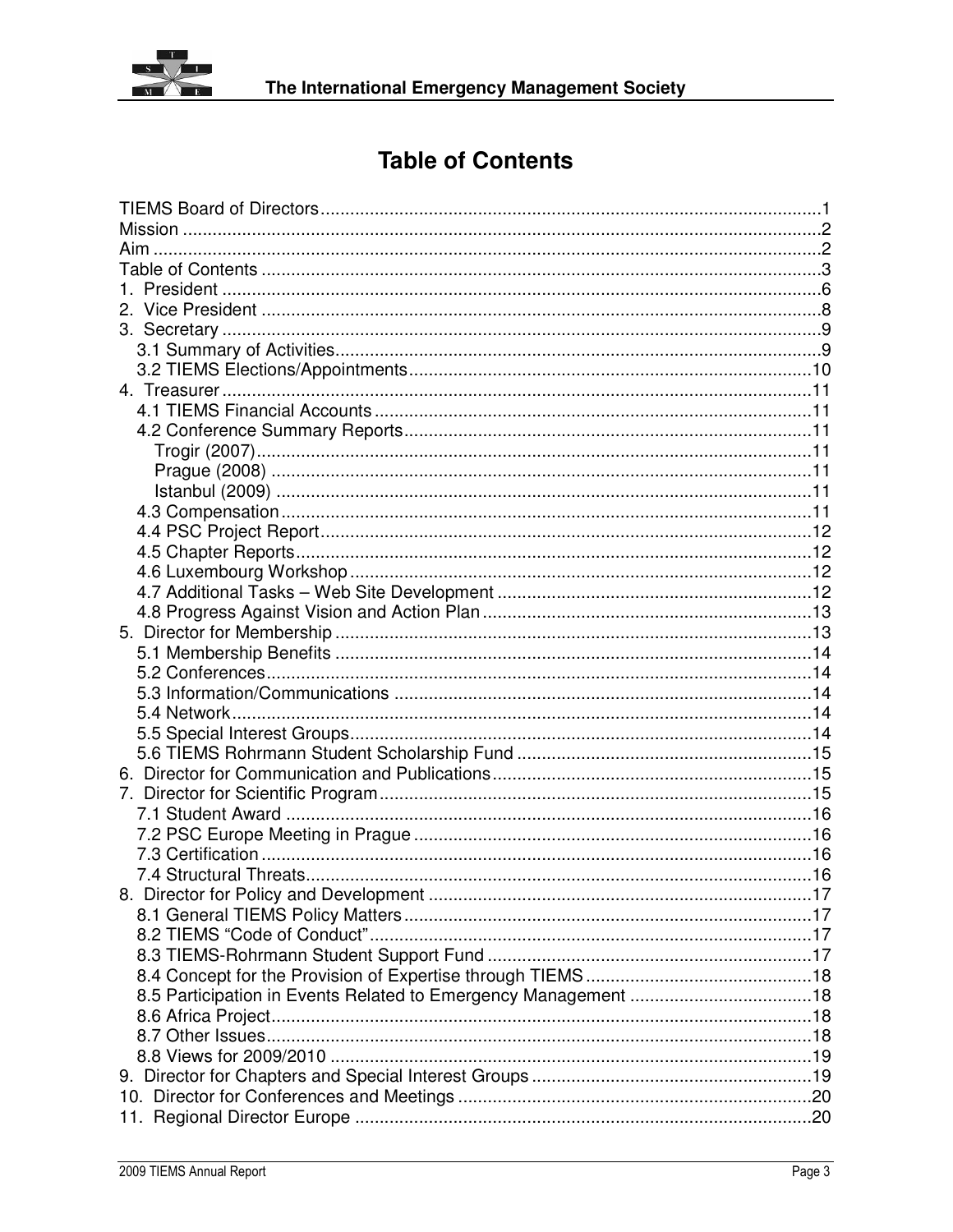

| 11.1 Thirteenth International Scientific and Practical Conference on Protection of |  |
|------------------------------------------------------------------------------------|--|
|                                                                                    |  |
| 11.2 International Disaster Reduction Conference and European Seismological        |  |
|                                                                                    |  |
|                                                                                    |  |
|                                                                                    |  |
|                                                                                    |  |
|                                                                                    |  |
|                                                                                    |  |
|                                                                                    |  |
|                                                                                    |  |
|                                                                                    |  |
|                                                                                    |  |
|                                                                                    |  |
|                                                                                    |  |
|                                                                                    |  |
|                                                                                    |  |
|                                                                                    |  |
|                                                                                    |  |
|                                                                                    |  |
|                                                                                    |  |
|                                                                                    |  |
|                                                                                    |  |
|                                                                                    |  |
|                                                                                    |  |
|                                                                                    |  |
|                                                                                    |  |
|                                                                                    |  |
|                                                                                    |  |
|                                                                                    |  |
|                                                                                    |  |
| TERMS OF REFERENCE OF TIEMS DIRECTORS AND OFFICERSTOR-1                            |  |
|                                                                                    |  |
|                                                                                    |  |
| 3. TERMS OF REFERENCE OF THE PRESIDENT                                             |  |
|                                                                                    |  |
|                                                                                    |  |
|                                                                                    |  |
| 7. TERMS OF REFERENCE OF DIRECTOR FOR MEMBERSHIP TOR-7                             |  |
| 8. TERMS OF REFERENCE OF DIRECTOR FOR COMMUNICATION                                |  |
|                                                                                    |  |
| 9. TERMS OF REFERENCE OF DIRECTOR FOR SCIENTIFIC PROGRAMTOR-8                      |  |
| 10. TERMS OF REFERENCE OF DIRECTOR FOR POLICY AND                                  |  |
|                                                                                    |  |
| 11. TERMS OF REFERENCE OF DIRECTOR FOR CHAPTERS AND AFFILIATES                     |  |
| <b>TOR-10</b>                                                                      |  |
| 12. TERMS OF REFERENCE OF DIRECTOR FOR CONFERENCES                                 |  |
|                                                                                    |  |
|                                                                                    |  |
|                                                                                    |  |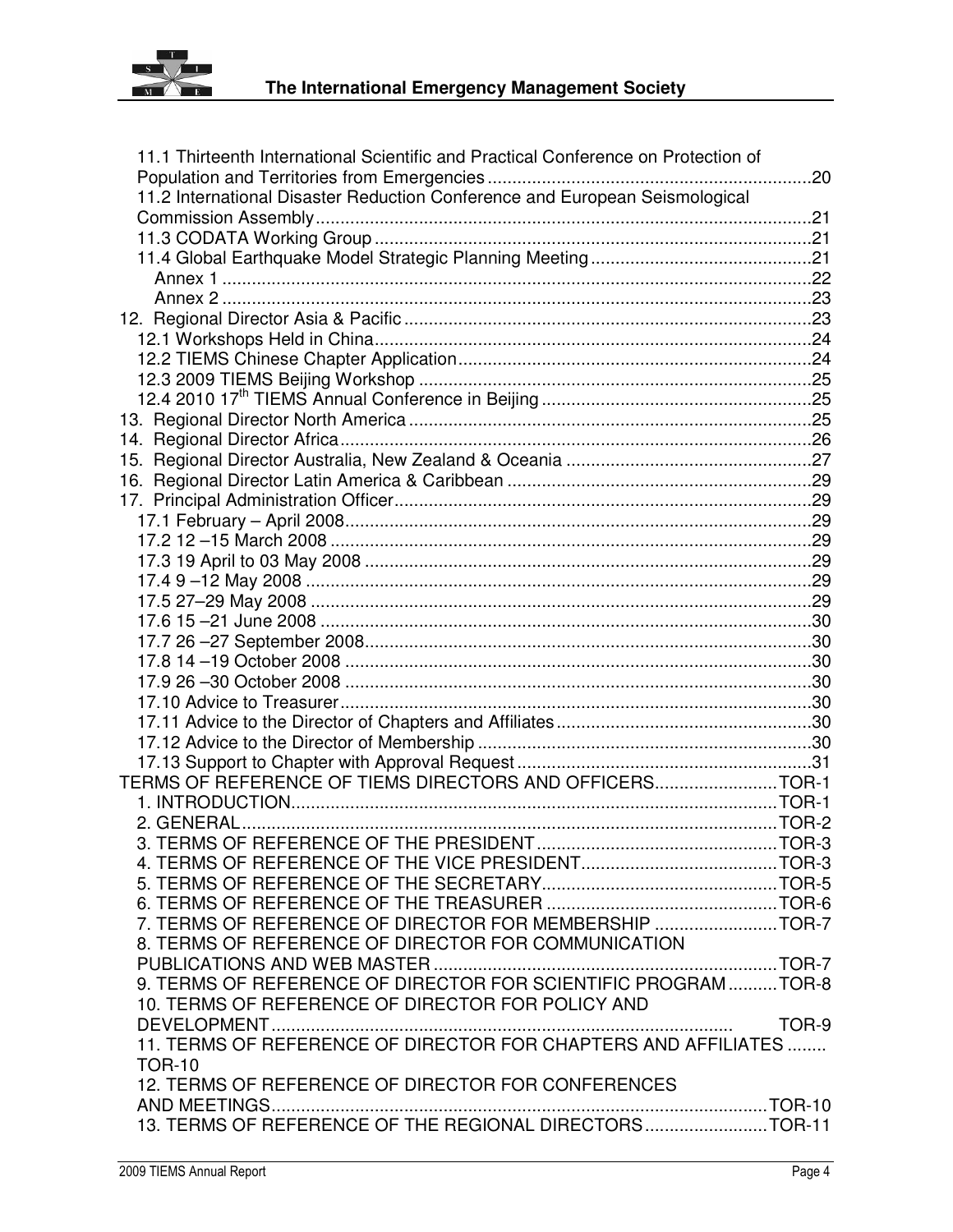

| 14. TERMS OF REFERENCE OF THE REGISTRATION OFFICERTOR-12         |  |
|------------------------------------------------------------------|--|
| 15. TERMS OF REFERENCE OF THE CHAIR OF TIEMS INTERNATIONAL       |  |
|                                                                  |  |
| 16. TERMS OF REFERENCE OF THE CHAIR OF TIEMS PAPER REVIEW        |  |
|                                                                  |  |
| 17. TERMS OF REFERENCE OF TIEMS EDITOR OF TIEMS NEWSLETTERTOR-14 |  |
|                                                                  |  |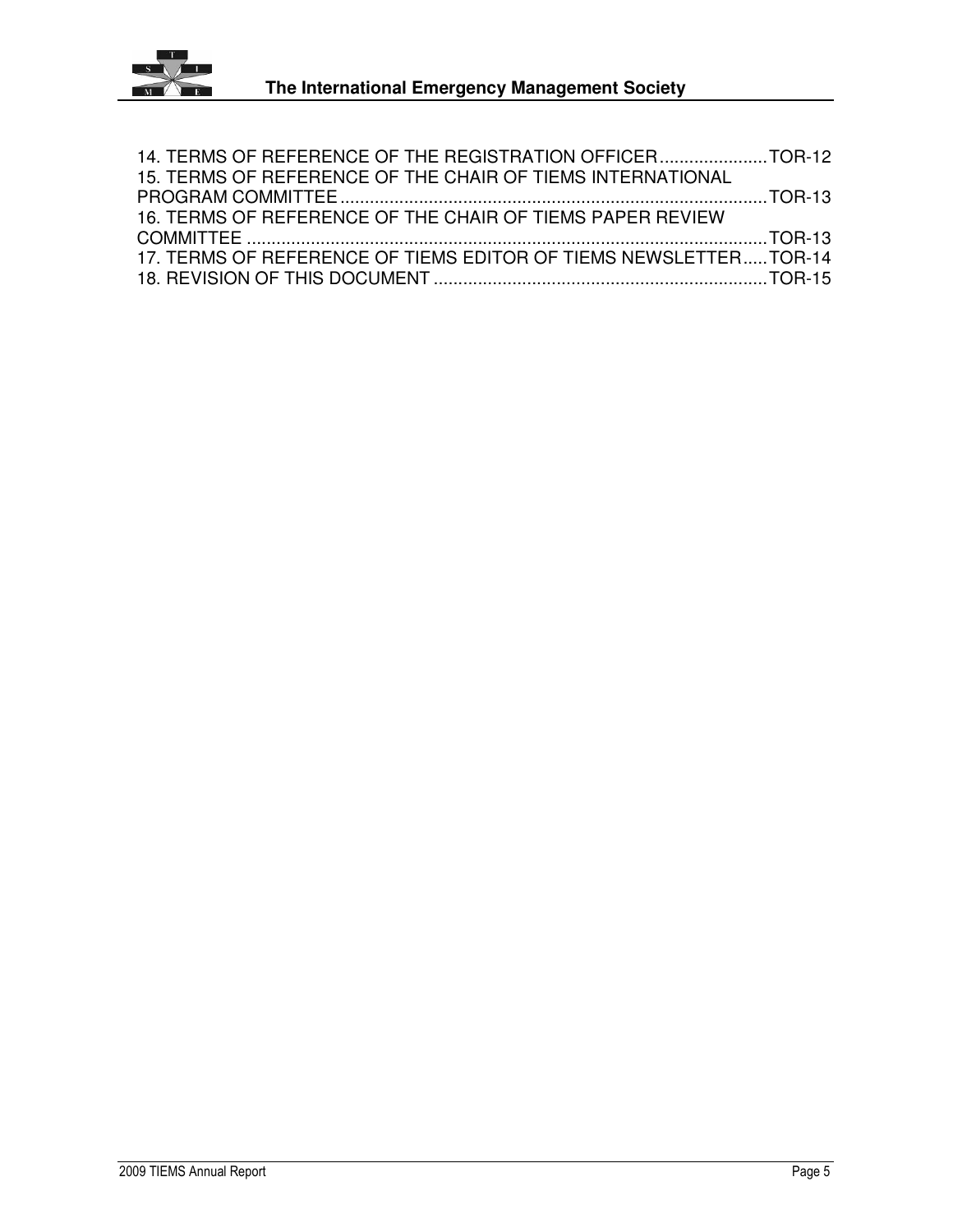

## **1. President**

As I prepare the TIEMS President's Report in April 2009, the world is in the middle of a global financial crisis and facing an outbreak of swine flu that may develop into a global pandemic situation. The latter may lead to further worsening of the financial crisis, and governments are on high alert and measurers of different kinds, both for stimulating the economy and stopping the spread of the swine flu are put in place. It is challenging times for emergency and disaster management, but it is observed many efforts of global cooperation and this will certainly lead to increased understanding of global crisis and the need for international cooperation in managing them.

TIEMS focuses on global emergency and disaster management, and I trust many of our members are involved in the efforts to reduce the impacts of the financial crisis and the spread of the swine flu and I wish them the best luck. I follow the global news continuously to be informed and to use what I learn to improve and build-out TIEMS global network focusing on spreading information on experience and knowledge on emergency and disaster management.

Creating chapters around the world that will work locally and be inspired to take part in our global thinking and activities fulfills TIEMS strategy of building an international network. The TIEMS grass root local activities are the foundation of TIEMS, and that is where TIEMS shall have its focus without losing track on the global vision in the development of TIEMS.

It is therefore proudly I can announce that two new chapters are under approval by TIEMS Board, in BeNeLux (Belgium, Netherlands and Luxembourg) and China. Both chapters are expected to be approved by the Board before the annual conference in Istanbul.

With TIEMS' increasing global activity comes more global recognition, and it is an opportunity to use this increased recognition to also positively influence on the global political agenda in emergency and disaster management to the benefit for a safer world. Two issues are being investigated at present, to be presented, discussed and concluded in Istanbul, namely:

- A concept for establishing "A TIEMS International Certification of Emergency and Disaster Managers"
- A concept for establishing a TIEMS Council or Advocacy Forum for Global Emergency and Disaster Management

Communication is in my opinion the key word and TIEMS conferences and workshops around the world give our members the ability to communicate and spread news about their experience and new ideas in global emergency and disaster management. In this respect 2008 has been the most active year for TIEMS, with good progress being made in the development of the society and its activities.

The following events took place in 2008:

• TIEMS Russian Workshop in Moscow in cooperation with EMERCOM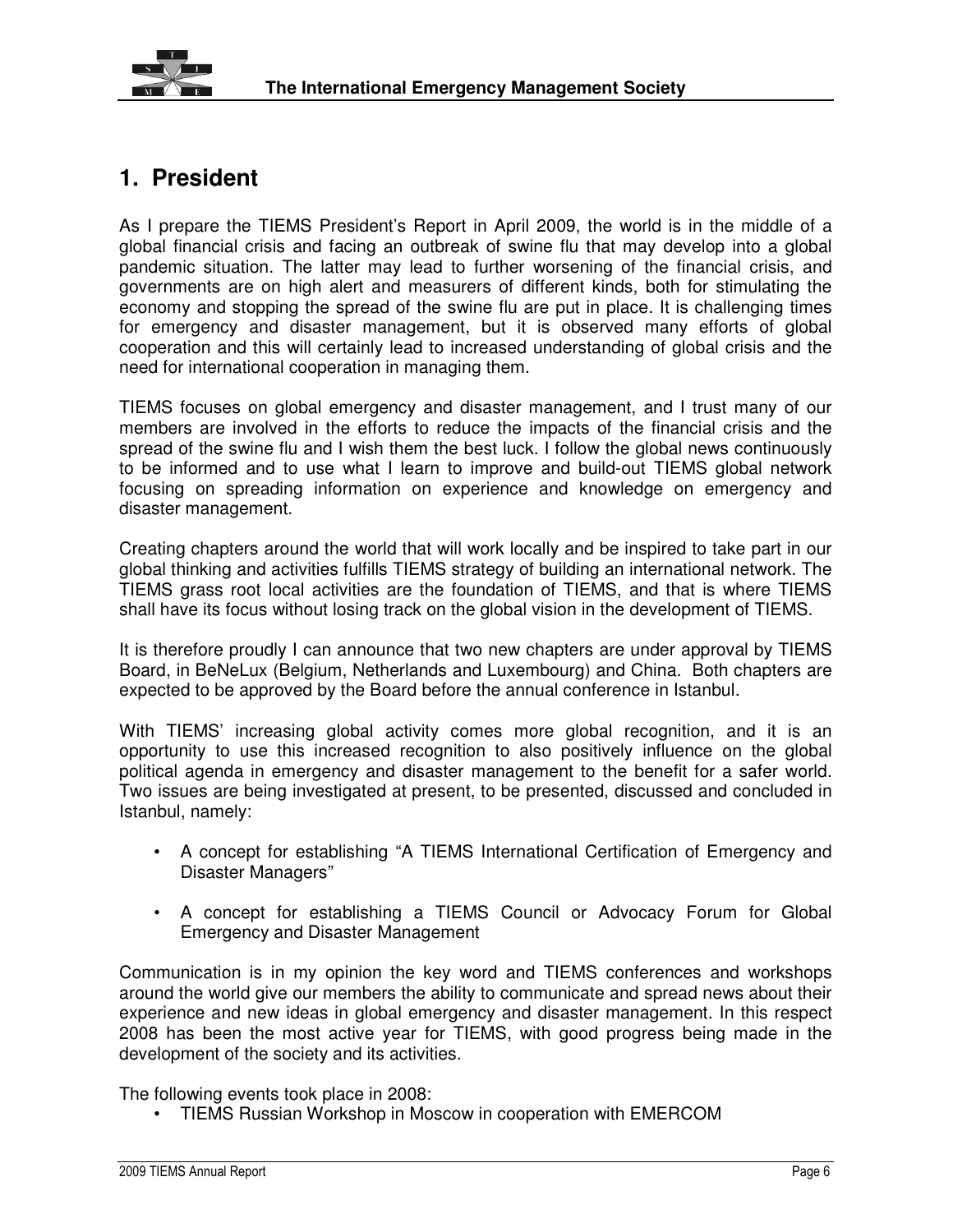

- TIEMS annual conference in Prague in Czech Republic
- TIEMS workshop in Luxembourg in cooperation with Kuwait Petroleum North West Europe
- TIEMS workshop in Cluj-Napoca in Romania in cooperation with Babes-Bolyai **University**
- TIEMS workshop in Zagreb in Croatia in cooperation with RCADR
- TIEMS workshop in Beijing in China
- TIEMS workshop in Nairobi in Kenya in cooperation with African Academy of **Science**

Through these activities TIEMS global network of experts in emergency and disaster management membership has increased and shows now 477 members from 46 countries at the end of 2008.

The recent earthquakes in Italy and Mexico remind us all of the power of the world's nature, and that we always have to be prepared for natural disasters.

Looking at the history of earthquakes and other natural disasters I like to emphasize the importance of using all the knowledge we have from the past and plan for the future and being prepared. Key words in this respect are risk assessments and consequence analysis, and using the results by implementing them in guidelines and regulations for where to build and how to build, and how to prepare the population through proper education and training, starting in elementary school, making awareness and preparedness basic learning without scaring people, just learn how to positively live with "mother nature".

Teaching, learning and sharing knowledge about emergency and disaster management is also TIEMS mission and aims:

- TIEMS is Dedicated to Developing and Bringing the Benefits of Modern Emergency Management (EM) Tools and Techniques to Society for a Safer World.
- Exchange Information on the use of Innovative Methods and Technologies to Improve our Ability to Avoid, Mitigate, Respond and Recover from Natural and Technological Disasters

TIEMS annual conference is the highlight of the year, and this year's annual conference is in Istanbul in Turkey, and the theme for the conference is: **"New Methods to Manage the Intercontinental Emergency Situations.**" The program for the conference is very comprehensive with high quality papers and with selected keynotes addressing key issues of importance in global emergency and disaster management.

TIEMS is also involved in global projects, and the NARTUS project financed by the European Commission, where TIEMS has the responsibility for consensus building and forum, is concluding with its 4th assembly conference in Prague in the Czech Republic in May, and is launching the self governed PSC Europe Forum. TIEMS works has been performed by TIEMS President, and the project has been very successful reaching its goal of creating an international forum of 562 members from 53 countries dealing with global public safety communication issues. The project has been very beneficial for TIEMS by extending its network and take part in this important work within public safety.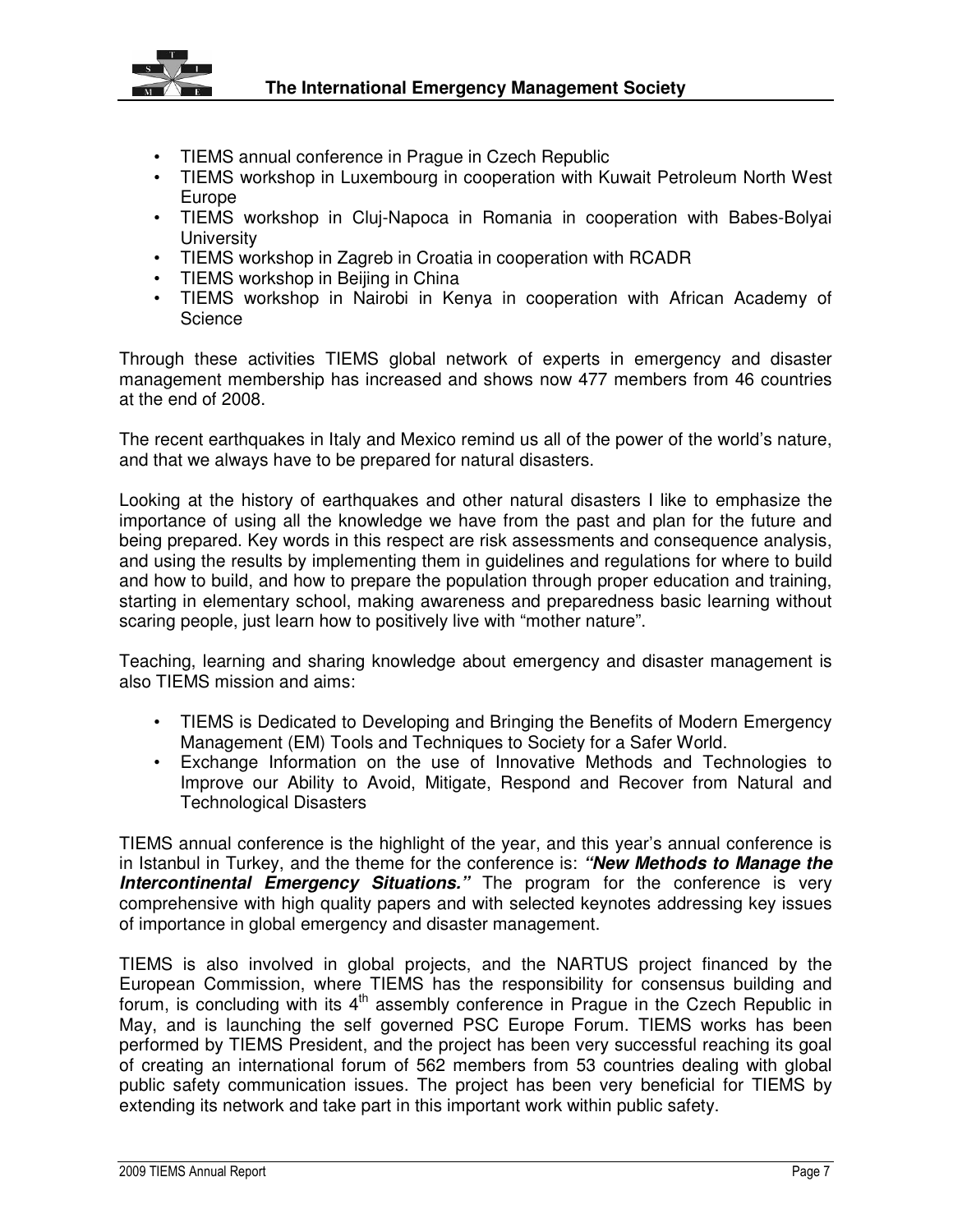

TIEMS also participated in the research and development application to the EU's 7th framework program, but unfortunately the proposal was not successful. However, TIEMS is now very well known in the EU, and we can expect to get more requests for participation in such R&D applications in future EU framework programs.

TIEMS African emergency management project was introduced to the Africans at the Nairobi conference, and this will give us added project value and a better possibility to get forward with the project in cooperation with the African Academy of Science and the young scientists that participated in the conference.

TIEMS is achieving more and more international recognition and is extending its network to all parts of the world. The last achievement is appointing TIEMS new Regional Director for LAC (Latin America and Caribbean), Rolando Stein, who is located in Santiago de Chile. He is already planning a workshop in LAC in April 2010, and has requested to host the annual conference in Santiago de Chile in 2013.

In 2009 TIEMS began to arrange a workshop with TIEMS Korean Chapter in Seoul. Additional workshops are planned in 2009 in cooperation with local organisations and TIEMS chapters in Russia, Luxembourg, Romania, China and Croatia.

It is with great pleasure I observe TIEMS increased global activity and I like to thank all board members, officers of TIEMS and its members for their contribution to TIEMS activities in the last year and for making TIEMS further known globally.

I welcome all with interest in emergency and disaster management to join TIEMS and take active part in our global activities for a safer world, and I look forward to a fruitful, and productive coming year for the society.

K. Harald Drager President

### **2. Vice President**

Taking up the position of Vice President last year at the annual conference, my attention has focussed on building the role, and in particular the foundations for the development of a successful sponsorship and partnerships programme, which has been added to the vision of the Vice President this year.

Sponsorships have been a particular challenge in the past year, given the economic turndown, and I have spent much time discussing with many potential sponsors how we can adapt to this situation. In particular offering a broader range of sponsorship opportunities to meet the budgetary constraints many face. I have developed a new package for this, which will be presented to the board for approval, and is hoped can be successfully implemented in the coming year.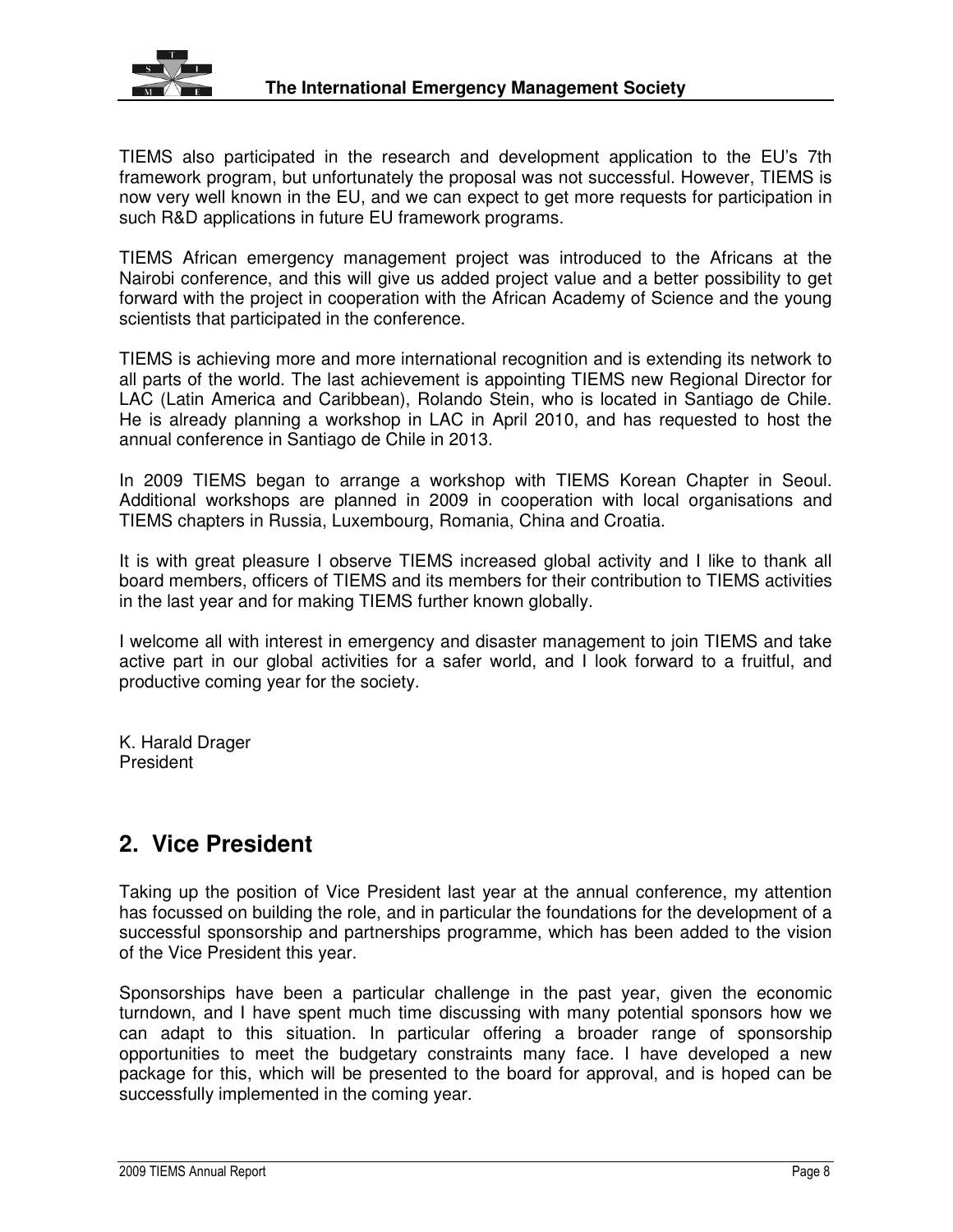

On the issue of partnerships I have again sought to develop a broad ranging package, to engage the range of potential interested parties including the large international institutions which operate in the same field as TIEMS, but also smaller institutions which organise events or have more local networks through which we may be able to build chapters and assist the global promotion of TIEMS. Connected to this is the endorsement of other events, which serve as a valuable opportunity to raise the profile of the society and also provide added benefits to our membership through arranged discounts to these events. One such example of this is the recent endorsement agreements reached with IIR conferences (critical communications congress), and that facilitated by the TIEMS Director for Australia, who arrange multiple events globally on the issues of emergency management and business continuity, who I hope to actively engage in future in the promotion of the society.

In addition to the above I have through my role continued to support various TIEMS initiatives, including the TIEMS-Rohrmann Student Support Fund, assessing applications for the annual conference, and reviewing papers as part of the TIEMS Paper review committee.

As Assistant editor to the TIEMS Newsletter I have also supported the publication of two successful issues, and this medium of communication is serving as an important feature for the engagement of TIEMS sponsors and partners which I hope will further support the development of this initiative.

Finally I have, although unfortunately few events outside the UK, attended several conference and groups within the UK to help promote TIEMS, and encourage relationships with the active emergency and business continuity bodies which operate here, and have been pleased with the interest expressed which has led to active attendance at TIEMS events.

Alan Jones Vice President

## **3. Secretary**

#### **3.1 Summary of Activities**

With the election of Alan Jones to Vice President at the TIEMS 2008 Annual Conference, I happily (and humbly) accepted the position of acting Secretary for the remainder of his term.

Much of my attention focused upon understanding and fulfilling the duties of this position, including developing the 2008 TIEMS Annual Report, reviewing and editing various documents, and preparing for the 2009 TIEMS Annual Conference. The greatest effort – by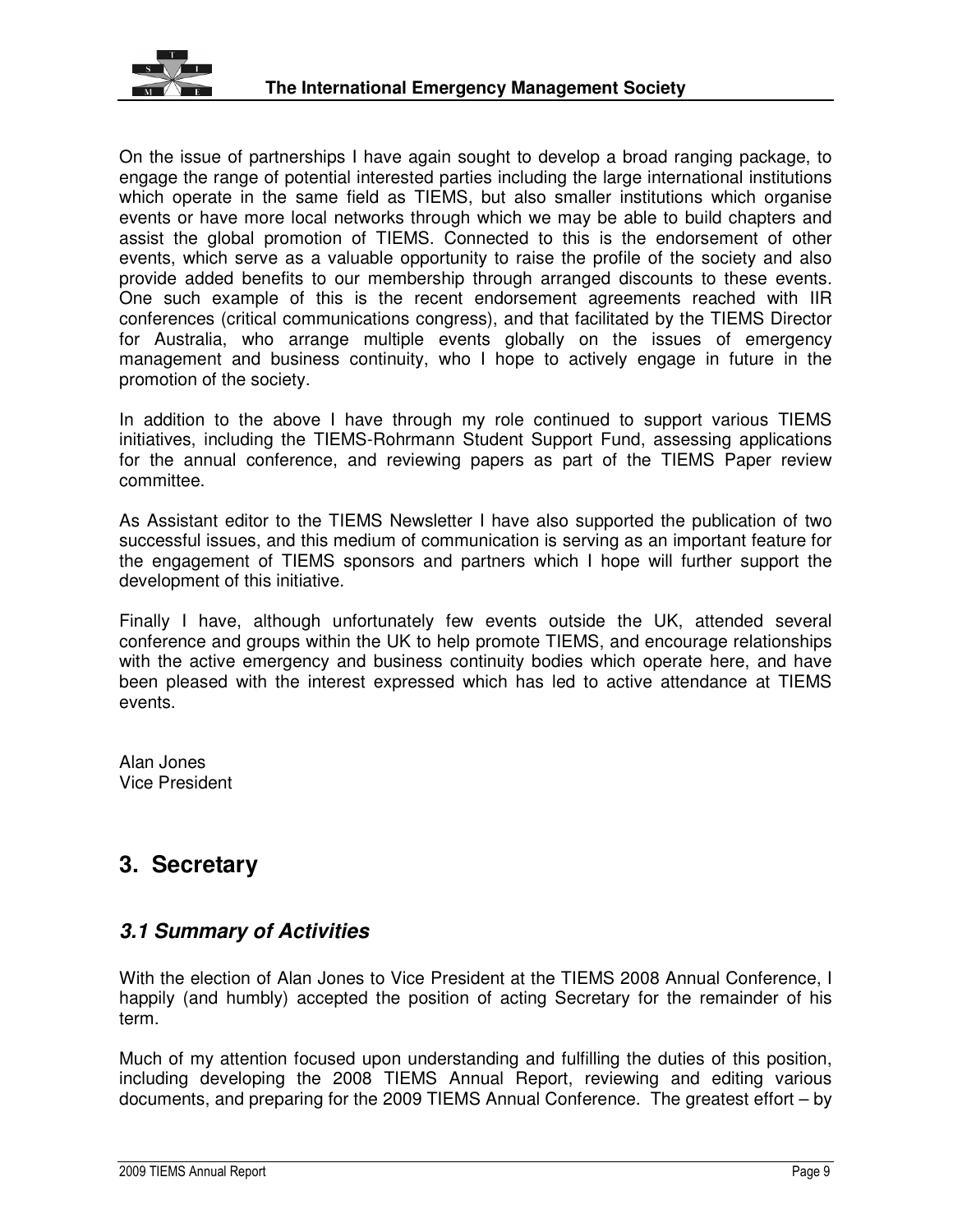

far – was trying to stay current with the myriad of activities undertaken by the TIEMS Board of Directors throughout the year.

Unlike other board members, such as the TIEMS President, that work throughout the year, the Secretary position seems concentrated around the annual conference. Per the by-laws, the Secretary must prepare the annual report and record the minutes of the annual conference. Essentially, one year's worth of work gets performed in the month before and the month of the conference.

As I learned the position, I also offered help to other board members, such as reviewing the conference papers and preparing the annual general meeting agenda, to help the Society in general. I also tried to connect TIEMS with other professional organizations, such as the International Standards Organization, the Project Management Institute, and the International Association of Emergency Managers, all of which are working new initiatives in disaster and emergency management. Representing TIEMS I can help serve as our voice and represent our interests in accordance with the Society's mission.

In light of the transition from Alan Jones to me, one activity I hope to accomplish in the months ahead is developing a reference manual for the Secretary position that captures both institutional knowledge (e.g., by-laws, terms of reference and other policy) and personal experience (e.g., how to prepare the annual report), making the next transition more effective and transparent. Perhaps this reference manual can be replicated for other board of director positions.

#### **3.2 TIEMS Elections/Appointments**

The success of TIEMS stems from the efforts of its members and the board of directors – many of whom volunteer their time, energy, and expertise to fulfill the Society's mission and aim. I would like to take the opportunity to thank those leaving the board for their contribution to the Society. At the 2009 TIEMS Annual Conference, the general assembly will vote for the following positions which are or will be vacant as a result as those in post reaching the end of their term or directors resigning from their posts on the board:

- 1. Secretary
- 2. Treasurer
- 3. Director for Communications & Publications
- 4. Regional Director Latin America & Caribbean

Those seeking nomination for a position on the board of directors must notify a member of the TIEMS Board of their intent and provide the names of two TIEMS members that endorse the nomination before the elections are held at the TIEMS 2009 Annual Conference.

Stephen J. Krill, Jr. TIEMS Secretary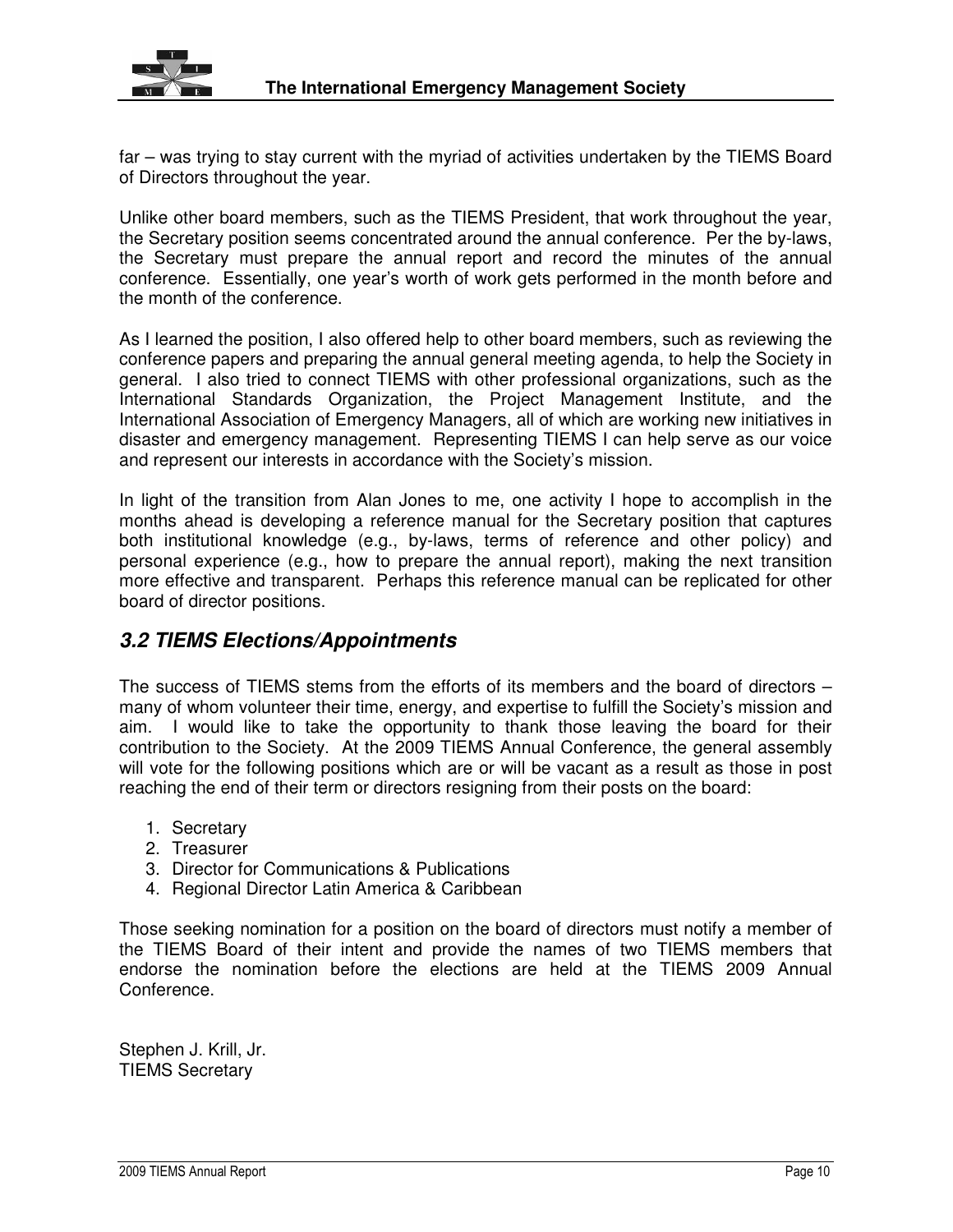

### **4. Treasurer**

#### **4.1 TIEMS Financial Accounts**

TIEMS accounts for 2008 (and 2007) are being prepared by a professional accounting firm so that these accounts can be used for submission of official reports to the Government of Belgium, including reports related to taxes. It is not expected that TIEMS will have to pay any taxes but forms need to be filed each year and we need a professional accounting firm to advise us in this process.

The reports should be available at the general assembly in Istanbul.

#### **4.2 Conference Summary Reports**

#### **Trogir (2007)**

Action was not taken in 2008 to recover conference fees from the three persons who attended the Trogir conference but did not pay the conference fee, as the TIEMS Board did not discuss the matter.

#### **Prague (2008)**

A conference management company 'Carolina' managed the Prague meeting. Lower than expected attendance resulted in a proposed reduction in services during conference. To avoid this outcome, membership fees collected during the conference were used to cover some conference costs. Overall, the conference resulted in 2,368.08 Euro in income from membership fees to TIEMS.

One person attending the conference refused to pay the conference fee. The issue will be discussed with the Board at the next (annual) meeting.

#### **Istanbul (2009)**

Two working visits were made with the TIEMS 2009 Annual Conference organizers in Istanbul (at nominal cost to TIEMS) to plan the financial aspects of the conference. A preliminary budget and conference agreement were developed.

#### **4.3 Compensation**

No action was initiated by any TIEMS member to claim compensation from TIEMS for services to TIEMS at the Prague meeting or for other effort during 2008. The compensation option is considered closed for 2008.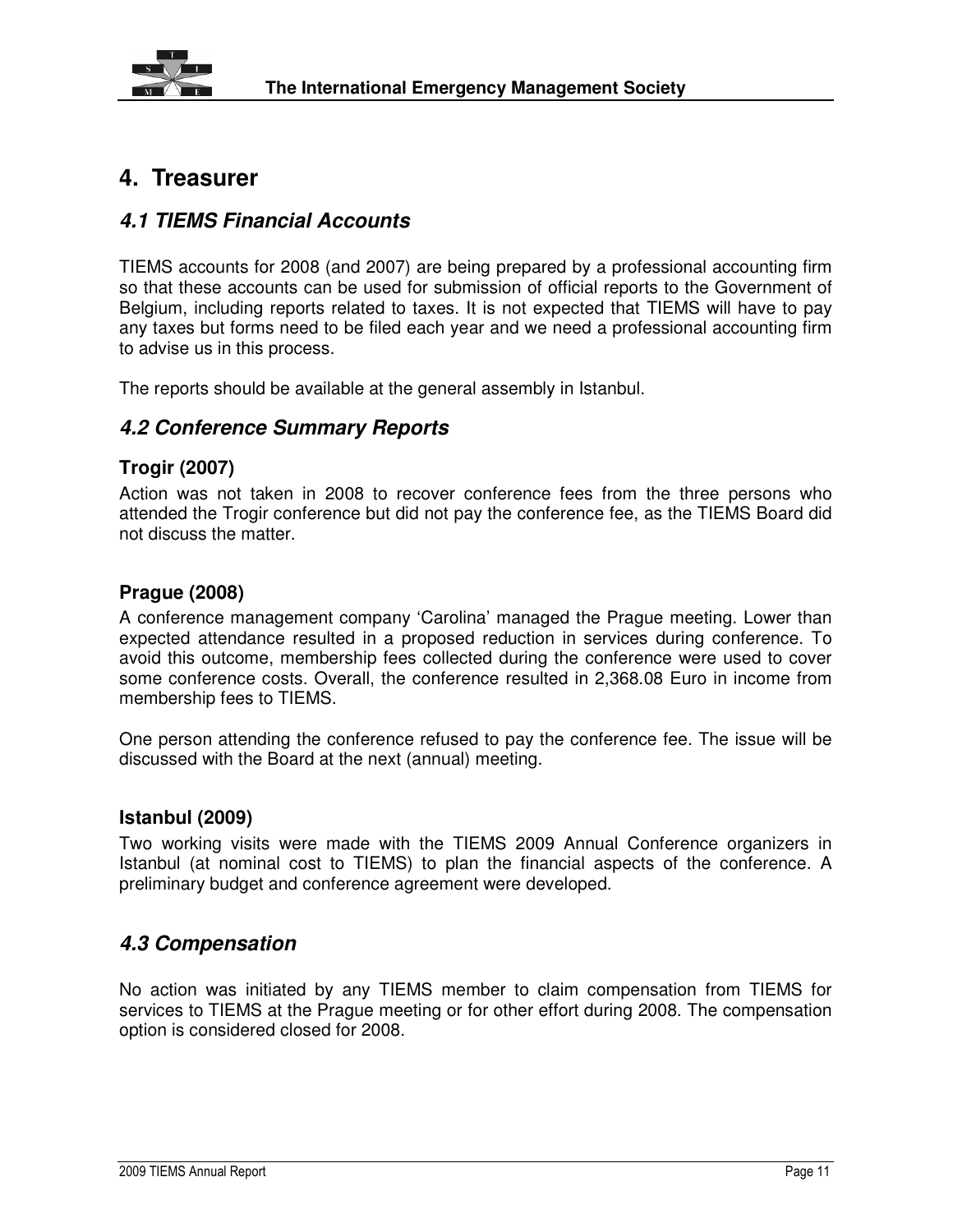

#### **4.4 PSC Project Report**

As of 30 January 2009, 48,245.84 Euros remains outstanding in payments to K. Harald Drager under this project. We expect to receive further funds in 2009. We are obliged to only pay Mr. Drager up to the amount of funds actually received.

#### **4.5 Chapter Reports**

No report on the use of TIEMS membership fees (retained by the Chapter on a decision of the Board) or other financial matters, or a financial plan for 2009, has been received from the Romanian Chapter. The Treasurer recommends to the Board that the Romanian Chapter be put on notice that a failure to report as agreed in the terms of recognition will result in a withdrawal of the chapter recognition and that a report for 2008 is needed immediately.

#### **4.6 Luxembourg Workshop**

TIEMS members organized a workshop in Luxembourg in 2008. The TIEMS Fortis account was used to handle income and payments for this event. As of the end of 2008 a full financial accounting for the workshop was not received although the workshop had, as of the end of 2008, resulted in gross income to TIEMS.

As the Treasurer did not directly control the use of the TIEMS Fortis account for this workshop, the Treasurer advised the President and Secretary that he could not be responsible for any transactions through the TIEMS Fortis account. It is recommended that Chapters set-up their own bank accounts and that the TIEMS Fortis account be used only for TIEMS INVA business.

Note that at present one Board member and the Registration Officer have access to make transactions via the TIEMS Fortis account. This is necessary as a risk management strategy (e.g., to limit the risk that the Treasurer is unable to conduct transactions via the account). However, it is the position of the Treasurer that the financial integrity of the account requires that one single person effect transactions via the account except in extraordinary circumstances or by specific delegation.

#### **4.7 Additional Tasks – Web Site Development**

After considerable delays, the Treasurer has been managing contract to develop the TIEMS web site. This work, which has extended into 2009, encountered challenges with the operating software and server operation used by the current TIEMS web site. As a result, it was necessary to develop a completely new web site using different software. Further reports on the web site work will be provided at the 2009 TIEMS Annual Conference and in the 2010 annual report.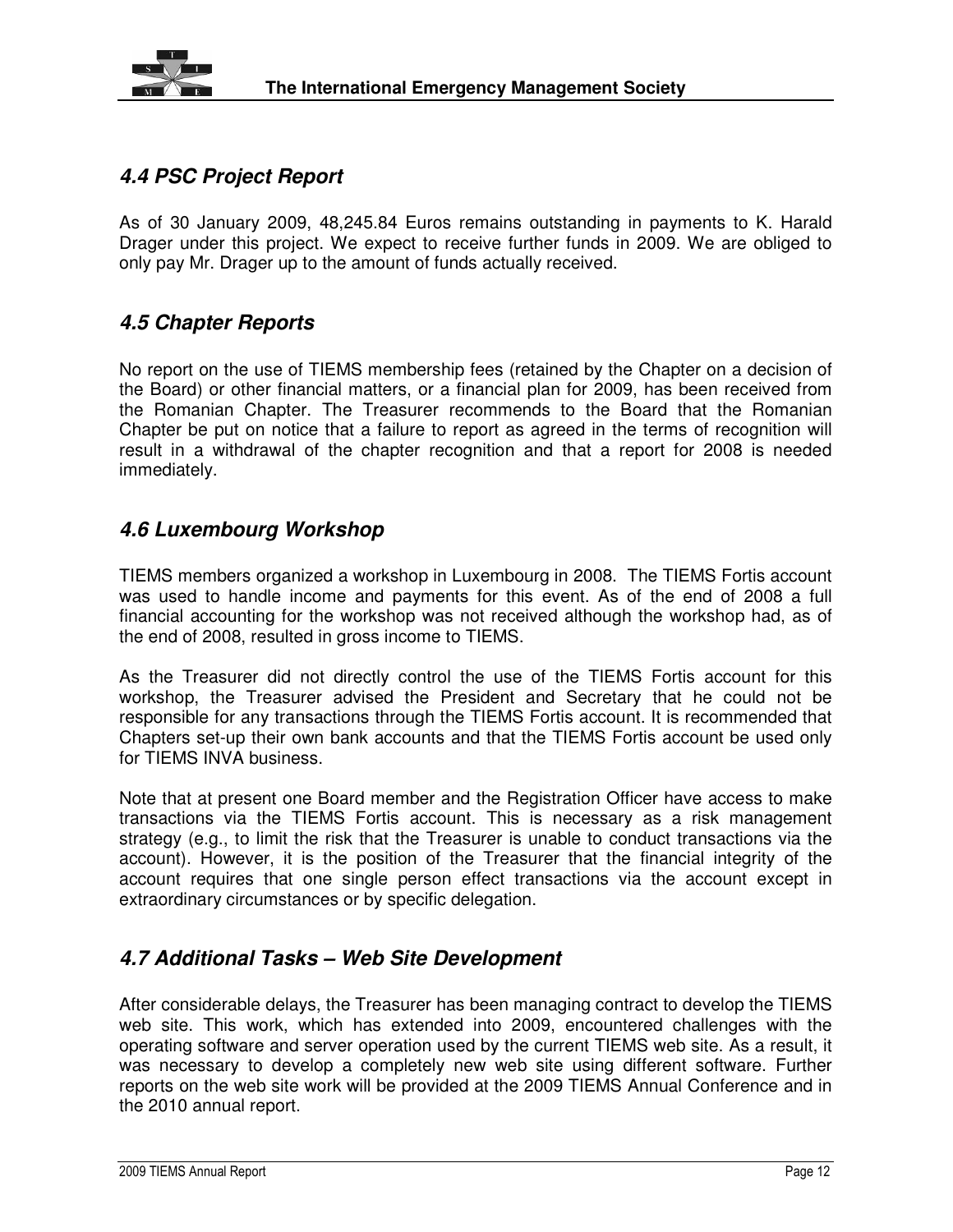

#### **4.8 Progress Against Vision and Action Plan**

**Activity 1 –** Increase income from membership fees and other sources. Status: The Board decision to waive or otherwise not collect a significant portion of potential membership fees in 2008 prevented progress on this action point.

**Activity 2 –** Establish a transparent financial management system for TIEMS funds, including regular reporting on TIEMS financial status. Status: The decision to engage an accounting firm to prepare TIEMS accounts will result in increased transparency in the future. Regular reporting on transactions to key Board members will also be established to improve financial planning.

**Activity 3 –** Lay the basis for a person to hire for TIEMS financial and administrative affairs. Status: Given the lack of progress on Action Point 1, no action was possible on this point. However, the hiring of an accounting firm to complete statutory reporting is a beginning in the process of shifting some TIEMS administrative tasks to a compensation-based structure.

Charles Kelly **Treasurer** 

## **5. Director for Membership**

TIEMS offers six grades of membership (Active, Student, Institutional, Corporate, Fellow and Honorary) based upon the qualifications and professional experiences as described in the bylaws.

Over the past year the membership program has continued and TIEMS had in 2008 in total 477 members from 46 different countries. Most of the members paid their membership fee included in a fee to a conference or a workshop.

The current members are composed of the following grades:

| Member<br>Type | Active<br>Regular<br><b>Members</b> | Active<br><b>Members</b><br>Transition<br>Economies | Student<br><b>Members</b> | Honorary<br><b>Members</b> |
|----------------|-------------------------------------|-----------------------------------------------------|---------------------------|----------------------------|
| % Of total     | 20,1%                               | 78,0 %                                              | 1.7%                      | $0.2 \%$                   |

TIEMS members represent a broad range of individuals from different sectors, ensuring that knowledge and experience is drawn from as far as possible.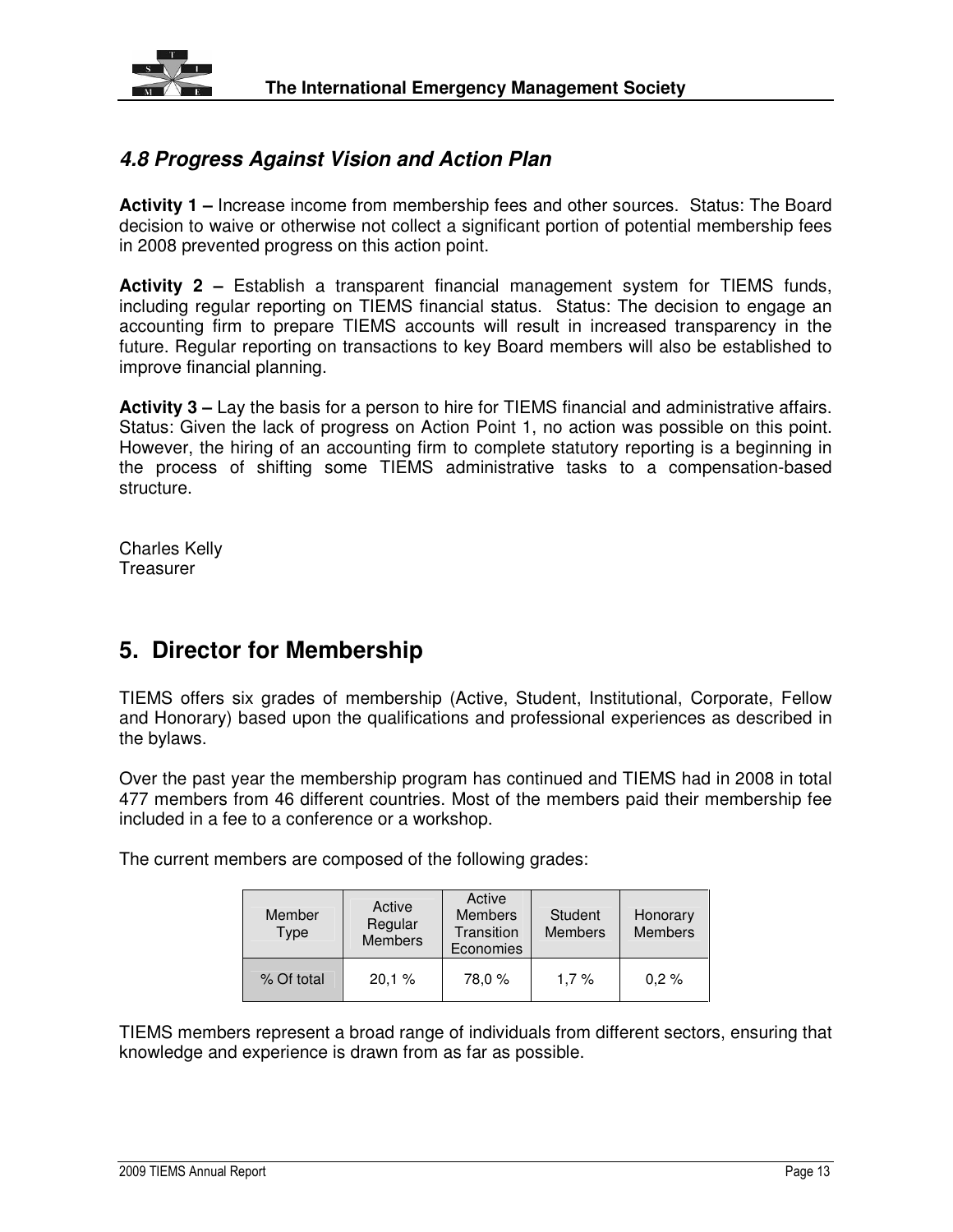

#### **5.1 Membership Benefits**

TIEMS endeavours to offer its members a range of attractive benefits, and is continually readdressing this issue to ensure its members receive the best services possible. Below is a summary of the benefits received by members in the last year, which will continue to be offered in 2009.

#### **5.2 Conferences**

From 2005 the attendance at the annual conferences came inclusive of one year's membership. Furthermore those already members of the society receive a discount on the annual conference fees, with the aim of encouraging continued membership and attendance of the annual conference. Members attending regional chapter workshops may also receive a special rate at the discretion of the organisers.

#### **5.3 Information/Communications**

The TIEMS website has undergone significant development in the last year. Membership pages are under development and a new electronic application process will soon be operative.

TIEMS members also receive the TIEMS Newsletter two times per year. Members of the society have also had the opportunity to contribute to his publication with short articles about professional or research activity. This initiative will continue in the coming year so that the experiences/activities of the members can be shared with others in the scientific and emergency management communities.

#### **5.4 Network**

TIEMS is continuously growing. At the end of 2008, TIEMS was an international network with 477 members in 48 different countries.

#### **5.5 Special Interest Groups**

From 2005 TIEMS members were able to participate in Special Interest Groups on varying elements of emergency management. Any member can also undertake the initiative to setup a new interest group if at least five other TIEMS members participate to the group.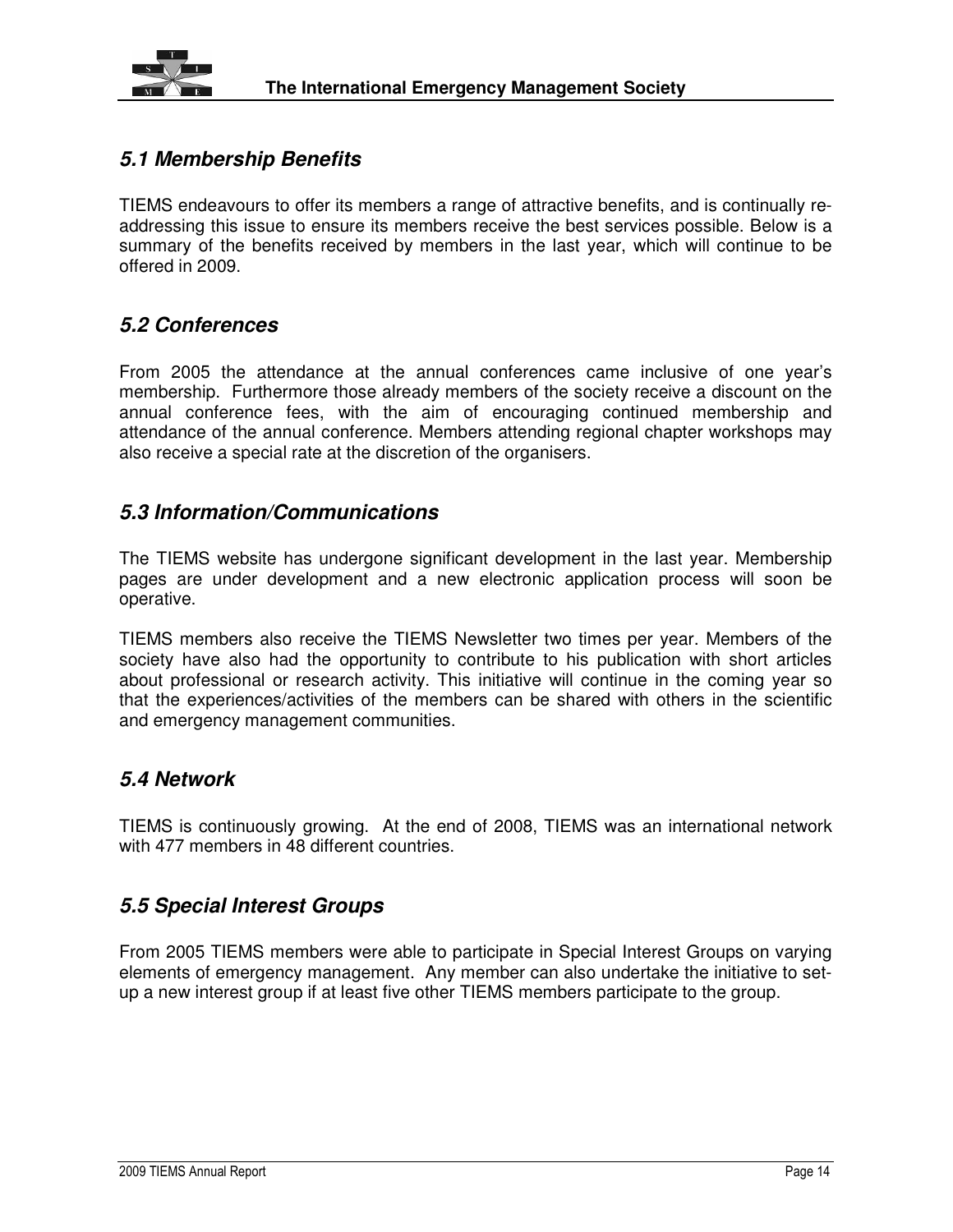

#### **5.6 TIEMS Rohrmann Student Scholarship Fund**

Student members of TIEMS may also apply for this scholarship and get financial support for participating in TIEMS annual conference and present their paper.

Kerstin Eriksson Director for Membership

## **6. Director for Communication and Publications**

No report.

Ulrich Raape Director for Communication and Publications

## **7. Director for Scientific Program**

For 2008, the main activity for the scientific program was the organization of the TIEMS annual conference in Prague and to utilize a different approach for managing the meeting through a third-party vendor. After reviewing six applications, TIEMS selected the professional agency, Carolina, to help handle conference administration, such as registration. In comparison to prior years, the full financial risk of the conference was put to the agency and TIEMS was entitled to get the member fees out of the conference fee and control the quality of the conference.

The idea was the agency would not only organize and support the event, but also would market it heavily and attract more people to the conference and also more partners and sponsors, which would be able to bring some profit. But due to the overestimated number of participants and not adequate marketing this assumption was not realized fully, so the conference reached not substantially more participants as usual. Some difficulties have been caused by the late decision of Prague as a next conference site – only a year ahead, as a replacement of the Netherlands, so there was not enough time for marketing to large potential partners.

The balance of costs and revenues was kept at a level where the quality of the conference was maintained at the level acceptable by TIEMS. The Society had to pay some minor costs to some extra services ordered at the last minute, above the contract.

The organization performed by Carolina was fully professional, but the overestimation of the conference side brought the tension to the finance side of the conference.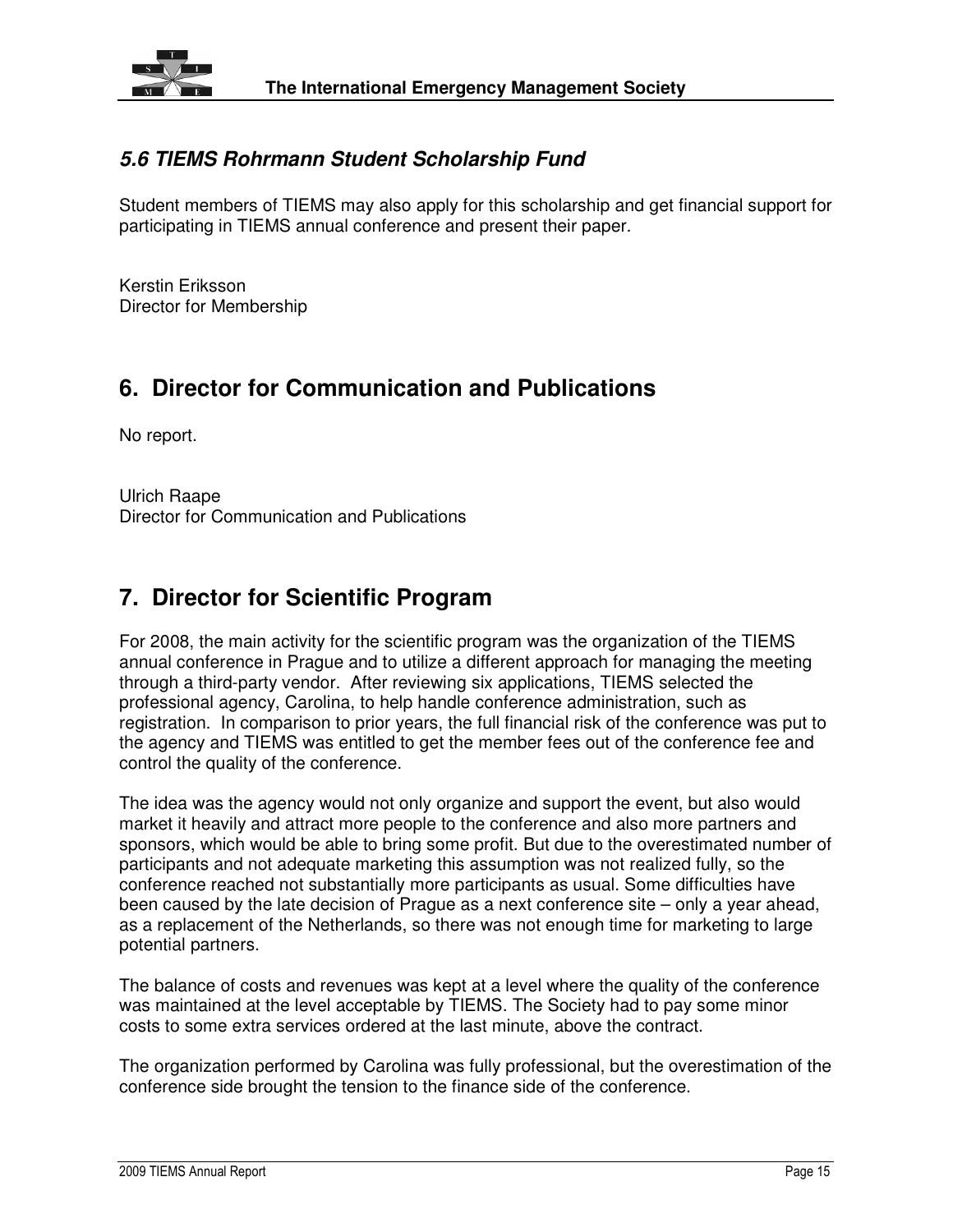

This experiment showed, that this model is viable, but if TIEMS would like to use it in future, the Society should be more careful in the planning and marketing over the whole period of preparation.

### **7.1 Student Award**

As a possible model for selecting the student's award (such as with the TIEMS Rohrman's student scholarship), I proposed a new procedure, which was approved by the Board during the Prague meeting. The proposal is based on the many years proven AFCEA student award, which has been organized by the AFCEA Czech chapter every year.

### **7.2 PSC Europe Meeting in Prague**

Substantial attention was paid to the preparation of the final NARTUS project meeting, where TIEMS has been a very active partner.

Under the Czech presidency to European Union, TIEMS succeeded in getting this meeting added to the list of official presidency activities. The Society also received strong support from the Czech government, which enabled TIEMS to use the official presidency logo and information channels, giving us broader visibility.

### **7.3 Certification**

I collaborated in developing the specifications for a proposed new TIEMS emergency management certification, which will receive additional attention and consideration during 2009.

I believe this certification would greatly benefit TIEMS and it's standing as the leading international emergency management society in the future. It is my hope TIEMS will finalize the certification discussion and approve this proposal following the Istanbul conference.

#### **7.4 Structural Threats**

As a scientific part of my TIEMS activities I would like to raise a new theme called "Structural Threats". While the idea comes from the area of critical infrastructure protection, it considers primarily the threat components – by itself, by its parts, interdependencies, technologies, ways of building and operation, … and the increasing dependency of our society on it.

I will present a paper at the Istanbul conference on this subject and explain the approach.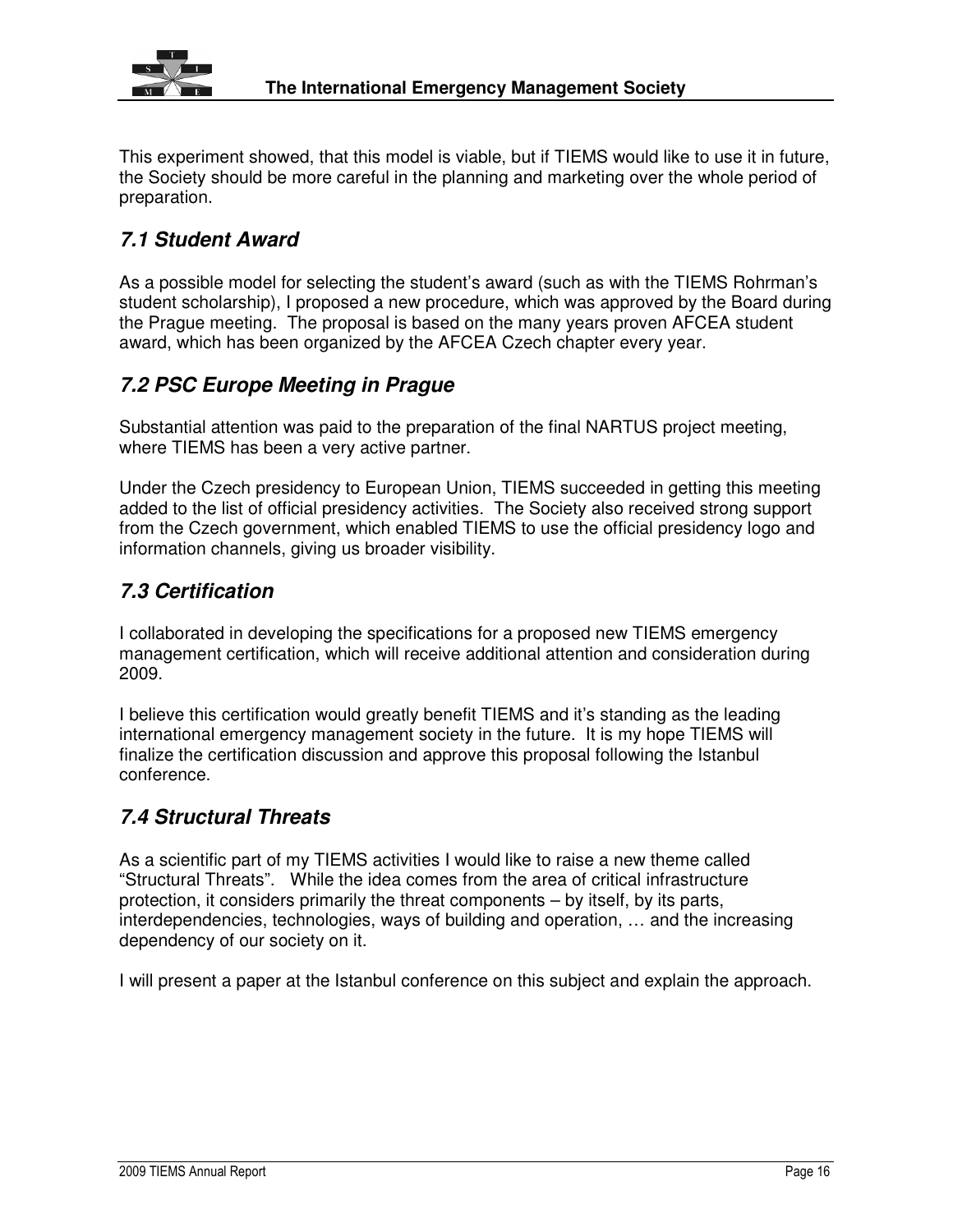

I would like to discuss if TIEMS would be a proper body to carry on this kind of mission, as it is somewhere at the border between history-philosophy-politics-technology. If accepted, I would encourage for students members to apply for the award having their theses oriented to this subject … utilizing the award scheme proposed.

Jaroslav Pejcoch Director for Scientific Program

## **8. Director for Policy and Development**

The TIEMS Director for Policy and Development assisted in multiple activities and projects.

#### **8.1 General TIEMS Policy Matters**

- Review of applications from new chapters in view of the compatibility with general development and policy concepts
- Continuation of review of the implications of possible remuneration for the participation of TIEMS members, TIEMS Departments, and in particular members of the Board of TIEMS or of a sub-entity thereof, in the context of projects and of proposed standards in this respect
- Review of the draft description of rights and duties of TIEMS officers, editing of the document into the Terms of Reference submitted to and subsequently accepted by the board
- Review of and participating in the discussions on proposed rules for official travel of TIEMS officers and other financial aspects including possible compensations for work undertaken
- Provision of inputs regarding the use of TIEMS membership data for the announcement of other than TIEMS events and by third parties.

### **8.2 TIEMS "Code of Conduct"**

Continuous review of the Code of Conduct in view of new developments, in particular its application to new chapters.

#### **8.3 TIEMS-Rohrmann Student Support Fund**

- Evaluation of the first use of the TIEMS-Rohrmann Student Support Fund in connection with the 2008 TIEMS Conference in Prague
- Chairing the Funds Committee consisting of 5 members, processing the applications received for the 2009 TIEMS conference in Istanbul
- Review of the rules and procedures, resulting in particular in the need for revisions ensuring clarifications on the following points: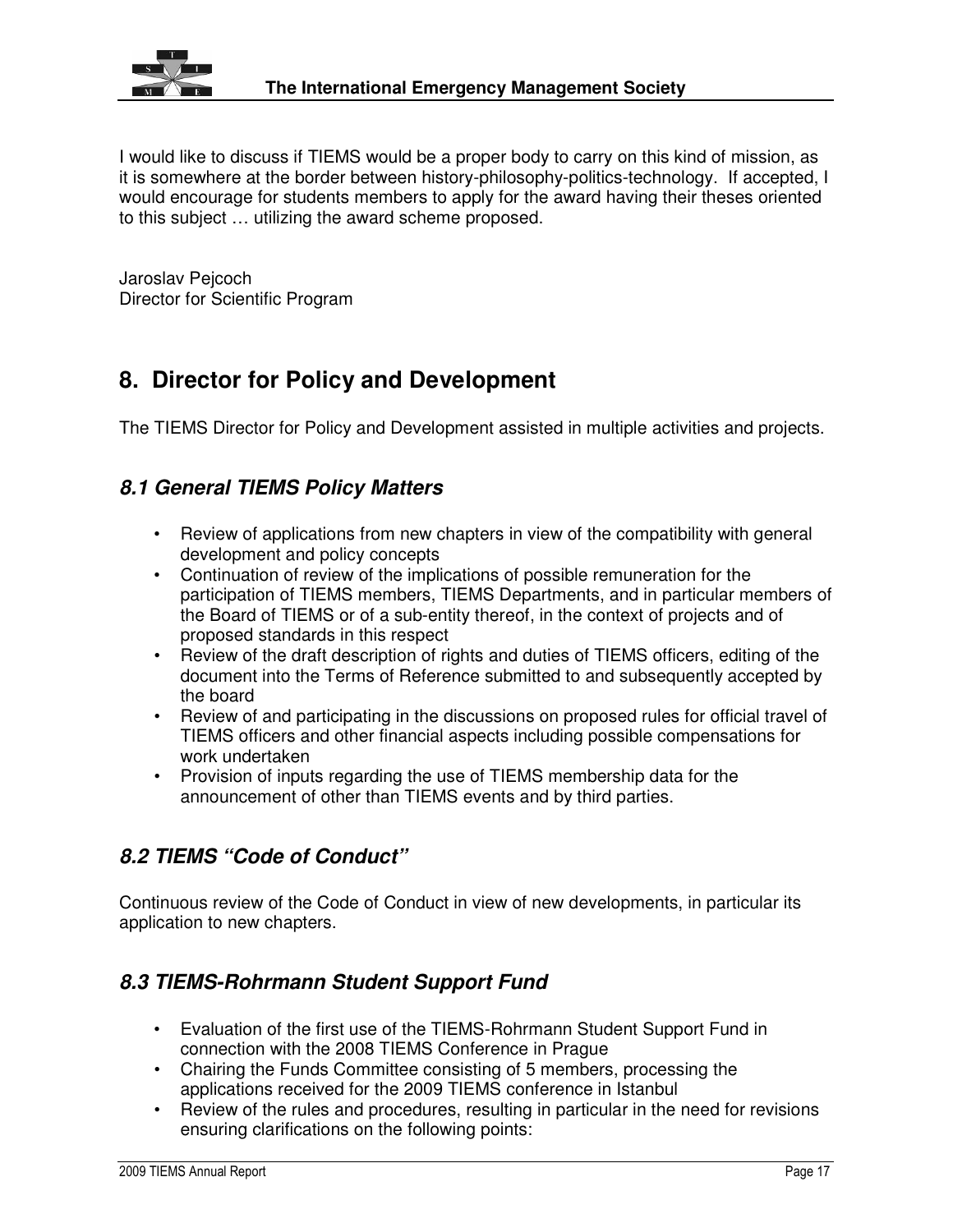

- $\circ$  Definition of deadlines for applications suggestion: same deadlines as those for conference papers (avoiding late applications as received in 2009)
- o Introduction of a rule stipulating that only papers accepted for the conference can be considered for scholarships (a concept already applied, avoiding unnecessary work on not-accepted papers, but so far not stated in the rules)
- o Consideration of a concept or standard procedure for publication of the availability of scholarships (this following the experience in 2009, where only two students from the same University applied).

### **8.4 Concept for the Provision of Expertise through TIEMS**

- The small group created earlier in order to study the possibilities for TIEMS to provide expertise on emergency management did not undertake any further studies on the subject
- Main remaining issues are still the establishment of the necessary structures within TIEMS or in yet-to-be-created institutions as an affiliated or a subordinated entity with specific consideration of the legal, contractual and financial aspects of the envisaged commercial activity.

### **8.5 Participation in Events Related to Emergency Management**

Opportunities to promote the role of TIEMS occurred in a number of third-party events the Director for Policy and Development attended in the context of professional assignments; examples are the Telecommunications Development Advisory Group of the International Telecommunication Union, the Global Conference on Emergency Communications GAREC-08, and a number of emergency management related meetings and continuous participation in the work of specialized groups on emergency communications issues, in particular of the United Nations System.

### **8.6 Africa Project**

No issues concerning this project and requiring any response were brought to the attention of the Director for Policy and Development.

#### **8.7 Other Issues**

- Including references to TIEMS in publications and training material on emergency management designed and published in 2008 and 2009 respectively.
- Providing advice on specific issues in the context of acute disasters and on legal matters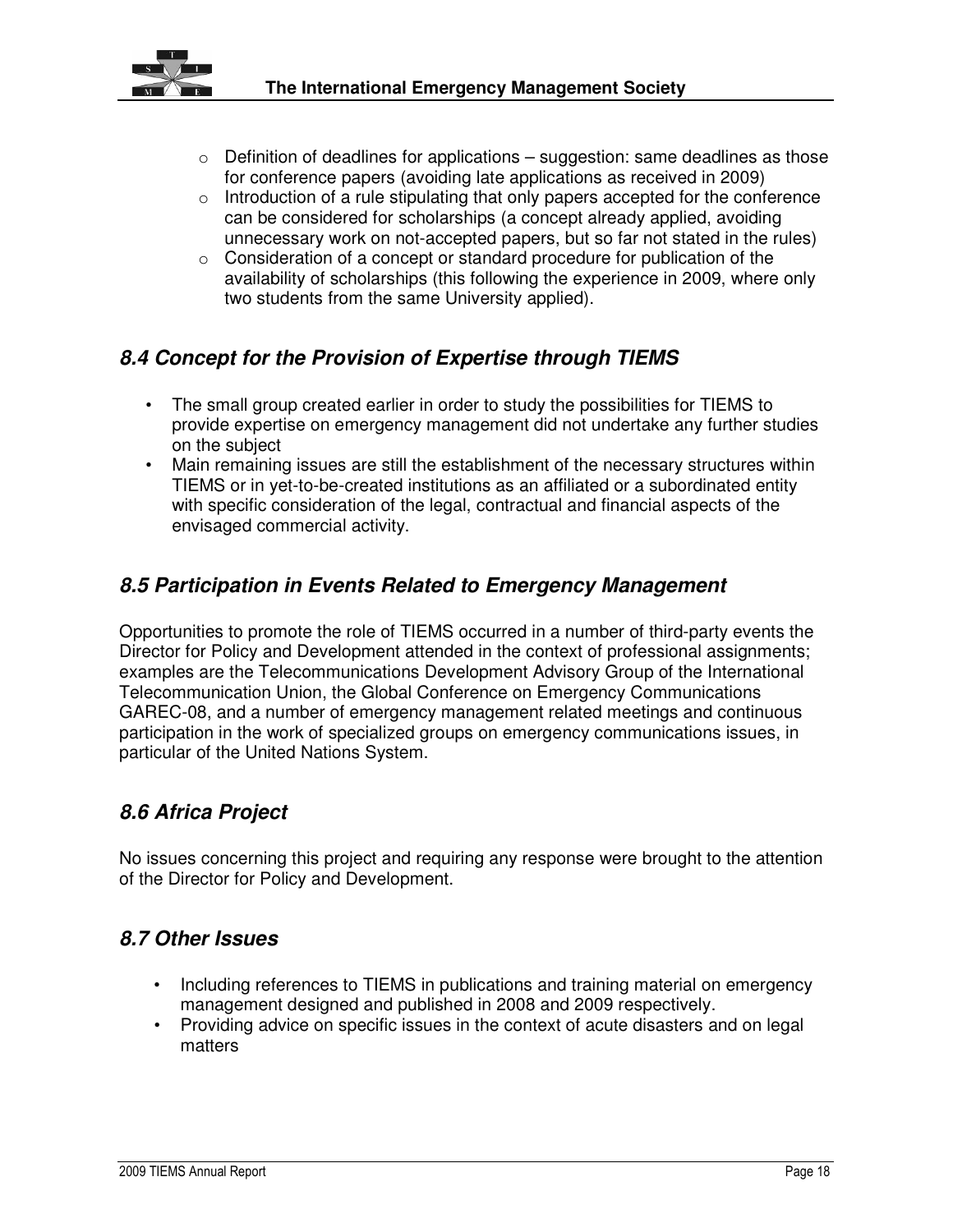

#### **8.8 Views for 2009/2010**

- Further development of activities initiated in 2009/2010, in particular the concept on the provision of expertise and the fund for student support
- Identifying possibilities for a further increase of TIEMS participation in activities of other institutions, including those of the United Nations system
- Participation in Contributions to TIEMS events scheduled for 2009/2010 and work on increasing visibility for TIEMS in emergency and crisis management related events.

Hans Zimmermann Director for Policy and Development

## **9. Director for Chapters and Special Interest Groups**

Following the introduction of a new, precise procedure for the formalisation of Chapters last year, TIEMS received two applications.

After success of the first TIEMS Workshop in Luxemburg in fall of 2008, Giedo Van pellicom and Jan Berghmans, launched an initiative to start a TIEMS Benelux Chapter, with Jan Bergmans taking the responsibility as secretary and organizer of this chapter. The formal procedure of establishing Benelux Chapter is almost finished. The key persons who undersigned the application are:

- Koen Druyts, President of TIEMS Benelux Chapter
- Jan Berghmans, Secretary of TIEMS Benelux Chapter
- Alex Alexandrino, Treasurer of TIEMS Benelux Chapter

They have very ambitious plan such as, but not limited to, organisation of conferences, symposiums, round tables and training courses, co-operation with universities and other organisations. TIEMS Benelux Chapter is determined in a mission to organise Emergency Workshop at a Benelux venue every year. This year TIEMS Benelux Chapter also had a speaker's slot at 2009 STOC.Expo Europe in Rotterdam, the Netherlands, in March 2009.

After two TIEMS workshops in China, where talks about establishment a TIEMS Chinese chapter started, positive efforts from Qu Guosheng who is the Regional Director for Asia and Pacific for the formalisation of this idea resulted in recent application for TIEMS Chinese Chapter approval. The persons that undersigned the application form are:

- Chunchang Shan, President of the TIEMS Chinese Chapter
- Ji (Jack) Zhang, Secretary of the TIEMS Chinese Chapter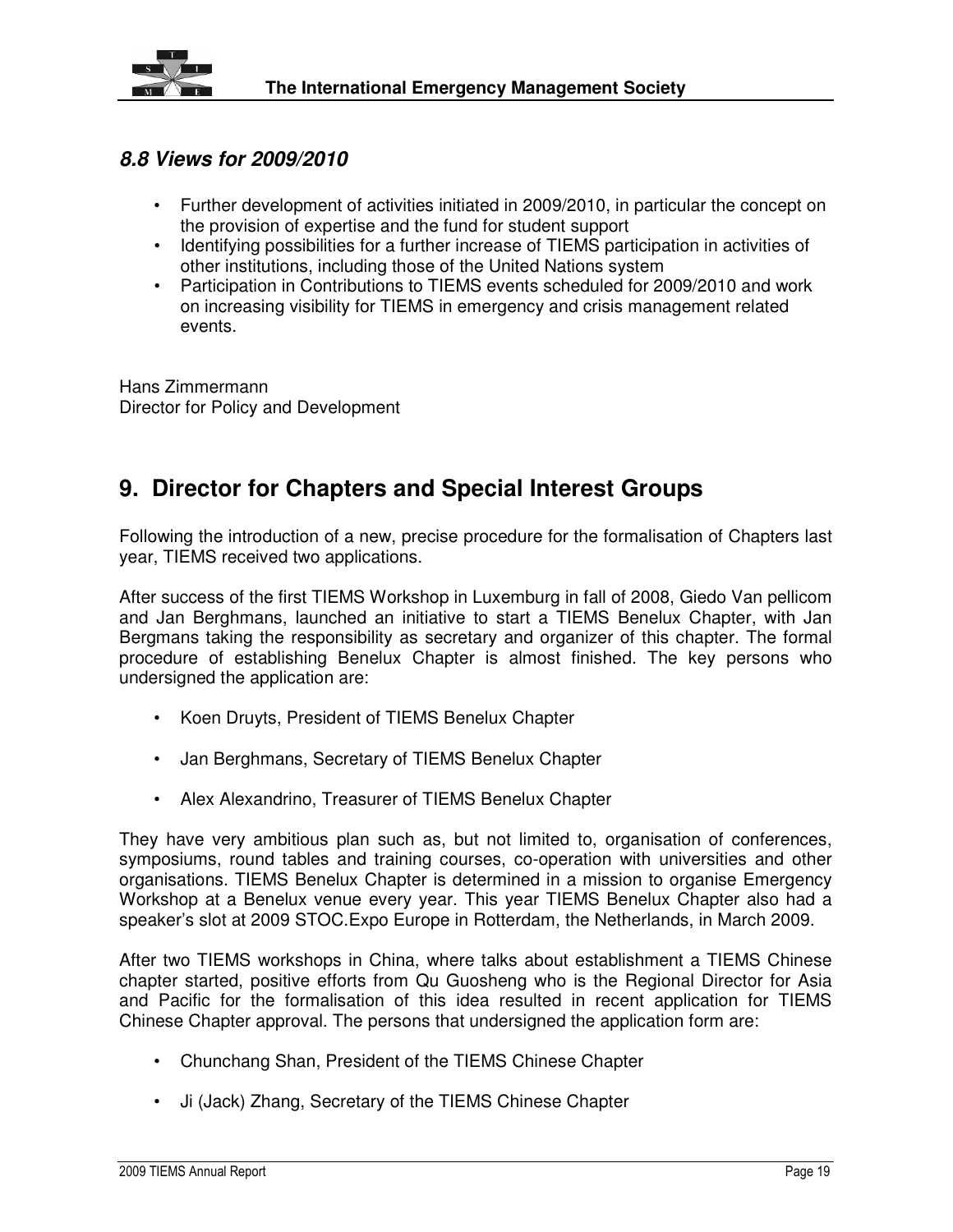

• Qiang Zhang, Treasurer of the TIEMS Chinese Chapter

It is expected that this application will be finalized by 2009 TIEMS Annual Conference. The major activities of Chinese Chapter is to hold 17th TIEMS Annual Conference in 2010 in Beijing, as well as to organizing an emergency workshop every year. In 2009, the "Digital China & Disaster Reduction" workshop will be held in Beijing in November.

The 2008 TIEMS Workshop in Zagreb brought out the initiative to create TIEMS South East European Chapter. Since a group of colleagues dealing with medical emergency have been dedicated to Croatian TIEMS events for the past years, Tanja Pekez-Pavlisko, a medical doctor, has accepted to take the lead in establishing a South East European Chapter of TIEMS, and all participants from the workshops arranged in Croatia since 2004 have been invited to join this Chapter. Following this announcements an application for chapter formalisation is expected soon.

TIEMS is still looking forward for the development of chapters in Russia and Turkey, especially after the forthcoming TIEMS Workshop in Moscow and 2009 TIEMS Annual Conference.

Snjezana Knezic Director for Chapters and Special Interest Groups

## **10. Director for Conferences and Meetings**

No report.

Audrey Heffron-Casserleigh Director for Conferences and Meetings

### **11. Regional Director Europe**

#### **11.1 Thirteenth International Scientific and Practical Conference on Protection of Population and Territories from Emergencies**

During this past year, the TIEMS Regional Director Europe attended the 13<sup>th</sup> International Scientific and Practical Conference on the Protection of Population and Territories from Emergencies and presented on the "Topical Problems of Formation of Life Safety Culture." The conference, which was held 14-15 May 2008 in Moscow, Russia, was organized by the EMERCOM of Russia, jointly with the Russian Academy of Sciences, the Russian Society for Risk Analysis and TIEMS. The conference participants discussed a wide range of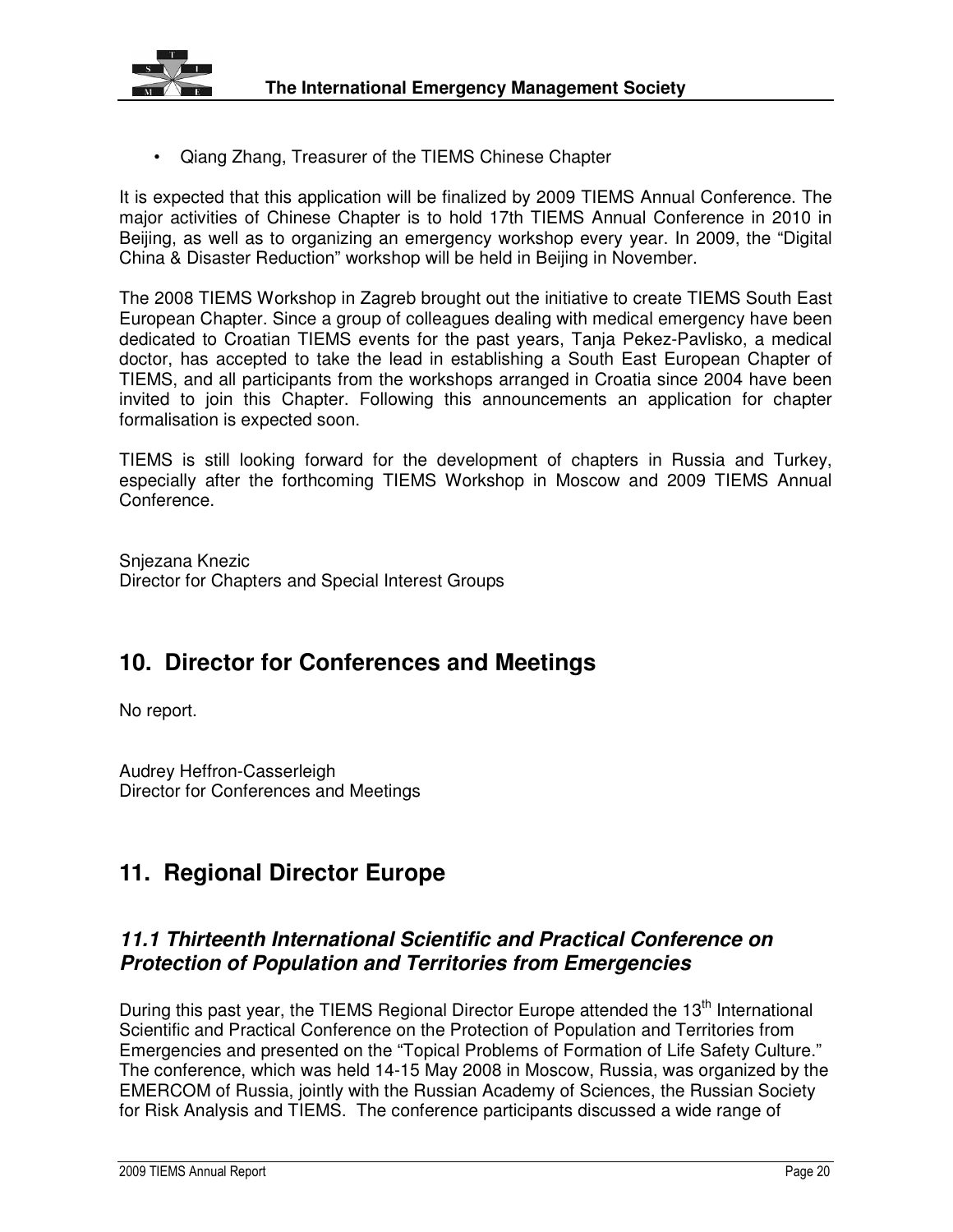

issues concerning topical matters of formation of life safety culture. They concluded that measures aimed at enhancing the reliability of technological installations and facilities, creation of algorithms of their safe operation, development of advanced ways and means of protection against emergencies are inefficient unless human factors are considered. Please see Annex 1 below for a summary of conference recommendations.

#### **11.2 International Disaster Reduction Conference and European Seismological Commission Assembly**

In August 2008, TIEMS members participated in special sessions devoted to strong earthquakes impact databases and expected loss estimations in "emergency" mode at the International Disaster Reduction Conference (www.idrc.info) in Davos, Switzerland, as well as in September 2008 at the European Seismological Commission (ESC) Assembly (http://www.esc2008.org/sprogramme.aspx) in Crete, Greece. Please see Annex 2 for a summary of the scope of these sessions.

### **11.3 CODATA Working Group**

TIEMS members contributed to the organization of the CODATA Working Group (WG) with the proposed title of "Knowledge-Base on Physical and Socio-Economical Consequences of Damaging Earthquakes." The WG objectives consider the following:

- To analyze the readily accessible impact databases with global, regional, subregional, national coverage and to determine the current status regarding the accessibility, completeness, quality and reliability of impact data on damaging earthquakes.
- To contribute to general formats and methods for impact data accumulation, as well as definitions used in the field.
- To initiate the development of the software in order to accumulate and analyze the information about the well documented past earthquakes: events' source parameters, macro seismic effects, engineering consequences, social and economic losses, as well as response measures.
- To initiate the development of the international knowledge bases on physical and socio-economical consequences of damaging earthquakes.
- To identify the mechanism for access requirements and activities dealt with knowledgebase maintenance.

### **11.4 Global Earthquake Model Strategic Planning Meeting**

In June 2009 TIEMS members will participate in the "Global Earthquake Model" (GEM) Strategic Planning meeting in Zurich. Please see Annex 3 for a summary of this meeting.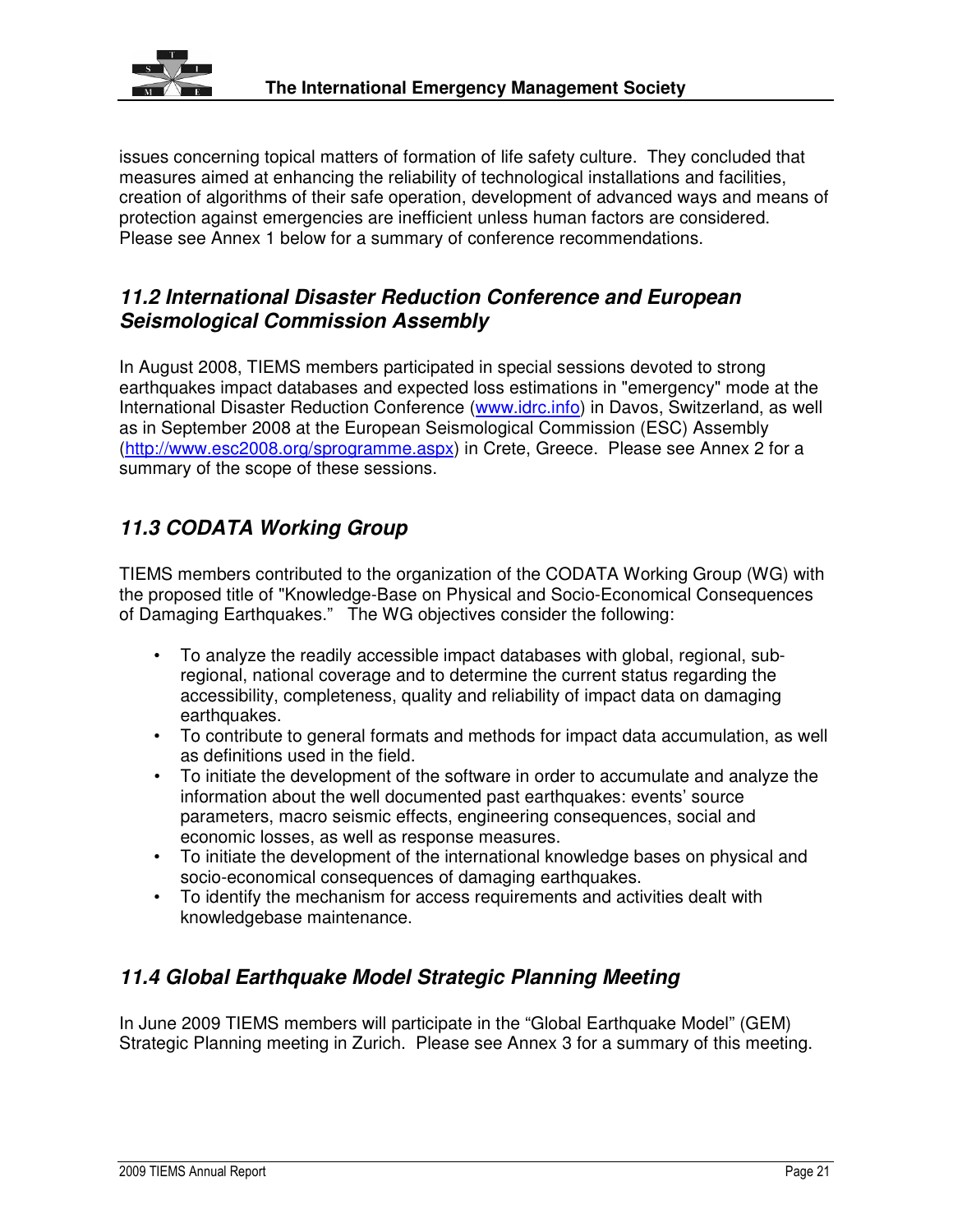

#### **Annex 1**

Recommendations from the 13th International Scientific and Practical Conference on the Issues of Protection of Population and Territories from Emergencies

The draft recommendations from the conference include:

- 1. Development of a national ideology of life safety, creation and development of appropriate legal framework, scientific and technical efforts in the field of risk management, promotion of safety, safety service and audit should be considered as the most important area of activities aimed at formation of safety culture.
- 2. Social studies concerning life safety issues should be continued, with their findings effectively used when defining the main areas of life safety culture formation.
- 3. More effort should be put in using the resource of the educational system in the interests of increasing life safety, education and training in the framework of educational courses devoted to life safety matters, in raising the professional status of the teacher of life safety and life skills, student training in cadet corps, schools, classes, centres and field camps "Young Rescuer", centres "Young Fire-fighter", improving the system of civilian training in the area of life safety, support of the activity of the All-Russian children and youth social movement "School of Safety", All-Russian Voluntary Fire Society, All-Russian Student Corps of Rescuers, Russian Union of Rescuers.
- 4. More effort should be put in forming positive attitude towards the issues of life safety through the use of the latest information and telecommunication technologies, the resources of the All-Russian Public Alert and Warning System (OKSION), masscommunication tools, the media and the Internet resources.
- 5. Scientific research should be continued in the area of life safety culture formation. Main efforts should be focused on creation of theoretical and methodological fundamentals for life safety culture formation at individual, corporate and societal levels, on the development of philosophy, social science and psychology of safety, pedagogical basis for formation of commitment to safety, psychological and pedagogical requirements to educational process, knowledge and skills in the area of life safety, development of forms and methods of communication with the population in emergencies, innovative mechanisms of life safety culture formation.
- 6. In view of the global, interdisciplinary and inter-agency nature of safety culture formation activities, efforts should be focused on coordination of activities and concentration of resources of governmental agencies, local authorities, public organizations, scientific communities in improving the safety culture of people, social cohesion in the face of natural, technological and other hazards, raising the level of moral, spiritual and patriotic upbringing of young generation, and the image of public agencies that ensure life safety.
- 7. Work should be organized aimed at forming a favourable public attitude toward mandatory fire insurance as an element of life safety culture, explaining the policy in the field of emergency risk insurance, expediency of imposing a tax on fire and other types of safety.
- 8. The 14<sup>th</sup> International Scientific and Practical Conference on the Issues of Protection of Population and Territories from Emergencies to be held April 2009, should be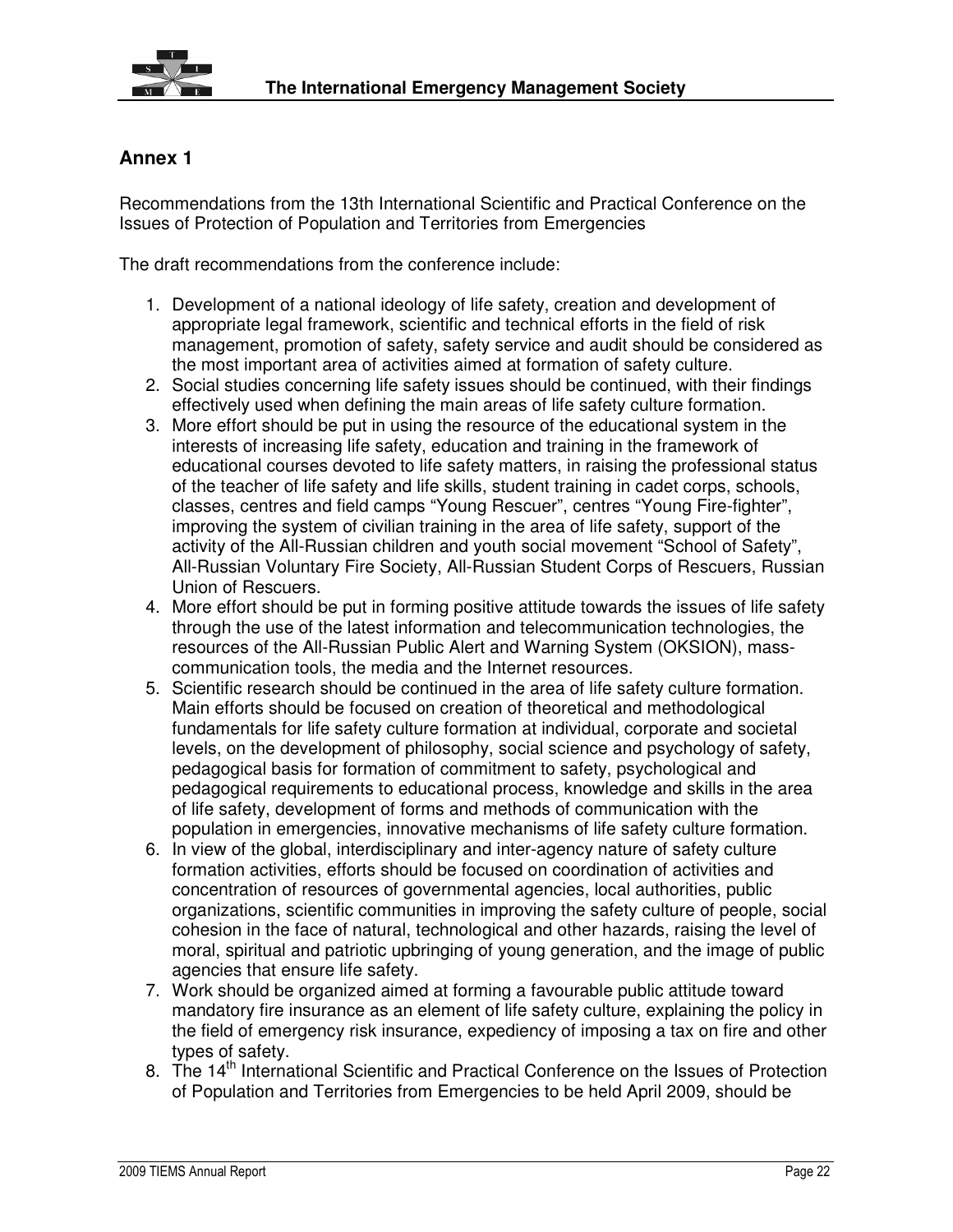

devoted to the theme "Development of National Crisis Management Systems: Experience, Problems and Prospects."

#### **Annex 2**

Session Summaries from the International Disaster Reduction Conference and European Seismological Commission Assembly

- Earthquake disasters are becoming more frequent and devastating. Social and economic losses due to strong earthquakes increase annually, which is definitely related to the evolution of society. In order to save lives and protect property against future events, urgent measures should be taken. Earthquake preparedness of population and Civil Defence professionals, development of preventive measures plans, as well as earthquake rapid response systems, should be improved.
- The information on physical and socio-economical consequences of past damaging earthquakes is very critical for calibration of near real time systems based on simulation models for shaking intensity, damage to buildings and casualties' estimates. Calibration allows to compensate for some factors, which influence reliability of expected damage and loss assessment in "emergency" mode. Among these factors the main ones are reliability of databases on elements at risk and reliability of vulnerability functions for different elements at risk due to earthquakes and other secondary hazards. The information of past events consequences may be also successfully used for other earthquake and collateral hazards' mitigation measures.
- The aim of the session is: to discuss existing impact data bases, data bases on elements at risk used for near real time loss assessment and to consider the case studies of near real time systems application at different levels, especially at global and regional ones, and to assess the reliability of the results obtained.
- Contributions addressing the regional vulnerability functions of different elements at risk and attenuation laws, as well as their influence on reliability of expected damage assessment are welcome as well.

Nina I. Frolova Regional Director Europe

## **12. Regional Director Asia & Pacific**

On 19 May 2008, a devastating earthquake (magnitude 8.0) struck Wenchuan, Sichuan, China, which adversely impacted Chinese society. In response to this disaster, TIEMS members of China participated in search and rescue (SAR) operations along with the China National SAR Team.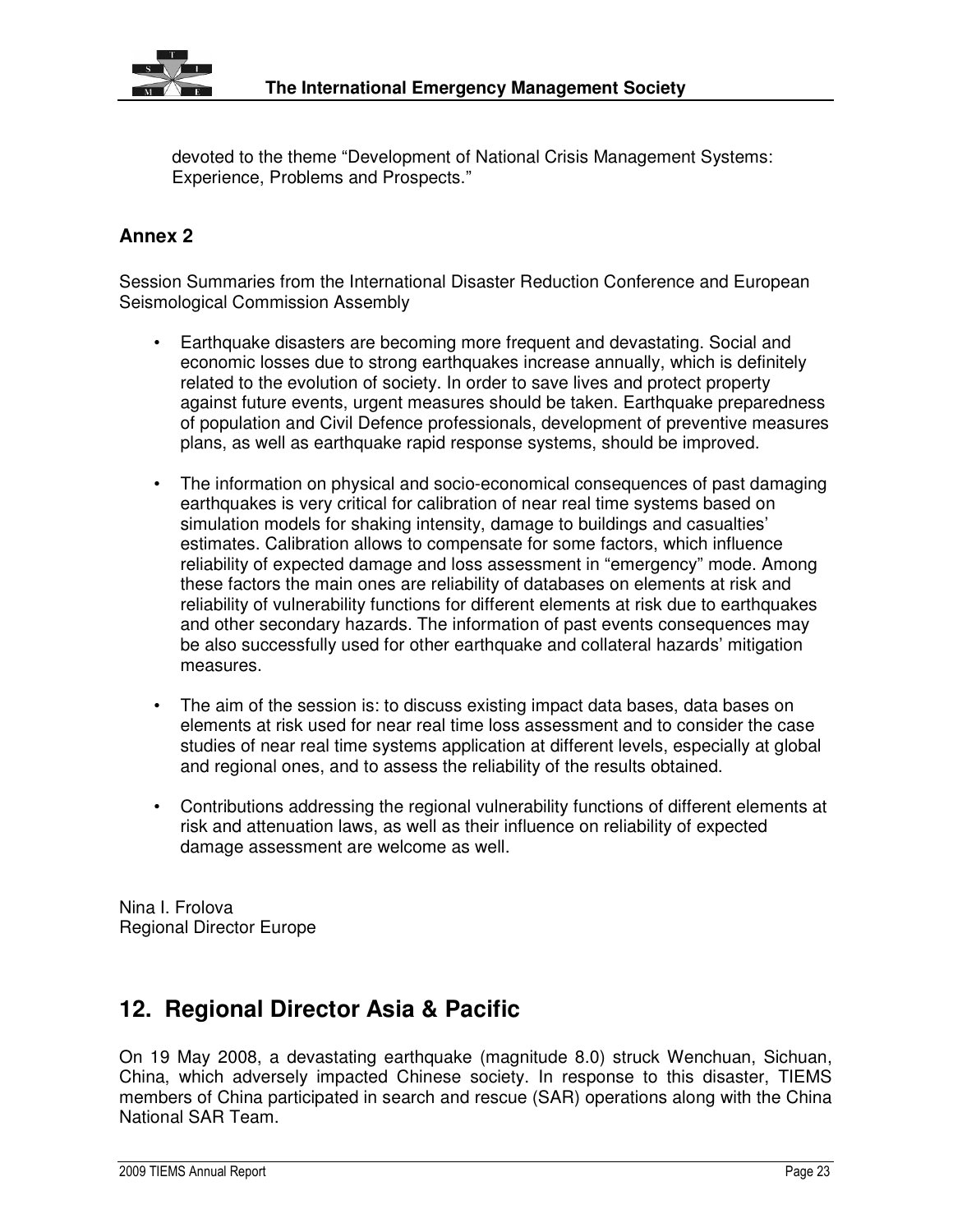

#### **12.1 Workshops Held in China**

In 23-27, May 2008, we held a special workshop on Implementation Plan (2008-2009): UN GAID e-SDDC Action line 5: Application Network of Disaster in Shanghai, with TIEMS as an organizer. TIEMS President K. Harald Drager was invited to participate in this Workshop, as well as Secretary General of UN, Sha Zhukang. About 80 experts from countries such as China, India, Thailand, Japan, South Korea, USA, Canada, Cuba, Brazil, South Africa, Norway, Switzerland participated in the workshop. Professor QU Guosheng, Director of Asia and Pacific of TIEMS and Dr. Pakorn Apaphant from Thailand served as co-chairs.

TIEMS President K. Harald Drager gave a presentation in Beijing at  $7<sup>th</sup>$  Better City, Better Life conference.

In 8 December 2008, we held a Workshop on Digital Earth and Disaster Reduction in Beijing University, China, with about 50 participants. Professor QU Guosheng, Chief Engineer, National Earthquake Response Support Service of China and Professor Li Jing, Chief Engineer, National Disaster Reduction Center of China (NDRCC), Ministry of Civil Affairs, led this workshop as co-chairs.

#### **12.2 TIEMS Chinese Chapter Application**

In early 2009, we held multiple meetings to discuss how to form the Chinese Chapter of TIEMS and prepare an application. In mid-April 2009, we submitted our chapter application to TIEMS. The main leaders of Chinese Chapter are:

- Mr. Chunchang SHAN, Professor, State Councilor cum Deputy Director, Expert Committee of the National Disaster Reduction Commission
- Mr. Ji ("Jack") ZHANG, Doctor, Consulting member of Beijing EMS Research Group
- Mr. Guosheng QU, Professor, Chief engineer at National Earthquake Response Support Service, China Earthquake Administration
- Mr. Jing LI, Professor, Chief Engineer, Ministry of Civil Affair, National Disaster Reduction Center of China
- Mr. Huadong GUO, Professor, Deputy Secretary-General, China Academy of **Sciences**
- Mr. Lan XUE, Professor, Executive vice president at Tsinghua University's School of Public Management
- Mr. Tiemin LIU, General Director of China Academy of Safety Science and **Technology**
- Mr. Hui DING, Doctor, President of Beijing Municipal Institute of Science and **Technology**
- Mr. Qiang ZHANG, Professor, Association Dean, School of Social Development & Public Policy, Beijing Normal University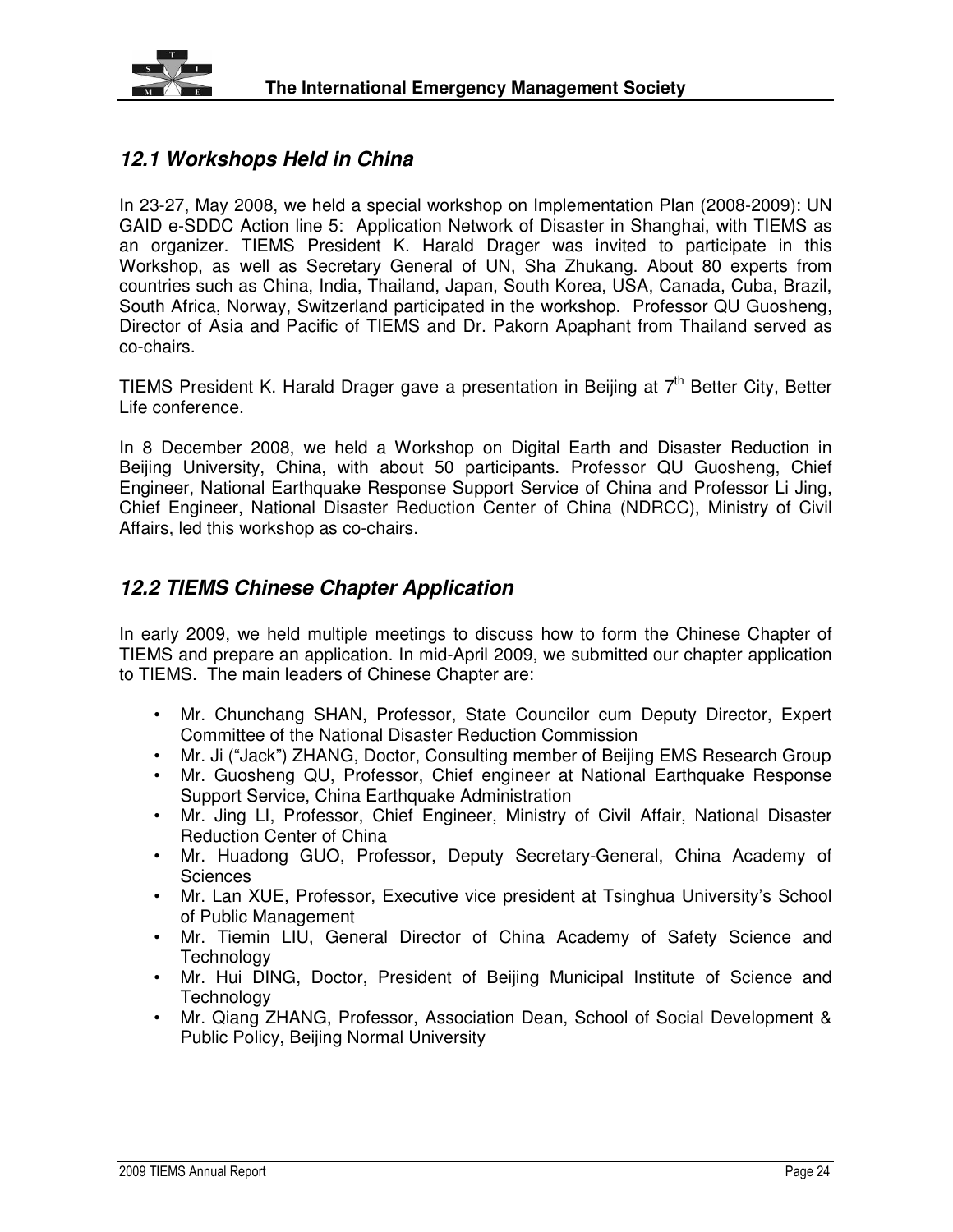

#### **12.3 2009 TIEMS Beijing Workshop**

In 08 November 2009, we will hold a Workshop on Digital Earth and Disaster Reduction in Beijing University, China. The Co-chairs will be Professor QU Guosheng, Chief Engineer, National Earthquake Response Support Service of China and Professor Li Jing, Chief Engineer, National Disaster Reduction Center of China, Ministry of Civil Affairs. We welcome everyone's participation in this exciting workshop.

### **12.4 2010 17th TIEMS Annual Conference in Beijing**

We are preparing to organize the  $17<sup>th</sup>$  TIEMS Annual Conference for 2010 in Beijing, and already requested permission from the China Earthquake Administration and the Chinese Government to host the conference. Throughout the year, our main task will be to organize this conference.

I welcome you to participate in the regional TIEMS China Chapter!

Guosheng Qu Regional Director Asia & Pacific

## **13. Regional Director North America**

The last year in the United States has been traumatic indeed, with a new president in place, and the financial down turn that has made life difficult for so many in our county. Financial and academic realities have made progress on the Vision and Action Plan, and Goals stated in last years Annual Report, very difficult. Lack of funding and market realities have resulted in drastic cuts in businesses and colleges, and in the academic environment in which degrees, certificates, and courses are offered. This reality also hit our university and faculty, resulting in severely limited travel and society recruitment activities.

It has been more difficult that anticipated compiling a comprehensive listing of all members from North America, as well as their current status and activity. A goal for the next year should be to continue this activity to set up an email group and consistent mechanism for communication between our regional members. In that way, it would be possible to survey our members and develop a plan for promoting TIEMS in a more systematic and effective manner. It is anticipated that a call will go out through the TIEMS Newsletter, as well as through email records, to TIEMS members in North America to indicate their interest and willingness to participate in a conversation concerning our membership and potential recruitment activities. Current activities by the Regional Director have been through more informal mechanisms:

- 1. Meeting presentations
- 2. Activities at local, state, and national conferences
- 3. Interactions with NORAD and the United States military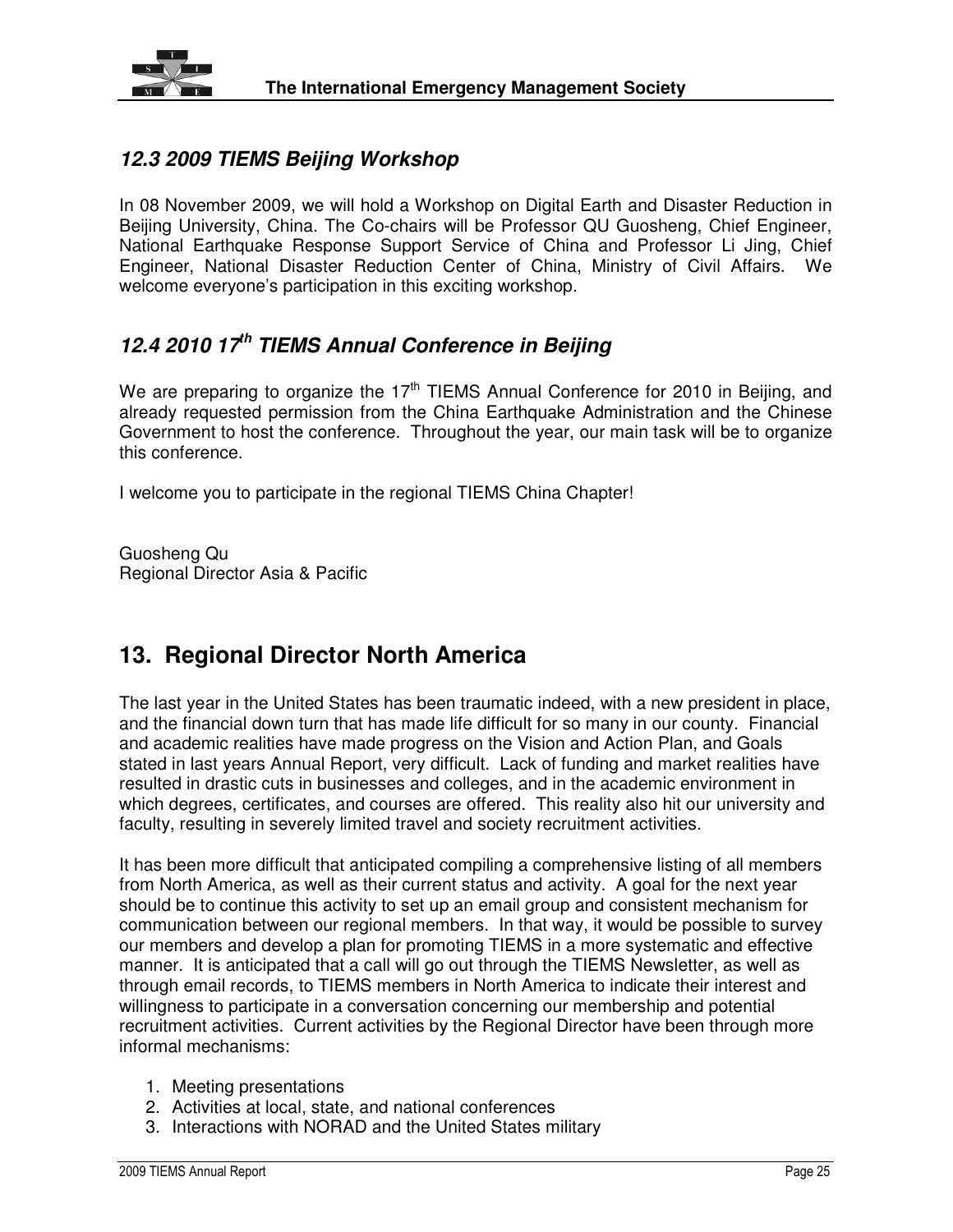

- 4. Promotion through contacts with private colleges
- 5. Contacts at a recent meeting at the United Nations.

It would be optimal for the United States to host a Regional TIEMS workshop to highlight member activities and promote the organization, although the possibility for such a Workshop would have to be explored in great detail. Another goal would be to explore further our relationship with the International Association of Emergency Managers (IAEM) to discuss common goals and activities. It would be of great interest to the membership to highlight all those activities of members (meetings, conferences, presentations, publications) through which the organization has been promoted. I encourage all members from the North American Region to contact me with any suggestions you might have for working together on regional goals and for organizational goals as a whole.

I look forward to next year with great hope for our economy, for our region of the world, and for TIEMS.

James Hagen Regional Director North America

### **14. Regional Director Africa**

The African Academy of Sciences hosted the third TWAS/ROSSA Young Scientists' Conference on "Alternative Sources of Energy and Potential for Renewable Energy and Biofuels in Africa" in Nairobi, Kenya 15-17 December 2008. The conference was supported by TIEMS. The event brought together scientists and experts from academic and research institutions and governments from 19 African countries. Also attending the conference were representatives from the Africa Union, the President of TIEMS, the World Bank and Senior fellows of the African Academy of Sciences and TWAS.

Professor Mohammed Hassan, the President of the African Academy of Sciences opened this third annual conference. Professor Peter Anyang' Nyongo, the Honorable Minister for Medical Services of the Republic of Kenya provided the keynote address. These eminent speakers encouraged African scientists to explore ways of identifying practical solutions to the myriad of challenges facing African countries in the areas of research and development. In spite of the abundance and diversity of sources of energy in the continent, African countries consume just about 4% of the global annual energy production, whereas the USA consumption is in excess of 25%.

Furthermore, Africa is largely at the bottom of the energy ladder, relying on less efficient and cleaner forms of energy. And over the past few years, acute shortages of energy in the face of rising domestic demands have been adversely affected industrial production and economic growth in the majority of countries in the region.

Against this background, the conference provided an opportunity to highlight research being undertaken by African scientists in various aspects of energy, including biofuels, solar,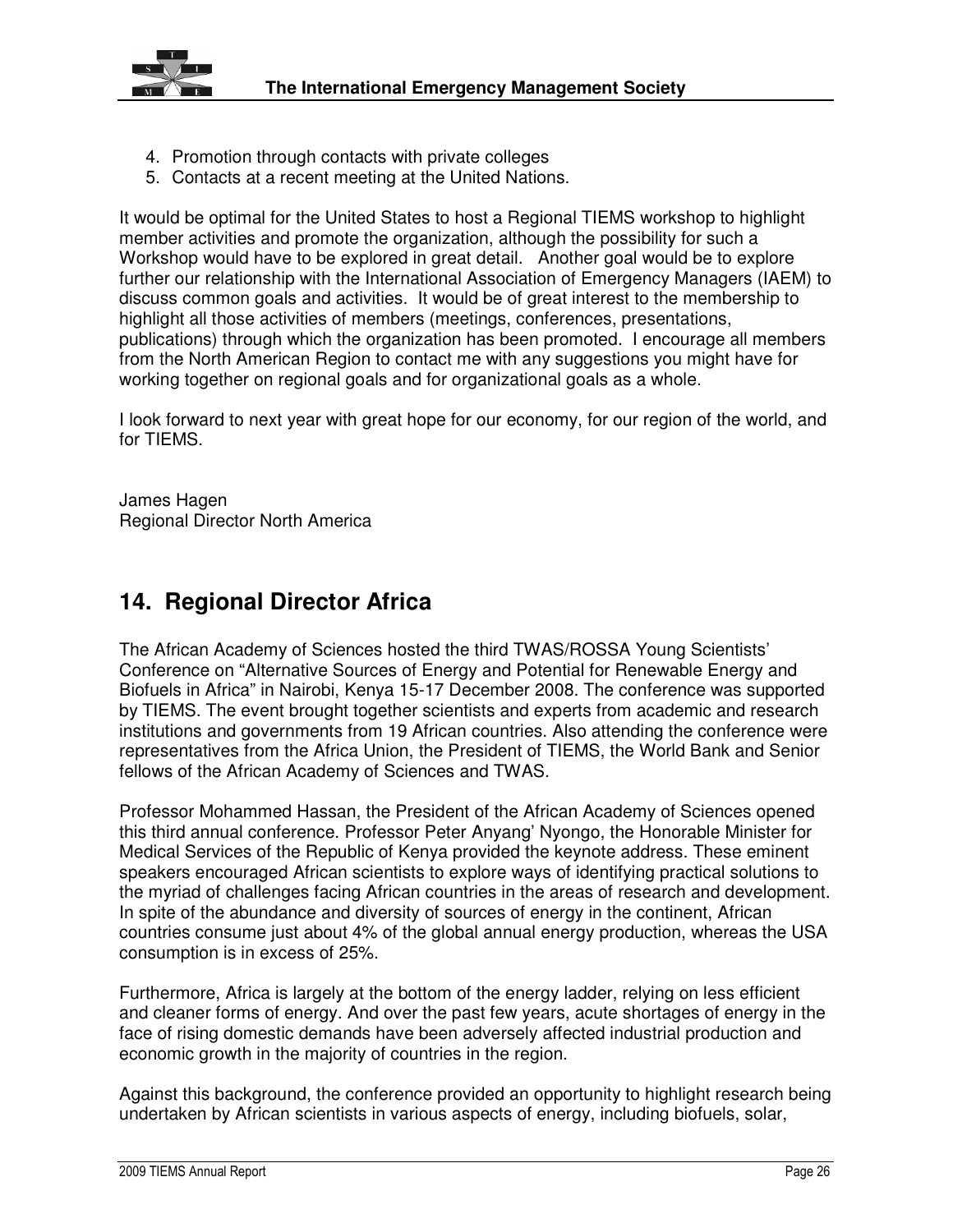

wind, hydroelectric and nuclear energy to address African energy and development challenges. The conference particularly emphasized the potential of energy for Africa's economic development and made a number of key recommendations. TIEMS President made his contribution through presenting his paper on: Renewable Energy and Biofuels from a Disaster and Emergency Perspective. He also chaired three working groups on:

- Managing Biofuels for Sustainable Energy Supply and as a tool for environmental conservation?
- Database Development and Information Management For Renewable Energy In Africa
- Other Renewable Energy

All three working groups delivered good practical proposals, which TIEMS President encouraged them to follow up after the conference.

In particular, the participants recognized that energy security was of strategic importance for poverty reduction and sustainable development in Africa. They called upon African leaders and governments to work actively to bridge the energy gap with the rest of the world and make energy the driver of economic development and transformation of Africa.

The participants also called upon African governments and regional bodies to speed up the realization of a common pool of resources to support research and development in the areas of renewable and non-renewable energy and to increase energy production and distribution, particularly building on the potential for economies of scale offered by the abundance of renewable energy to enhance economic growth and foster economic and political integration along the lines of the European Coal and Steel Community (ECSC|), which gave birth to the EU in 1951, and has since provided the foundation for peace and stability across Europe.

They stressed the importance of establishing continental scientific and engineering institutions to produce world-class engineers and scientists who will have the task of harnessing the wealth of energy resources in the continent to ensure energy security critical for sound economic growth and sustainable development.

Jacqueline A. A. Olang Regional Director Africa

## **15. Regional Director Australia, New Zealand & Oceania**

Some new members joined TIEMS from this region during the year, however, membership for the region remains low. This is in part due to the region encompassing a large number of small developing nations in the and South Pacific region. There is potential to increase the membership base though, as evidenced by the International Association of Emergency Managers (IAEM), which has a good membership in the region. The operationalising of the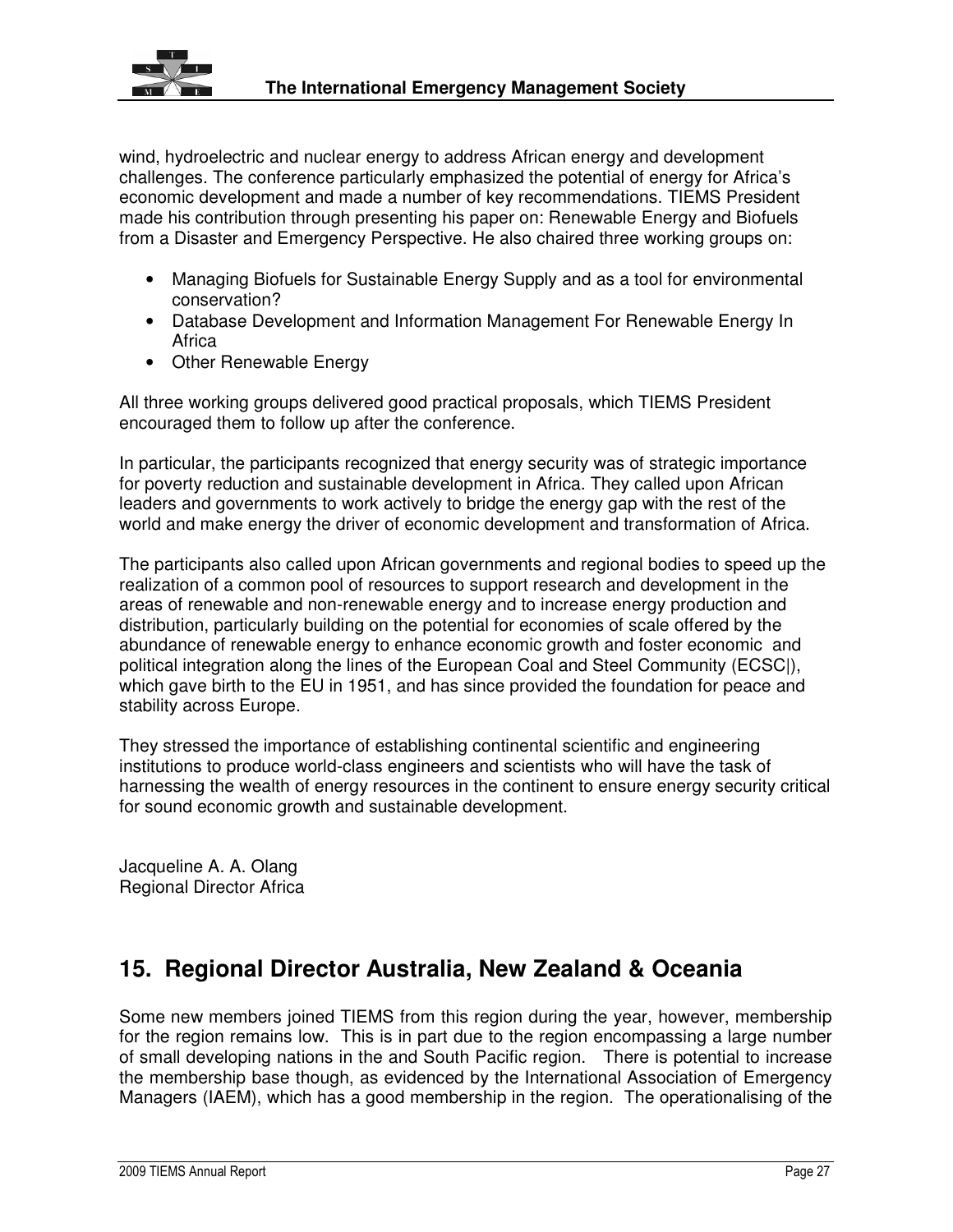

on-line membership application and renewal facility will greatly enhance the prospects of increased membership.

TIEMS and the  $16<sup>th</sup>$  annual conference were both promoted personally by the regional director and by way of flyers included with delegate packs at the APCO Australasia (APCOA) Conference and Exhibition in Sydney on  $2-4$  March, and the  $7<sup>th</sup>$  Annual National Security Australia Conference. The conference flyer was also disseminated to all universities in the region.

Information in relation to the TIEMS  $16<sup>th</sup>$  annual conference and hyperlink was also listed on the 'Conference List' on the website of Australia's peak emergency management agency, Emergency Management Australia (EMA), a department within the Australian Attorney-General's Department.

During the year, TIEMS endorsed the  $7<sup>th</sup>$  Annual National Security Australia (NSA) Conference in Sydney on 23-24 March, and the forthcoming 4<sup>th</sup> Annual Business Continuity and Disaster Recovery Conference also in Sydney on 15-16 June. This endorsement resulted in TIEMS being promoted on the websites for these events with a hyperlink to the TIEMS annual conference website. A rapport has been established with the conference organisation form IIR Conferences and it is anticipated that further opportunities will exist to promote TIEMS and the  $17<sup>th</sup>$  annual conference in 2010 as the year progresses.

Provision was included in the 2008-09 annual budget for advertising of the TIEMS  $16<sup>th</sup>$ Annual conference in the 'Conference List' of the Australian Journal of Emergency Management (AJEM) produced by EMA. This publication is disseminated to representatives of statutory and volunteer emergency management agencies, Australian, State and Local government Public Sectors, academic and educational institutions, and other individuals and organisations with an interest in emergency management. However, advice was subsequently received that EMA would not permit the inclusion of private advertising in the AJEM due to it being an Australian Government publication.

In consultation with Giedo Van pellicom, TIEMS Registration Officer (Belgium), the Regional Director developed a new logo for TIEMS and drafted the related proposal. The new logo is designed to re-brand the organisation and promote a younger, brighter and more dynamic organization. This proposal is currently under consideration by the TIEMS Board of Directors.

Activities will continue during the forthcoming year to further promote TIEMS, increase the Society's membership in the region, create a regional Chapter, and identify a suitable community development project for the regional Chapter to undertake within the region.

Stephen Jenkins Regional Director Australia, New Zealand & Oceania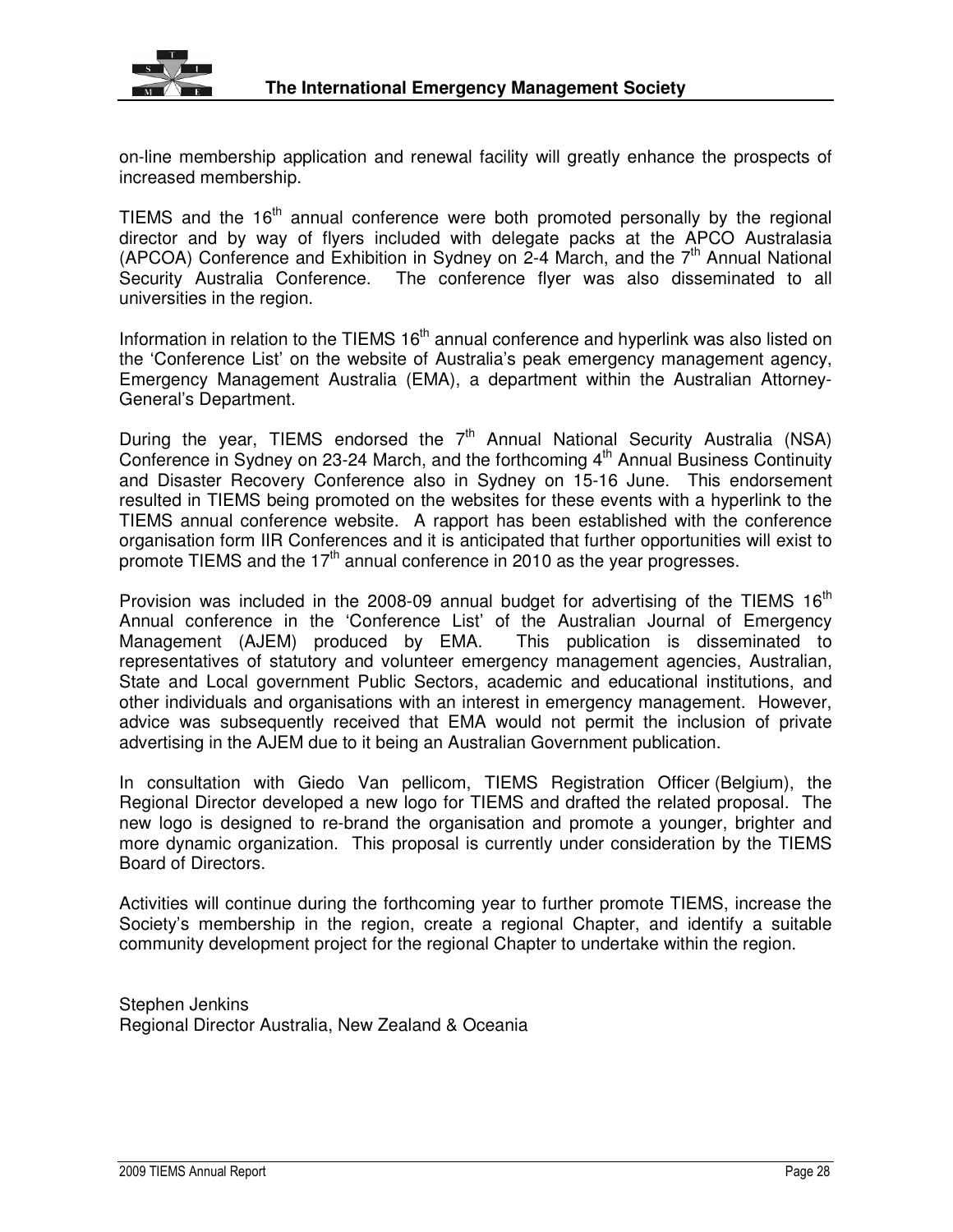

## **16. Regional Director Latin America & Caribbean**

No report.

Boja Ostojic Regional Director Latin America & Caribbean

## **17. Principal Administration Officer**

The Principal Administration Officer is responsible for all official paperwork, official publications and relations with the Belgium Government where the TIEMS Registration Office is located. The Principal Administration Officer also supports, where necessary, the TIEMS President and other Board members.

Finally, the Principal Administration Officer stays active in workshops, meetings, and conferences, as summarized below.

#### **17.1 February – April 2008**

Supported the development of the future Romanian Chapter and to advise the Director for Chapters and Affiliates on the chapter's application.

#### **17.2 12 –15 March 2008**

Presented at the TIEMS Romanian Chapter Workshop, in cooperation with Babeş-Bolyai University of Cluj-Napoca, on the topic of "Disaster and Emergency Management."

#### **17.3 19 April to 03 May 2008**

Conducted student support/practical training (Kuwait Petroleum Sponsored) at Q8 Petroleum in Antwerp, Belgium.

#### **17.4 9 –12 May 2008**

Participated in a workshop organised in Telc (Czech Republic) by T-soft.

#### **17.5 27–29 May 2008**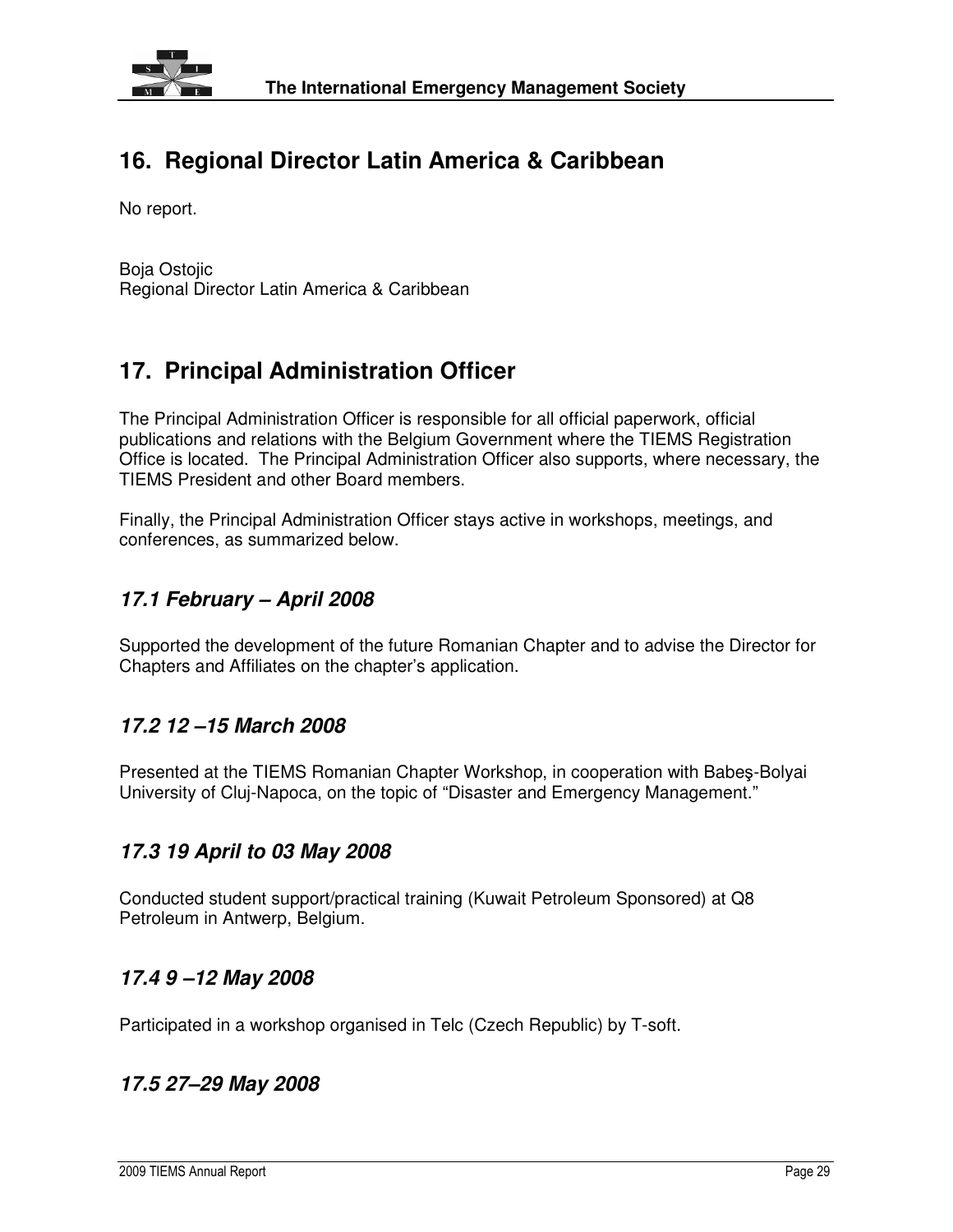

Participated in the workshop of the South Moravian Region (Czech Republic) on "Critical Distribution of Oil Products, during time of Delivery Disturbance."

#### **17.6 15 –21 June 2008**

Participated in Board meetings at the annual conference in Prague to include meeting and voting preparation.

#### **17.7 26 –27 September 2008**

Provided support and preparation to the TIEMS Benelux – Q8 workshop in G.D. of Luxembourg on "Oil, Gas & Chemical Safety and Disaster Management."

#### **17.8 14 –19 October 2008**

Attended and presented at TIEMS Romania & ELSEDIMA workshop 2009 in cooperation with Babeş-Bolyai University of Cluj-Napoca

#### **17.9 26 –30 October 2008**

Attended and presented at RCADR Workshop in Zagreb, Croatia on the topic: "Dealing with Disasters – Any Improvement?"

#### **17.10 Advice to Treasurer**

- Bookkeeping
- Membership communication
- Website development
- Institutional membership

#### **17.11 Advice to the Director of Chapters and Affiliates**

- Chapter development
- Chapter application forms
- Institutional membership

#### **17.12 Advice to the Director of Membership**

- Membership communication
- Free membership
- Possible payment methods of membership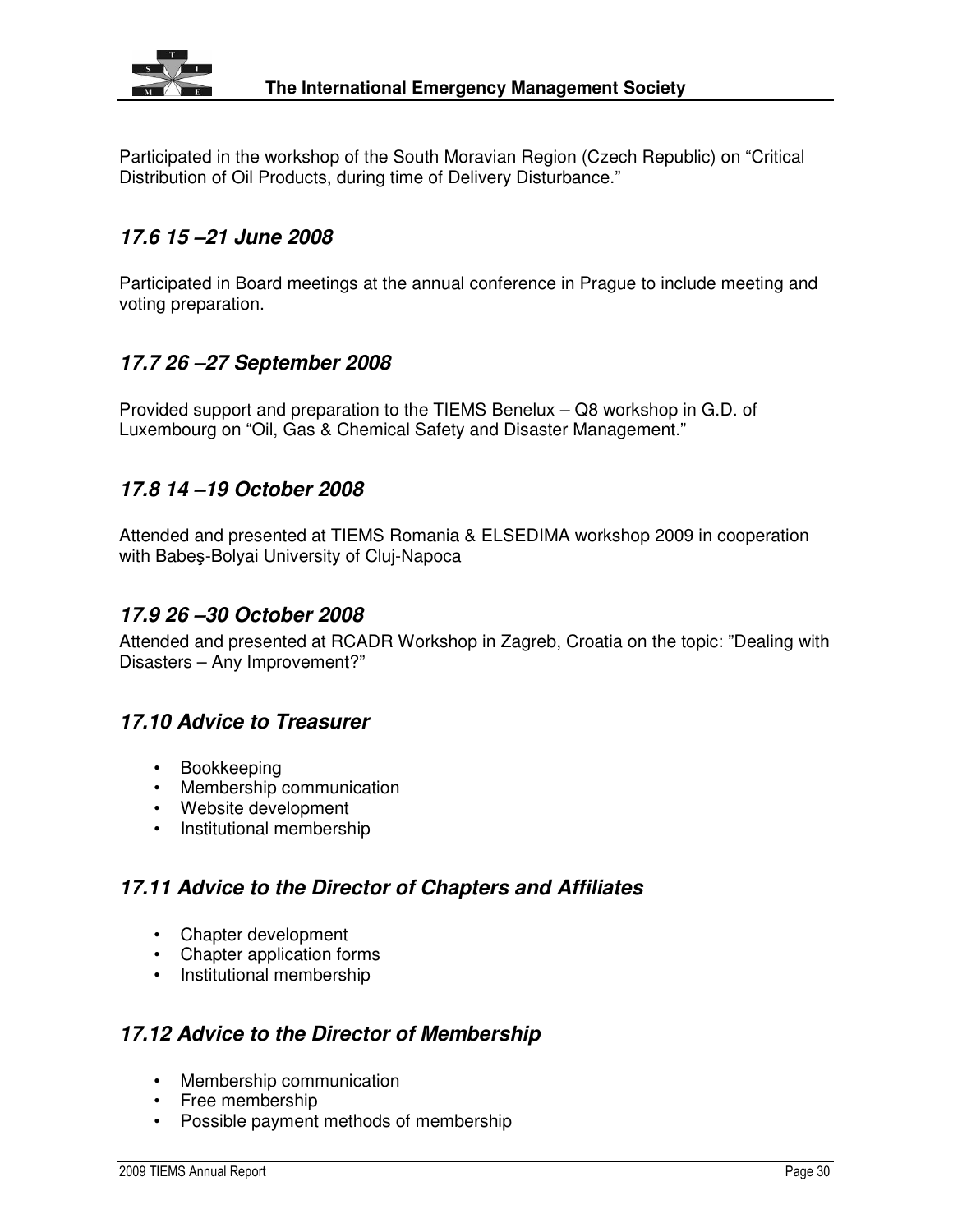

#### **17.13 Support to Chapter with Approval Request**

- Writing standard by Laws
- Writing standard application form
- Advising on application form to Director for Chapters and affiliations and Board

Giedo Van pellicom Principal Administration Officer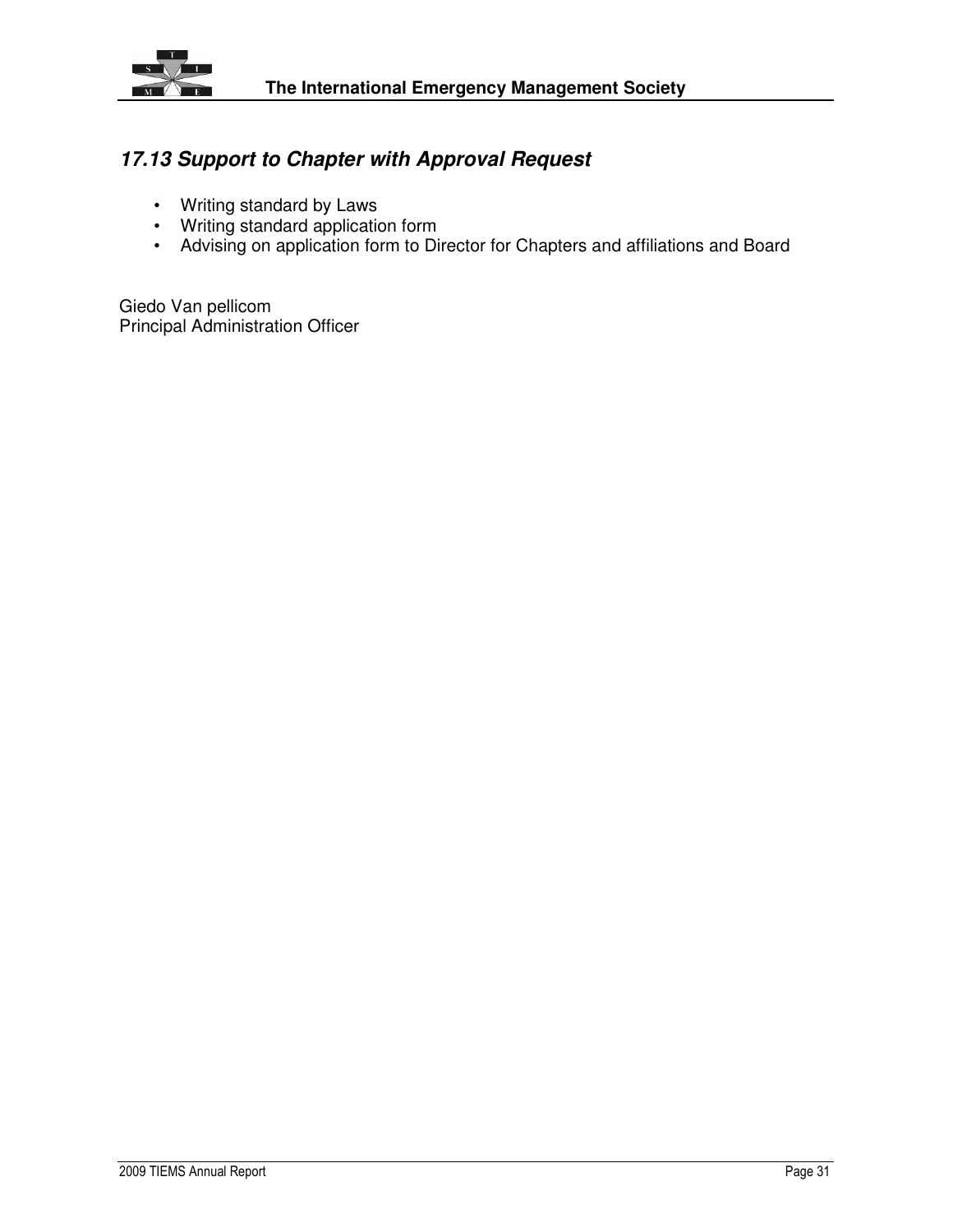

## **TERMS OF REFERENCE OF TIEMS DIRECTORS AND OFFICERS**

#### **1. INTRODUCTION**

It is an honour to serve as a member of TIEMS Board, but is not an honorary position, so all TIEMS Directors and Officers need to take active part in developing TIEMS and perform specific duties, when they have accepted to be elected or appointed to serve as TIEMS Directors and Officers. TIEMS does not yet have a secretariat, so the necessary work to maintain and develop TIEMS has to be done by TIEMS Directors and Officers. Likewise TIEMS Directors and Officers have their rights as Directors and Officers that also need to be recognized.

Below is a description of the Terms of Reference (TOR) for TIEMS Directors and Officers. Those standing for election or appointment shall know this, and if they for some reason feel they cannot fulfil their duties, it is understandable and acceptable, but it is then expected that they resign from their position and give other TIEMS members the opportunity to serve as TIEMS Directors and Officers.

If their rights are not respected or they are not being part of the decisions they ought to be part of, they can inform the Board, and the President is expected to follow up and rectify the situation.

The following TIEMS Directors and Officers form TIEMS Board:

- TIEMS President
- **Vice President**
- **Secretary**
- Treasurer
- Director for Membership
- Director for Communication and Publications
- Director for Scientific Program
- Director for Policy and Development
- Director for Chapters and Affiliates
- Director for Conferences and Meetings
- Director for Region Europe
- Director for Region Asia & Pacific
- Director for Regional North America
- Director for Region Africa
- Director for Region Australia, New Zealand & Oceania
- Director for Region Latin America & Caribbean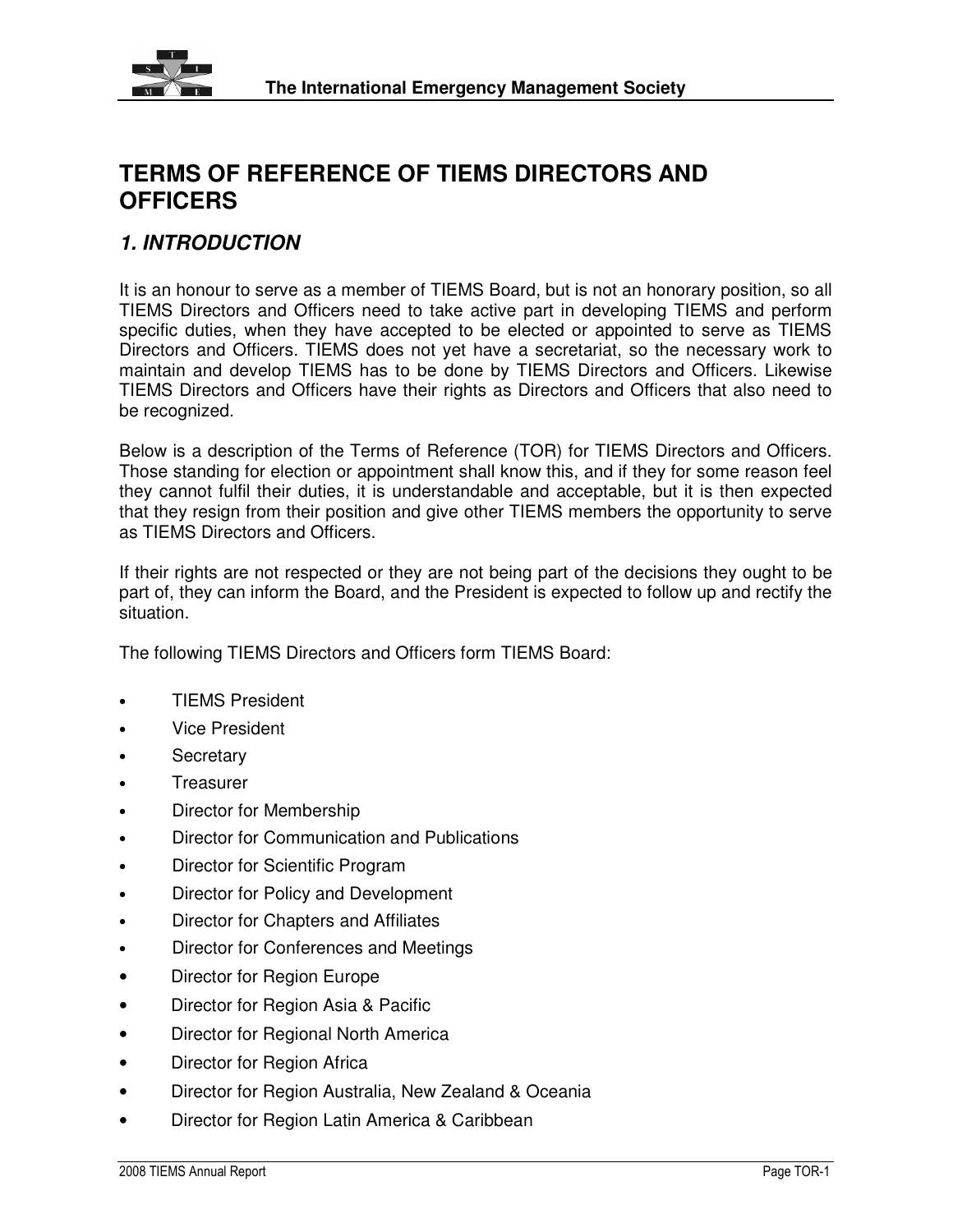

• Principal Registration Officer / Non-voting Board Member

The Extended TIEMS Board has two more members:

- Chair of TIEMS International Program Committee / Non-voting Board Member
- Chair of TIEMS Paper Review Committee / Non-voting Board Member

#### **2. GENERAL**

TIEMS Directors and Officers are the foremost representatives for TIEMS and shall act in the best interest for the society and need to see to it that they avoid any conflict of interest in this respect.

They shall represent TIEMS in a positive and including way globally, thus by their way of acting become role models for new TIEMS members that like to be future Directors and Officers.

TIEMS Directors shall be well aware of TIEMS Mission statement and By-laws and TIEMS Code of Conduct and TIEMS guidelines and procedures and represent the society in due respect of these.

All TIEMS Directors and Officers has duties and rights as described below, and they shall perform their duties and claim their rights in a self driven manner, and there should be no need to remind any officers to perform their duties within the time schedules set and agreed.

Any Director or Officer finding it difficult to fulfil his/her duties shall inform the President, and together with him/her find a solution, either by themselves finding others stepping in and doing their duties, or by resignation from the Board, letting new Directors and Officers fill the respective position.

Most communication between the Board members will be by e-mail. E-mails from other Board members should be responded to as soon as possible and not later than within one week, or at least by automatic response indicating the date when an answer can be expected.

Because TIEMS Board mostly meets once a year during TIEMS annual conference, many Board decisions to be taken during the year will be done by electronic voting. All Directors are expected to take part in all voting issues and show their opinion by either say yes to, say no to or say they abstain from voting on the actual issue. In addition they can express their opinion or propose changes if it is invited for. Taking part in the voting issues, confirms that the Directors are informed of all TIEMS approved guidelines and procedures and informed at all time of the development of the society.

All Directors and Officers shall prepare an annual working plan and report on progress according to this plan in the annual report. The working plan should be presented to the board before the Annual General Meeting during the annual conference.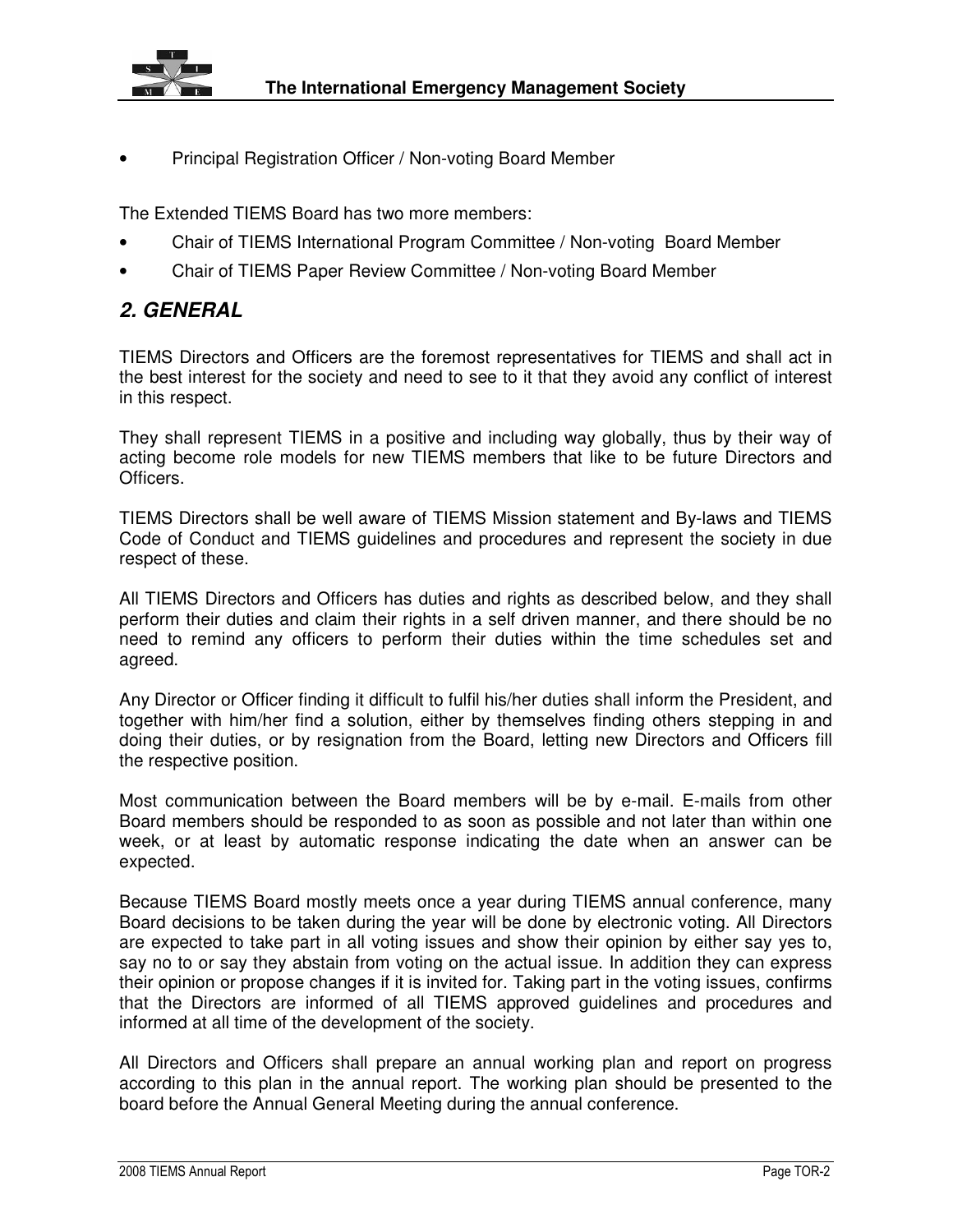

All Directors and Officers should try to attend the annual conference and so many TIEMS workshops around the world as possible in order to be present when important TIEMS issues are discussed and concluded and meet TIEMS membership personally.

All TIEMS Directors and Officers shall try to recruit new TIEMS members globally and actively pursue TIEMS goal of establishing worldwide chapters to achieve a large and active global TIEMS network in accordance with TIEMS Mission.

#### **3. TERMS OF REFERENCE OF THE PRESIDENT**

The President shall be the Chief Executive Officer of the society and shall, subject to the control of the Board of Directors, supervise and control the affairs of the society and the activities of the Directors and Officers. The President shall perform all duties incident to the office and such other duties as may be required by law, by the Bylaws, or which the Board of Directors may prescribe from time to time.

Unless another person is specifically appointed as Chairperson of the Board of Directors, the President shall preside at all meetings of the Board of Directors and, at all meetings of the members.

Except as otherwise expressly provided by law, or by the Bylaws, the President shall, in the name of the society, execute such deeds, mortgages, bonds, contracts, checks, or other instruments which is properly authorized by the Board of Directors.

The President's key duties and responsibilities shall be:

- To provide leadership to the profession, the Board and the membership
- To represent TIEMS and the profession, in a variety of fora
- To support TIEMS and its policies internally and externally
- To exercise the governing authority of the Board when advised to do so by the Board
- Plan and chair Board and Annual meetings, including meeting agenda preparation in consultation with the Secretary
- To act as the main liaison between the Board and the rest of TIEMS organisation
- To enforce adherence to TIEMS Mission and By-laws and assure the integrity of the Board process
- To initiate and lead the Board's process of annual performance review of TIEMS
- To communicate with the membership on a regular basis
- Be responsible for the keynote speakers at the annual conference in dialogue with TIEMS Board

#### **4. TERMS OF REFERENCE OF THE VICE PRESIDENT**

In the absence of the President, or in the event of the President inability or refusal to act, the Vice President shall perform all the duties of the President, and when so acting shall have all the powers of, and be subject to all the restrictions on, the President.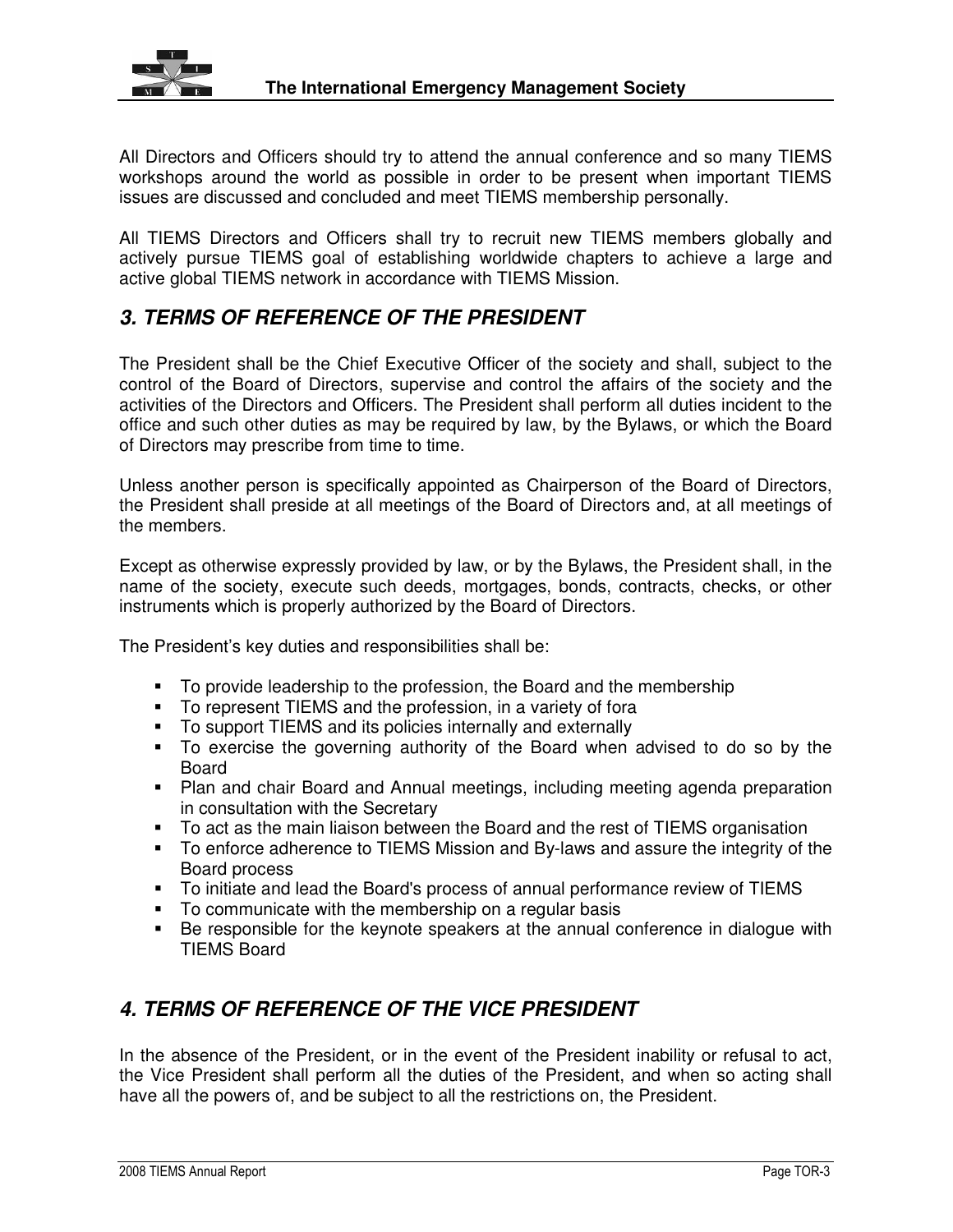

The Vice President shall have other powers and perform such other duties as may be prescribed by law, by the Bylaws or any procedures approved by the Board of Directors or the Annual General Meeting, or as may be prescribed by the Board of Directors.

The following specific duties shall be the responsibility of the Vice President:

#### **TIEMS Endorsement Procedure**

Work out a general Endorsement Policy and Procedure for approval by the Board and follow up, evaluate and perform any endorsements in line with the approved procedure in cooperation with TIEMS President and TIEMS Director for Conferences and Meetings, and be responsible for maintaining and updating the section of TIEMS web-site related to Endorsements himself/herself or send updates to the Web Master.

#### **TIEMS Partnership Agreements**

 Work out a general Policy and a Partnership Agreement Procedure for approval by the Board and follow-up and formalize all partnership agreements with TIEMS partners according to the approved procedure in cooperation with TIEMS President and TIEMS Director for Policy and Development. Actively recruit TIEMS partners, and be responsible for updating the section on TIEMS web-site related to Partnerships himself/herself or send updates to the Web Master.

#### **TIEMS Sponsorship Agreements**

Work out a general Policy and Sponsorship Agreement for approval by the Board and follow-up and formalize all sponsorship agreements in cooperation with TIEMS President and TIEMS Treasurer. Actively recruit TIEMS sponsors, and be responsible for updating the section on TIEMS web-site related to Sponsorships himself/herself or send updates to the Web Master.

#### **Exhibition at TIEMS Annual Conferences**

Work out a general Policy and Exhibition contract to be used for all TIEMS annual conferences for approval by the Board, and formalize agreements with all exhibitors for the annual conferences in cooperation with TIEMS Treasurer and TIEMS Director for Conferences and Meetings. Actively recruit exhibitors for the annual conference and update the section on TIEMS web- site related to the annual conference exhibitions himself/herself or send updates to the Web Master.

#### **Update TIEMS WEB-site Calendar**

 Collect information on TIEMS events and other worldwide important and relevant events on disaster and emergency management and send the list to the Web Master or list them in the Calendar menu on TIEMS web-site if possible himself/herself.

#### **Assist TIEMS Chief Editor with TIEMS Newsletter**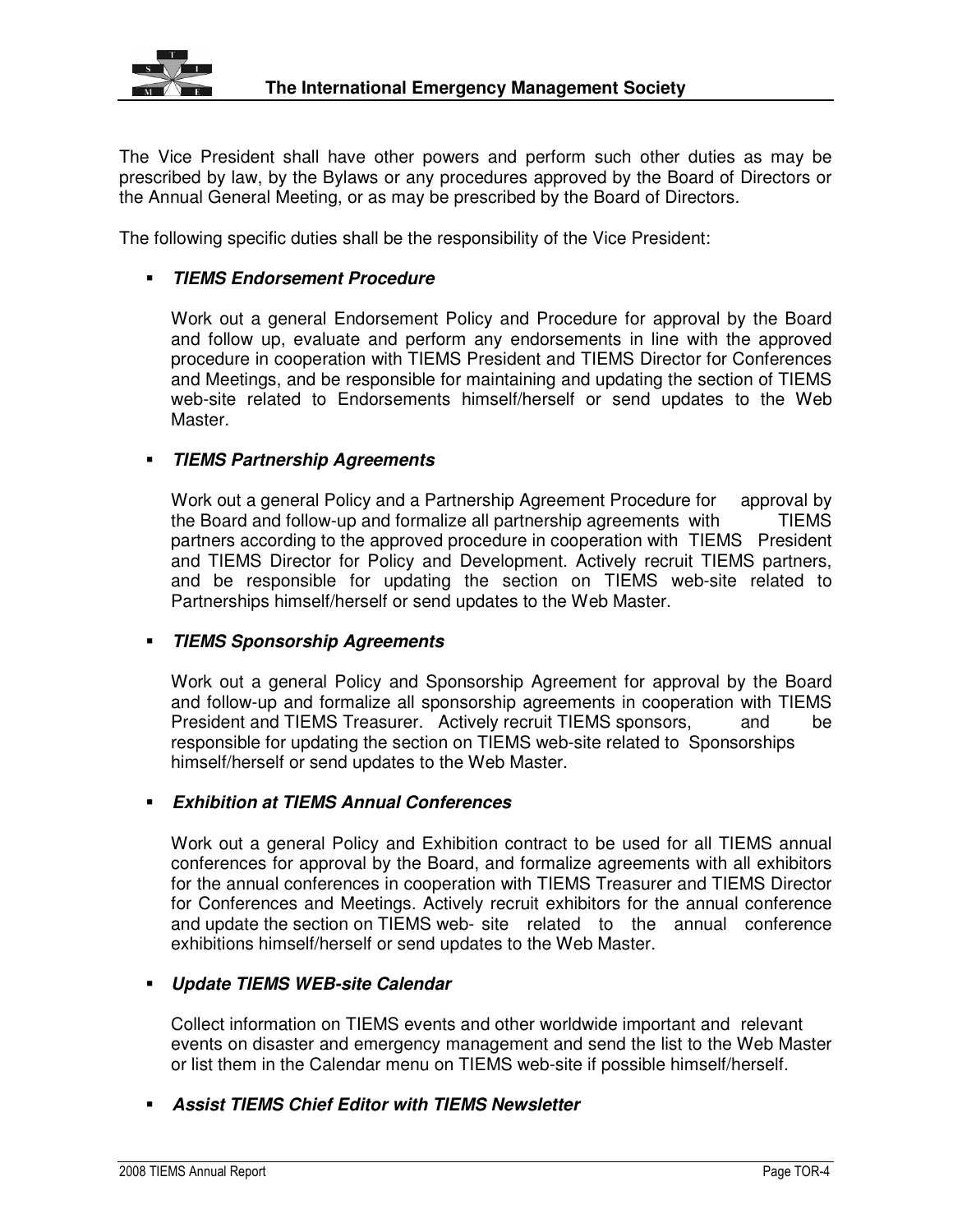

Being Assistant Editor for TIEMS newsletter and help collecting articles and information for the newsletter, and assist the Chief Editor with the layout and issuing of the newsletter.

### **5. TERMS OF REFERENCE OF THE SECRETARY**

The Secretary shall:

- Certify and keep at his/her and the registration office of the society the original, or a copy, of the Bylaws as amended or otherwise altered to date.
- Keep at his/her and the registration office of the society or at such other place as the board may determine, a book of minutes of all meetings of the directors, and, if applicable, meetings of committees of directors and of members, recording therein the time and place of holding, whether regular or special, how called, how notice thereof was given, the names of those present or represented at the meeting, and the proceedings thereof.
- See that all notices are duly given in accordance with the provisions of the Bylaws of the society or as required by law.
- Be custodian of the records and of the seal of the society and affix the seal, as authorized by law or the provisions of the Bylaws of the society, to duty executed documents of the society.
- Exhibit at all reasonable times to any Director and Officer of the society, or to his/her agent or attorney, on request therefore, the Bylaws, the membership book, and the minutes of the proceedings of the Directors and Officers of the society.
- In general, perform all duties incident to the office of Secretary and such other duties as may be required by law, by the Bylaws of the society, or which may be assigned to him/ her from time to time by the Board of Directors.
- Make up and maintain TIEMS Policy Manual, which shall contain all TIEMS guidelines and procedures and policy documents, and publish and maintain these documents on TIEMS web-site himself/herself or send updates to the Web Master.
- Collect information for TIEMS annual report from TIEMS Directors and Officers, and make up the annual report and send it to the Board for approval, and issue the annual report and seeing to it sent to the membership and being available at the Annual General Meeting in due time according to the Bylaws.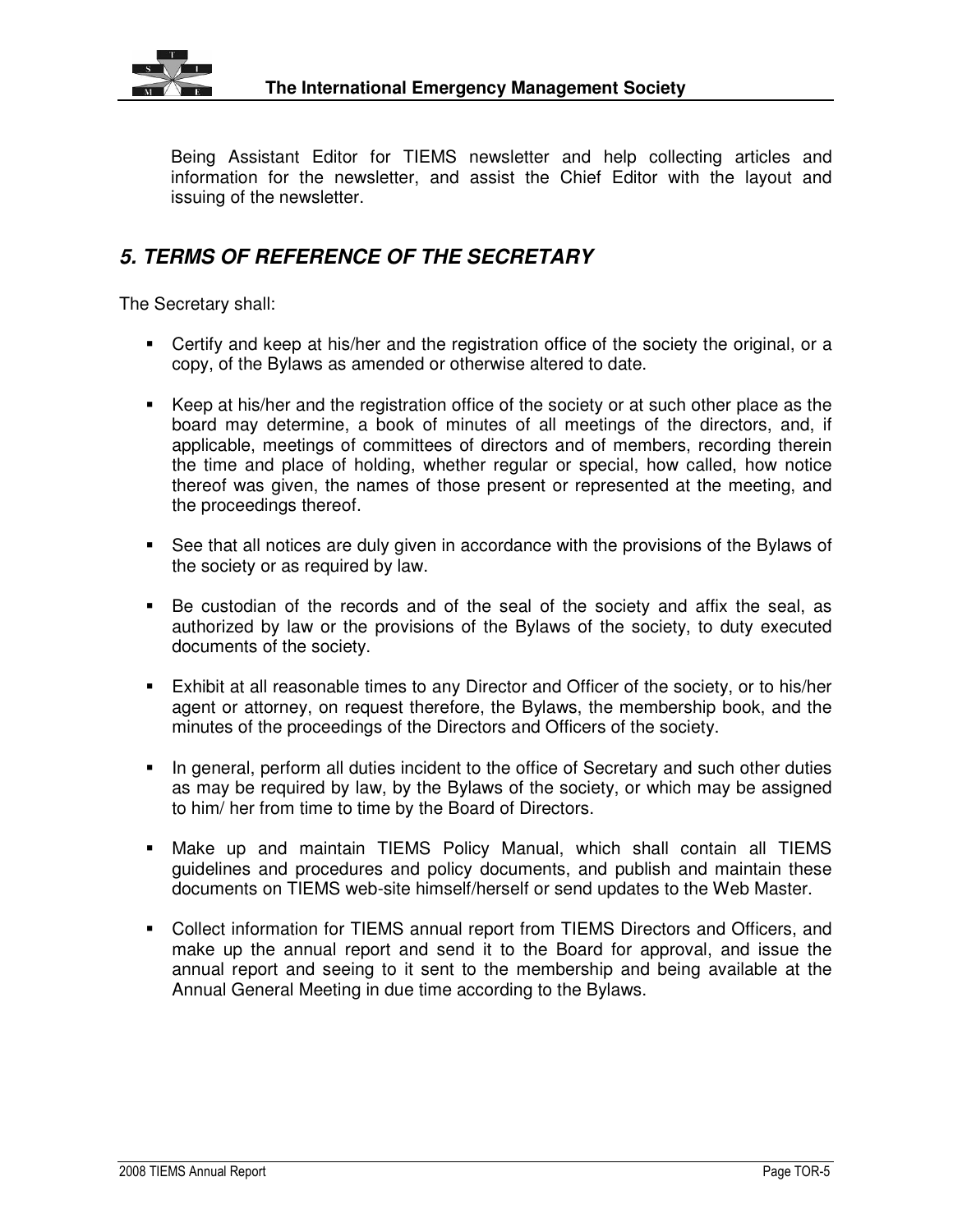

### **6. TERMS OF REFERENCE OF THE TREASURER**

The Treasurer shall:

- Have charge and custody of, and be responsible for, all funds and securities of the society, and deposit all such funds in the name of the society in such banks, trust companies, or other depositories as shall be selected by the Board of Directors.
- Receive, and give receipt for, monies due and payable to the society from any source whatsoever.
- Disburse, or cause to be disbursed, the funds of the society as may be directed by the Board of Directors, taking proper vouchers for such disbursements.
- Keep and maintain adequate and correct accounts of the society's properties and business transactions, including accounts of its assets, liabilities, receipts, disbursements, gains and losses.
- Exhibit at all reasonable times the books of account and financial records to any director of the society, or to his/her agent or attorney, on request therefore.
- Render to the President and directors, whenever requested, an account of any or all of his/her transactions as Treasurer and of the financial condition of the society.
- Prepare, or cause to be prepared, and certify, or cause to be certified, the financial statements to be included in any required report.
- In general, perform all duties incident to the office of Treasurer and such other duties as may be required by law, by the Bylaws of the society, or which may be assigned to him/her from time to time by the Board of Directors.
- Make up the annual accounts and budget for the coming year for publishing in the Annual Report and presenting at the Annual General Meeting for approval.
- Agree the budget for the annual conference with the conference host and follow up and make up the accounts for the annual conference and present it to the Board for approval.
- Maintain and further develop TIEMS Financial Procedures in line with the development of the society and in accordance with the law of TIEMS registration place.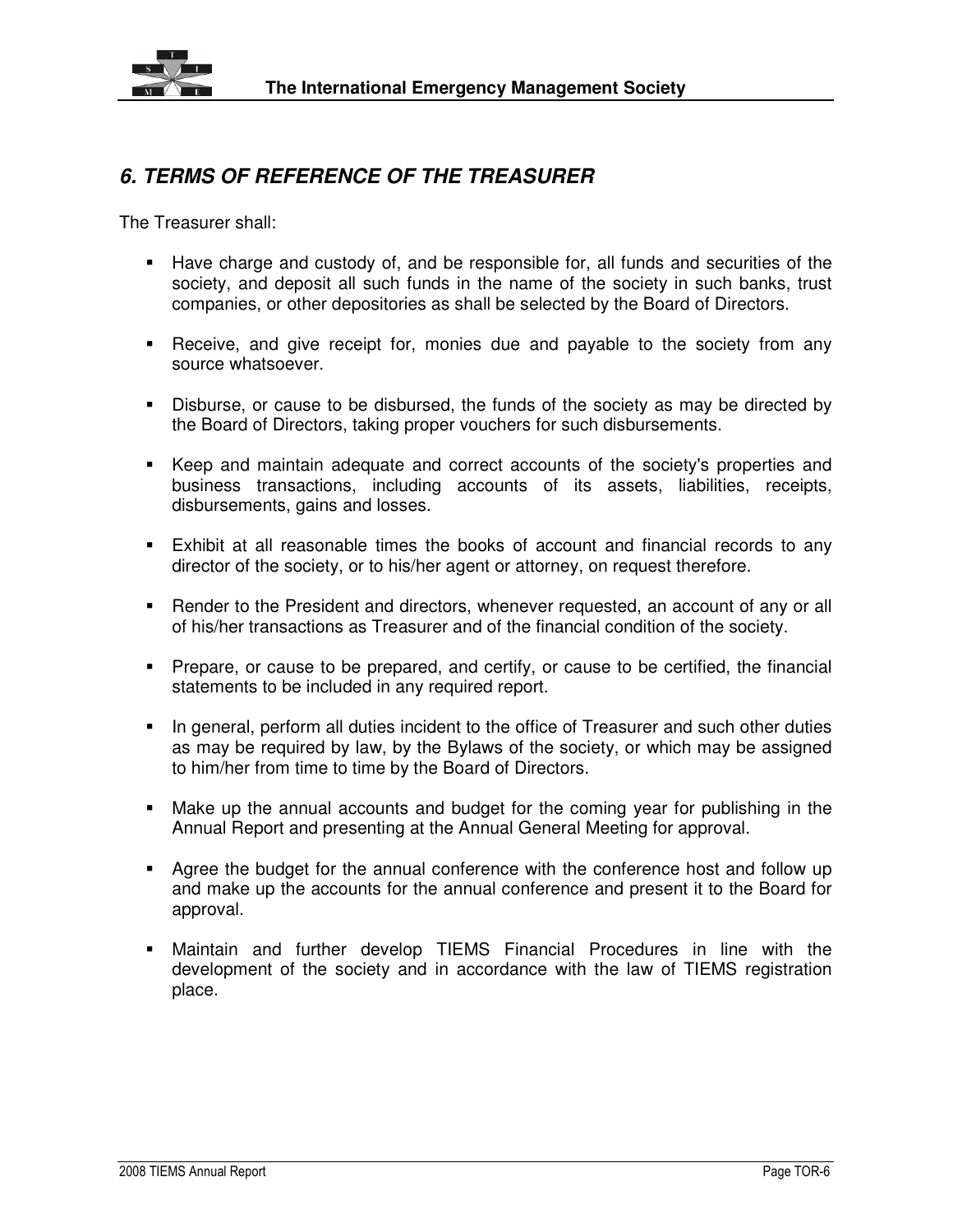

#### **7. TERMS OF REFERENCE OF DIRECTOR FOR MEMBERSHIP**

TIEMS Director for membership is responsible for TIEMS membership database and communication with TIEMS membership in general.

TIEMS Director for membership shall:

- Register all new members in the membership database and give them a membership no and advice them of their membership no and rights and benefits of being a TIEMS member.
- Keep a membership book containing the name and address of all members, and, in the case where any membership has been terminated, record such fact in the membership book together with the date on which such membership ceased.
- Send out reminder of membership fee every year and maintain the membership database accordingly.
- Maintain and update the membership section of TIEMS web-site himself/herself or send the information to the web-master.
- Answer all mails concerning membership questions and guide new members how to apply for a membership in TIEMS.
- Make up an annual report on membership every year in TIEMS annual report.
- Send out relevant information to members on the request from other TIEMS Directors and Officers as long this is in accordance with TIEMS policy.
- Together with the Treasurer and Director for Policy and Development develop a policy and strategy for development of TIEMS future membership recruitment with proposed member benefits and membership fee policy to be approved by TIEMS Board.

#### **8. TERMS OF REFERENCE OF DIRECTOR FOR COMMUNICATION PUBLICATIONS AND WEB MASTER**

The Director for Communication, Publications and Web Master is responsible for TIEMS promotional material, the web-site and hard copy publications.

The Director for Communication, Publication and Web Master shall:

 Be responsible for updating and developing TIEMS web-site and see to it that the regularity of the web-site performance is acceptable. This means having oversight of web operations, with these operations assigned to a contractor or TIEMS volunteer.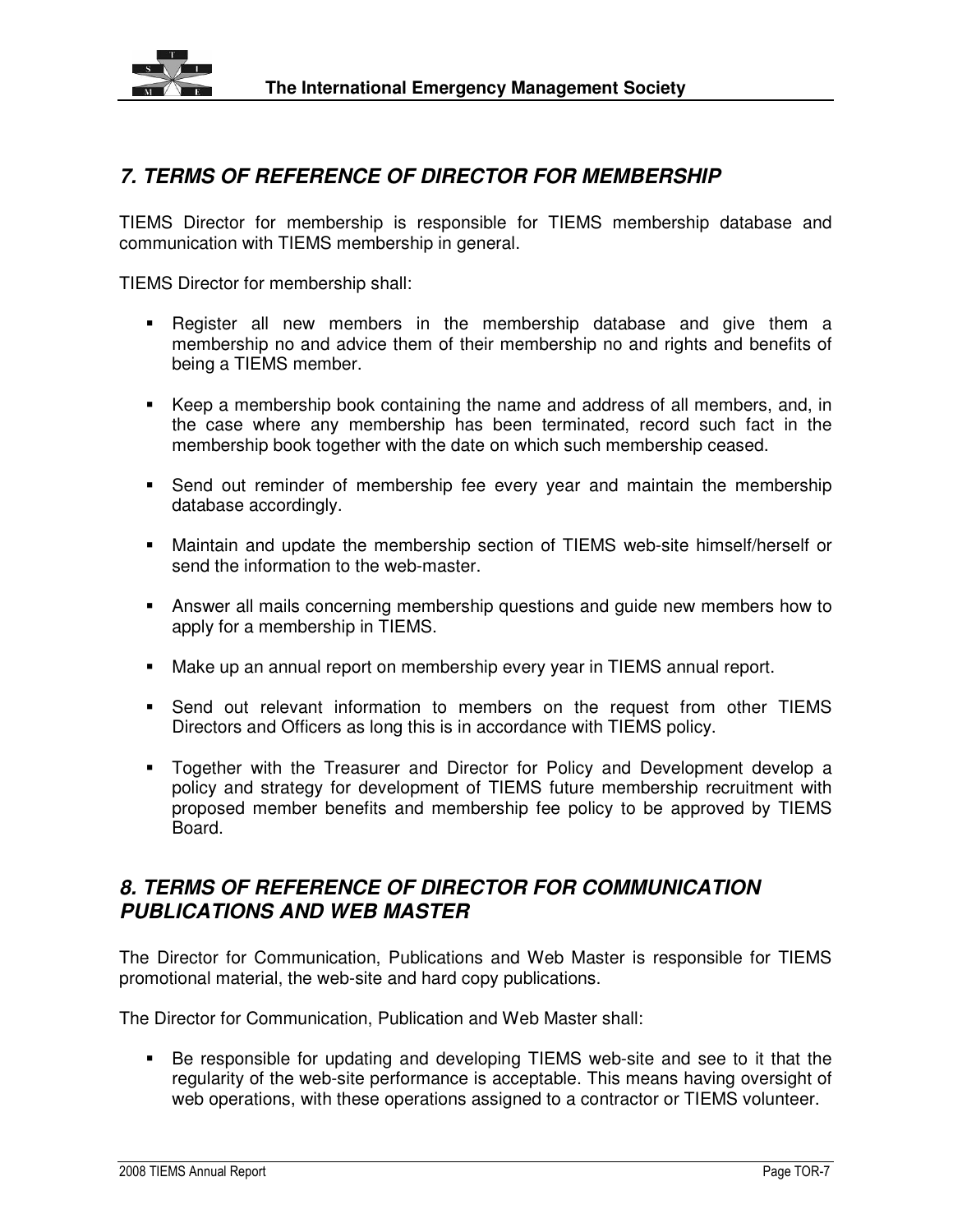

- Develop a long-term plan for maintaining and developing the web-site, such that it represent a state-of-the-art concerning use of technology and looks.
- Use a web software tool such that the web-site's different sections can be maintained and updated concerning content by the different Directors and Officers responsibility in the society.
- Assist TIEMS chapters to develop their web-sites with links to TIEMS web-site.
- Make up and maintain web lists for TIEMS members and different national and regional and global databases, such that it is possible to send mail to the same by a single address for each. These lists shall only have authorized users among the TIEMS Directors and Officers.
- Make up a web-archive of all the TIEMS proceedings, with a searching facility such that the different papers presented at TIEMS annual conferences can be accessed over the web-site by TIEMS members.
- Make up a picture gallery from TIEMS events on the web-site.
- Be responsible for TIEMS promotional material, both on the web-site and in hard copy and distribute the material to all Directors and Officers.
- Report in the annual report about the status and progress of the website, about TIEMS publication material, and about plans for the coming year.
- Be responsible for developing a long term policy and strategy for TIEMS web site and publication material in cooperation with all Directors and Officers

#### **9. TERMS OF REFERENCE OF DIRECTOR FOR SCIENTIFIC PROGRAM**

TIEMS Director for Scientific program is responsible for TIEMS scientific profile and development of this to be abreast of the state-of-the-art in emergency and disaster management.

TIEMS Director for Scientific Program shall:

- Together with the conference host for the annual conference select the scientific theme and plan technical activities for each annual conference.
- **The Together with the conference host develop and approve the flyers for the conference** and the call for papers.
- Together with local workshop hosts influence the workshop program in line with set TIEMS policy concerning program and themes.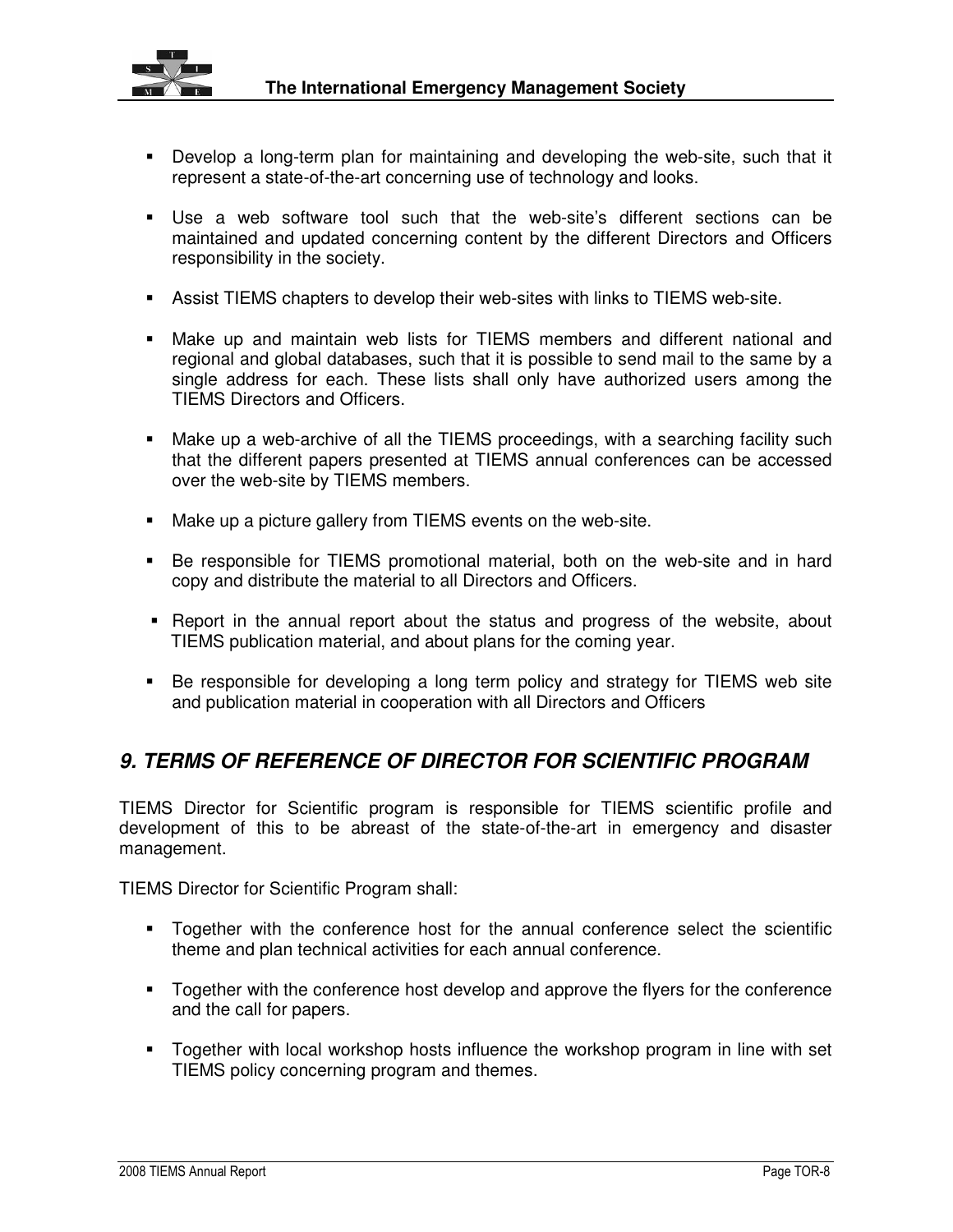

- Together with the Chair for TIEMS International Program Committee, who reports to him/her, develop and set the goal and objective for the Committee and recruit members globally, and involve the members in the development of TIEMS scientific profile.
- Develop together with TIEMS President and Director for Policy and Development a long-term strategy and policy for the development of TIEMS Scientific profile.
- Maintain a section of TIEMS web-site himself/herself or send updates to the webmaster, on scientific issues in emergency and disaster management.

#### **10. TERMS OF REFERENCE OF DIRECTOR FOR POLICY AND DEVELOPMENT**

TIEMS Director for Policy and Development is responsible for maintaining and develop TIEMS overall strategy and policy. He/she shall be a resource to be utilized by the other Directors and Officers, who are responsible for the strategy and policy for their responsibility area.

TIEMS Director for Policy and Development shall:

- **Be responsible for maintaining and developing the TIEMS Policy Documents such as** TIEMS Vision and TIEMS Code of Conduct in dialogue with all TIEMS Directors and Officers.
- Assist all Directors and Officers in the development of their responsible strategy and policy documents.
- **IF** In cooperation with TIEMS President initiate new ideas for development of TIEMS to be presented and discussed and approved in TIEMS Board and TIEMS General Annual Meeting.
- **In cooperation with TIEMS Registration Officer periodically review the need for** changes to the By-laws and if such appear to be required prepare the discussion and approval of these changes.
- Chair the TIEMS Rohrmann Student Scholarship Fund Committee, and maintain and develop the guidelines in cooperation the Committee members. The Committee has the task to evaluate and choose the candidates receiving the Scholarship each year and as its chair the Director for Policy and Development shall communicate with the applicants.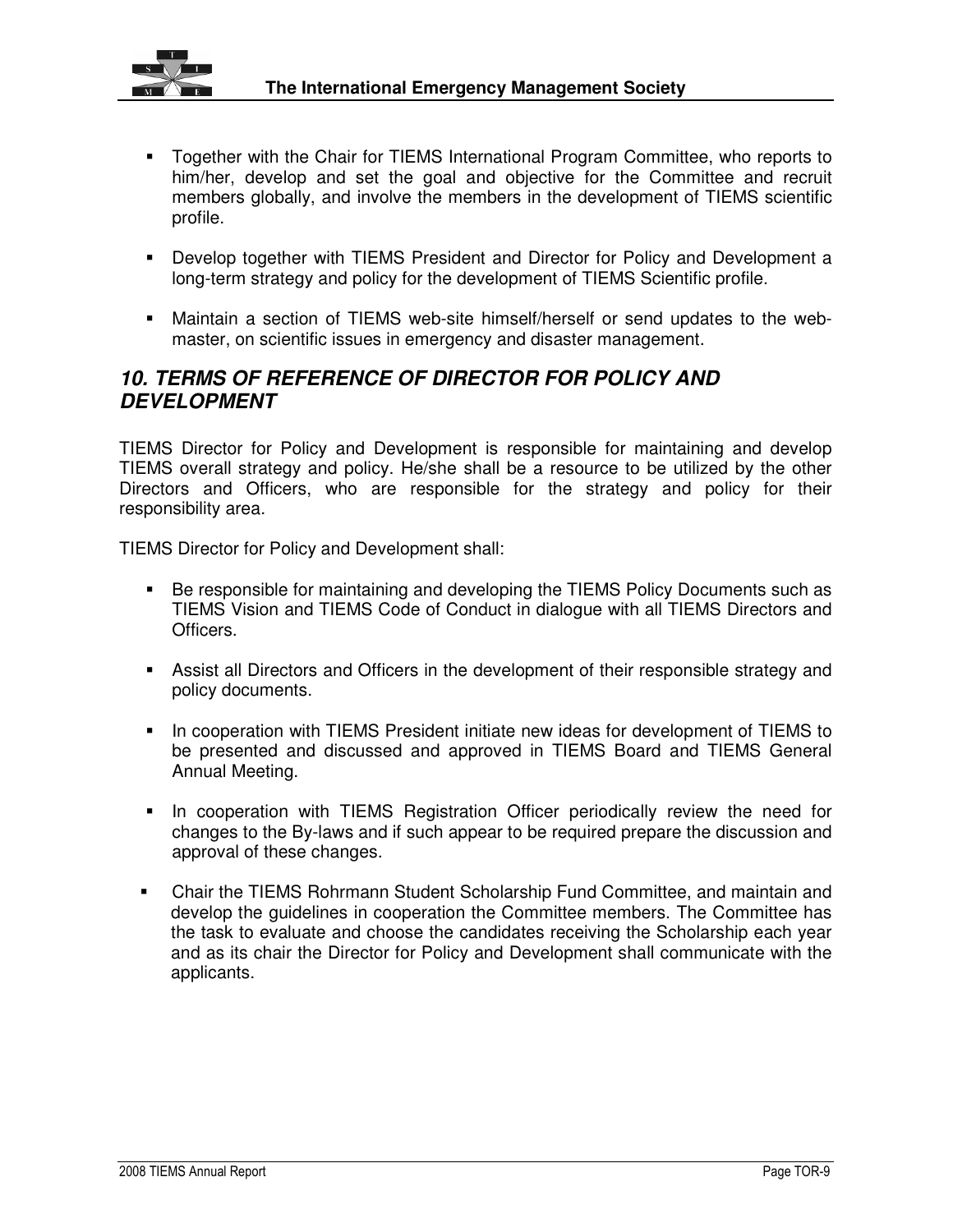

#### **11. TERMS OF REFERENCE OF DIRECTOR FOR CHAPTERS AND AFFILIATES**

TIEMS Director for Chapters and Affiliates is responsible for the strategy and policy for how to build a global TIEMS organisation and professional network and the formalization process of TIEMS Chapters and Affiliates.

TIEMS Director for Chapters and Affiliates shall:

- **In cooperation with TIEMS President and Director for Policy and Development be** responsible for maintaining and developing TIEMS policy for developing TIEMS Chapters world wide, establishing Special Interest Groups and other organisational entities, in expanding TIEMS organisational network worldwide.
- Be responsible for helping and guiding those who want to establish TIEMS Chapters and Special Interest Groups or other organisational development and lead the formalization process in TIEMS Board.
- Keep records of TIEMS global organisation and maintain and update TIEMS website himself/herself or send the updates to the web-master on these issues.

#### **12. TERMS OF REFERENCE OF DIRECTOR FOR CONFERENCES AND MEETINGS**

TIEMS Director for Conferences and Meetings is responsible for TIEMS worldwide program of conferences, workshops and other events.

TIEMS Director for Conferences and Meetings shall:

- **IF In cooperation with TIEMS President and Director for Chapters and Affiliates be** responsible for planning TIEMS annual conferences in a 5-year perspective, with Board approval of conferences for 3 years. The plan shall consider how TIEMS annual conferences can contribute to stimulate TIEMS activities in the region to build out and maintain a TIEMS global network.
- Select the local host and negotiate with the local host organisation in cooperation with TIEMS Treasurer to achieve the best contract agreement for TIEMS, comprising all details of the arrangement, like meeting rooms, technical equipment, catering, hotels, transport, etc. Respective contracts require the approval of the TIEMS President before being signed.
- Follow up the arrangement and post the information on TIEMS website himself/herself or send updates to the web-master for announcement, and in cooperation with TIEMS Director for Membership send to TIEMS membership and TIEMS database addresses announcements of call for papers and invitations.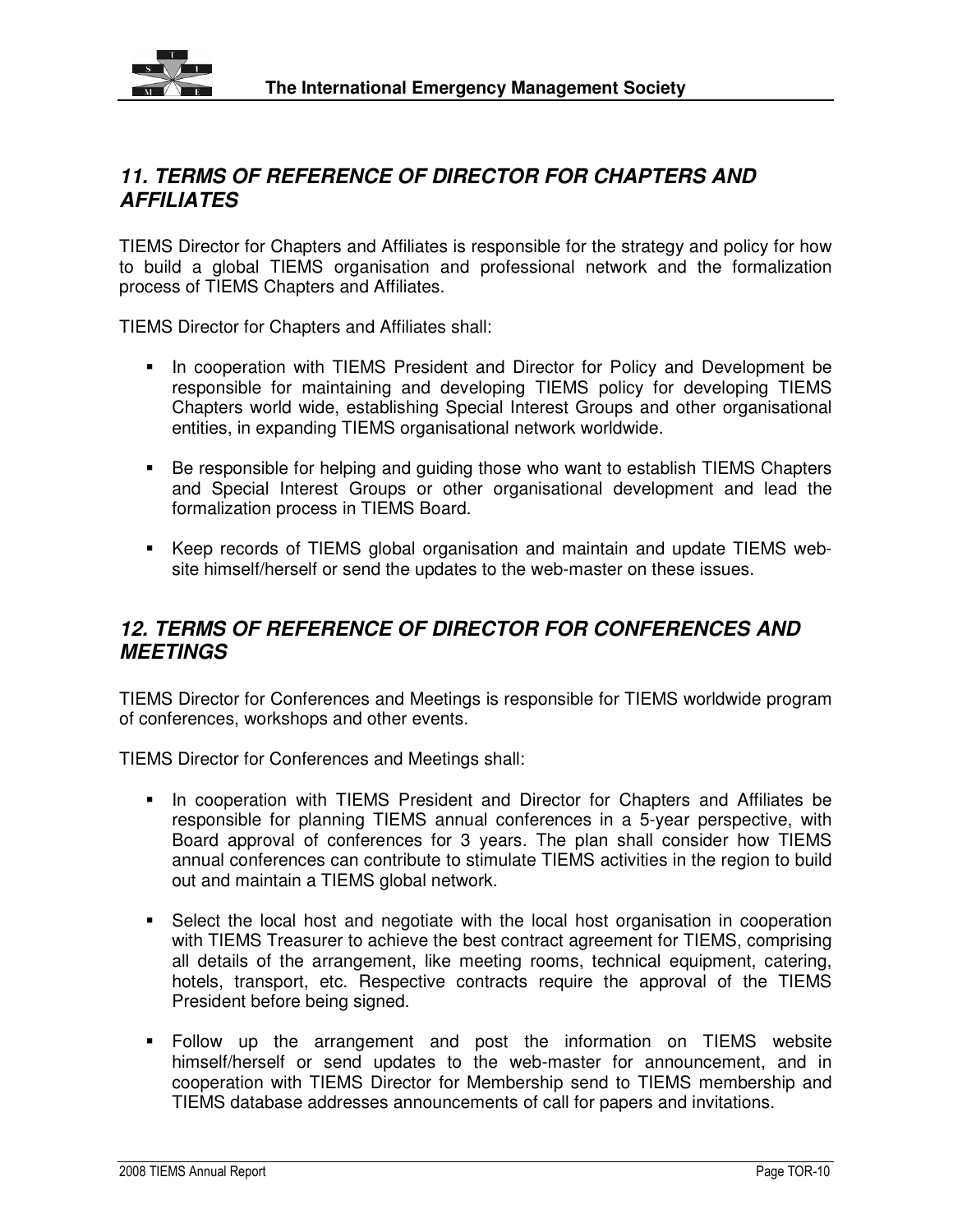

- **IF** In cooperation with the Chair of TIEMS Paper Review Committee make up the final program for submitted papers, and together with TIEMS President select the keynote speakers, and put all together into the final program for the annual conference.
- Be responsible for invitation letter for those in need for attending TIEMS conferences and workshops.
- Maintain and update TIEMS web-site himself/herself or send updates to the webmaster with the program information and send out announcement to TIEMS membership in cooperation with TIEMS Director for Membership and to the addresses in TIEMS databases.
- After the conferences, be responsible for making up a conference report in cooperation with the conference host, and put this and photos from the conference on TIEMS web-site himself/herself or send updates to the web-master for announcement, and inform TIEMS membership and addresses in TIEMS databases of the announcement.
- **IF In cooperation with TIEMS President and Director for Chapters and Affiliates** stimulate local hosts and chapters to arrange TIEMS workshops around the world, follow up the planning of these workshops, announce such information on the website, the mailing lists, and issue reports with pictures on TIEMS web-site himself/herself or send updates to the web-master after the workshop in cooperation with the local host. The workshop planning should have  $1 - 2$  year future horizon.
- As often as possible try to attend the local workshops.

#### **13. TERMS OF REFERENCE OF THE REGIONAL DIRECTORS**

TIEMS has six Regional Directors, one for each of the world continents:

- Europe
- **North America**
- **Latin America and Caribbean (LAC)**
- **-** Africa
- **Asia & Pacific**
- Australia, New Zealand and Oceania

TIEMS Regional Directors shall reside in the region and be responsible for initiating, stimulating and following up TIEMS activity in their region.

TIEMS Regional Directors shall:

 Be responsible for developing and maintaining a three-year plan for establishing TIEMS activity in form of workshops and chapters in their region.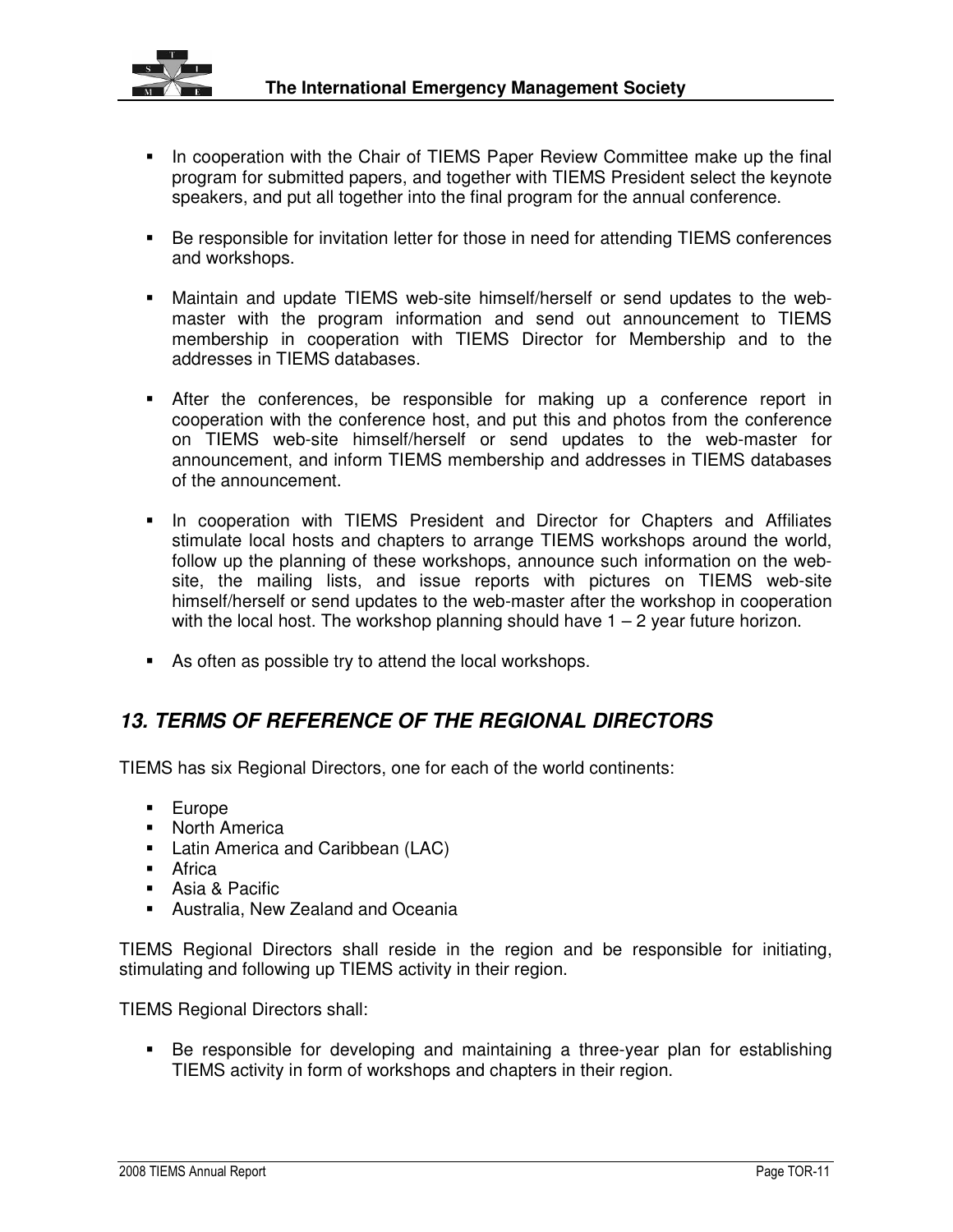

- Spread news about TIEMS in their region and arrange TIEMS workshops in the region in cooperation with local host organisations.
- **Establish a TIEMS Chapter in the country they reside and arrange annual workshops** to spread news about TIEMS and recruit members and create local TIEMS activities.
- Develop and maintain a section on the web-site himself/herself or send updates to the web-master of his/her Region of responsibility promoting TIEMS in the region.

### **14. TERMS OF REFERENCE OF THE REGISTRATION OFFICER**

TIEMS Registration Officer is responsible for TIEMS registration and looking after TIEMS registration, seeing to it that TIEMS fulfil its obligations according to the laws of TIEMS registration place and inform TIEMS Board members of their obligations according to the laws of the country of registration. TIEMS Registration Officer shall reside in the country of registration.

TIEMS Registration Officer is a non-voting board member of TIEMS and appointed by the Board every year, and as such he/she is given the mandate of being the evaluator of the activities performed by the Board.

TIEMS Registration Officer shall:

- Observe TIEMS Board activities and comment on the performance of the Board activity concerning those activities related to the obligations of law in the country of registration. This relates to TIEMS membership, financial activities and accounting in order to maintain TIEMS non-profit status, annual reporting and the activities of TIEMS worldwide.
- Make a performance report every quarter to the Board and every year to the Annual General Meeting about TIEMS performance according to the obligations of law in the country of registration.
- Advise the Board and the Annual Meeting of necessary changes and improvements of TIEMS activities and TIEMS Board performance, based on the performance reports.
- Assist the Board in developing TIEMS by-laws, seeing to it that changes are according to the laws of the country of registration.
- File information about all new Board members and changes in the Board and TIEMS By-laws with the local authorities, and other information to be filed at the local authorities of TIEMS registration.
- Inform the Board continuously about any changes of law of the country of registration that may have an impact of TIEMS activities and its registration, and advise the Board accordingly.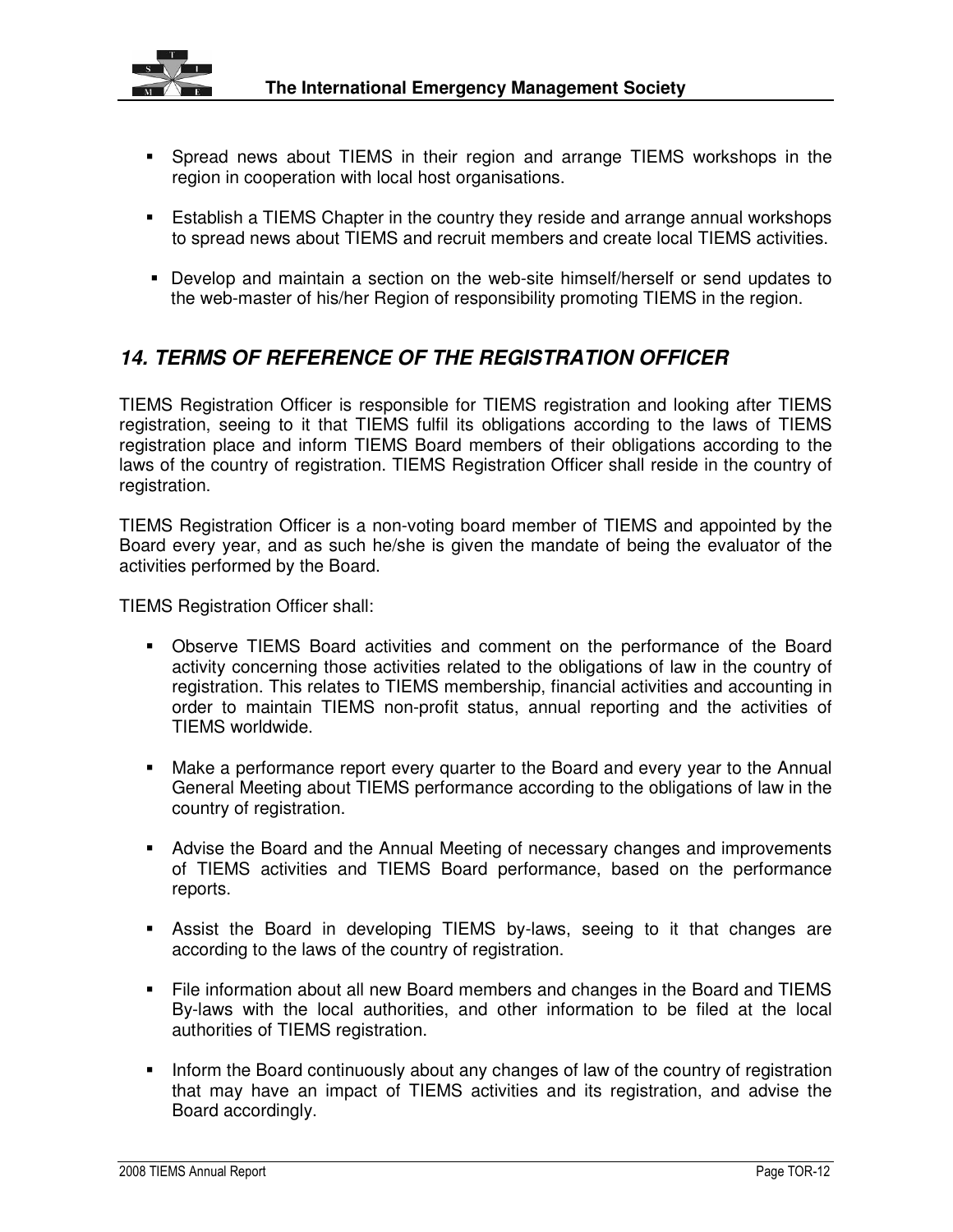

**Function as a vote counter in any voting issue on the Board.** 

#### **15. TERMS OF REFERENCE OF THE CHAIR OF TIEMS INTERNATIONAL PROGRAM COMMITTEE**

The Chair of TIEMS International Program Committee is appointed as a TIEMS Officer by TIEMS Board every year, reporting to the TIEMS Director for Scientific Program and TIEMS President, and is called to attend the Board meetings when the Board is discussing matters of the Chair's responsibility. When meeting in the Board, the Chair is a non-voting Board member.

The Chair of the International Program Committee shall:

- Be responsible for developing and maintaining a plan in cooperation with TIEMS Director for Scientific Program, to be approved by TIEMS Board, on how to extend TIEMS international Program Committee world wide and based on this plan actively recruit members to TIEMS International Program Committee.
- Develop and maintain a mandate for the International Program Committee in cooperation with TIEMS Director or Scientific Program, to be approved by TIEMS Board.
- Keep a continuous dialogue with the members of TIEMS International Program Committee, and involve them in the development of TIEMS events world wide in cooperation with TIEMS Director for Scientific Program and TIEMS Director for Conferences and Meetings.
- Maintain and update the web-site information himself/herself or send updates to the web-master on the International Program Committee members and mandate.

#### **16. TERMS OF REFERENCE OF THE CHAIR OF TIEMS PAPER REVIEW COMMITTEE**

The Chair of TIEMS Paper Review Committee is appointed as a TIEMS Officer by TIEMS Board every year, and report to TIEMS Director for Conferences and Meetings and TIEMS President, and is called to attend the Board meetings when the Board is discussing matters of the Chair's responsibility. When meeting in the Board, the Chair of TIEMS Paper Review Committee is a non-voting Board member.

The Chair of TIEMS Paper Review Committee shall:

 Develop, maintain and lead TIEMS Paper Review Committee and recruit qualified members to the Committee such that the best paper review is achieved.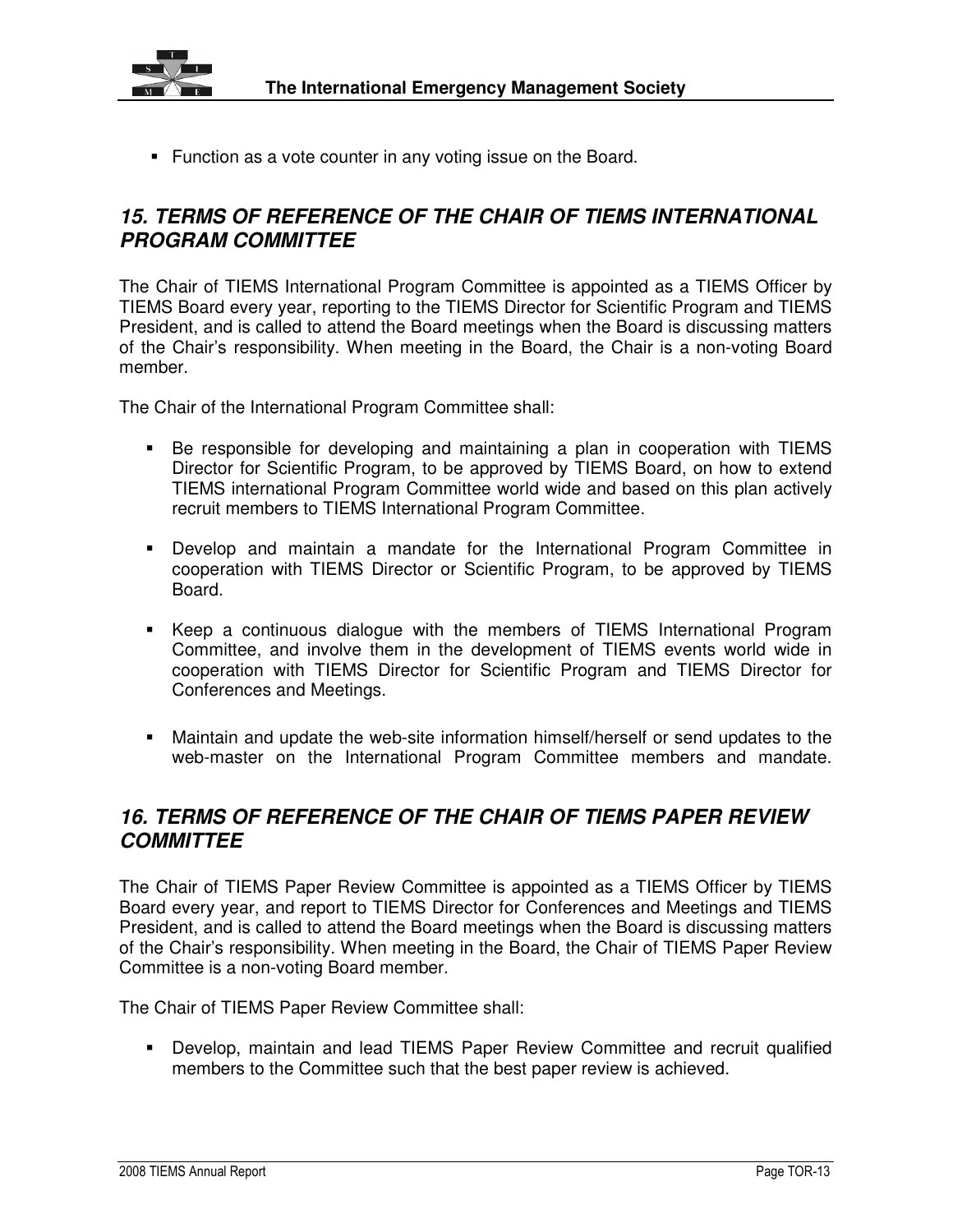

- Develop and maintain the mandate for the Paper Review Committee and distribute the papers to the members and follow up such that the paper review process runs smoothly and according to the deadlines set.
- Develop and maintain the paper review section of the call for papers and the Instruction to Authors and the template papers and poster, and maintain and update them on TIEMS web-site himself/herself or send updates to the web-master.
- Update and maintain the paper review software tool on TIEMS web-site himself/herself or send updates to the web-master with correct text and deadlines such that the paper review process runs professionally.
- Communicate with all submitting authors about the result of the review and make up the program for the annual conference in cooperation with the Director for Conferences and Meetings.
- Report to the Board after each annual conference about the quality of the review and propose changes for the improvement of the paper review process.
- Keep the chair of the TIEMS-Rohrmann Student Support Fund Committee informed about the acceptance or rejection of any papers submitted for support by this fund.
- Be responsible in cooperation with the Paper Review Committee members to select the three best papers for giving the there best paper awards during TIEMS annual conference.

The Chair of the Paper Review Committee will also be one of the two Editors of Proceedings of TIEMS Annual Conference. The other Editor is the Chief Editor of TIEMS Newsletter, and the two shall find a good way to cooperate and share the workload so the proceedings are produced in a timely and quality manner.

#### **17. TERMS OF REFERENCE OF TIEMS EDITOR OF TIEMS NEWSLETTER**

TIEMS Chief Editor is responsible editor for TIEMS newsletter, and shall prepare and issue at least two TIEMS newsletters every year.

TIEMS Chief Editor shall:

- Work out a strategy and policy for the content and coverage of TIEMS newsletter and get TIEMS Board approval, and distribute this strategy and policy to TIEMS membership and those who could make contributions in the newsletter in line with the approved strategy and policy.
- Set deadlines for contributions for the newsletter issues every year, and invite authors to send in articles and information for publications in the newsletter.
- Edit the text and information in the newsletter, to insure high quality standards and compliance with TIEMS mission and by-laws.